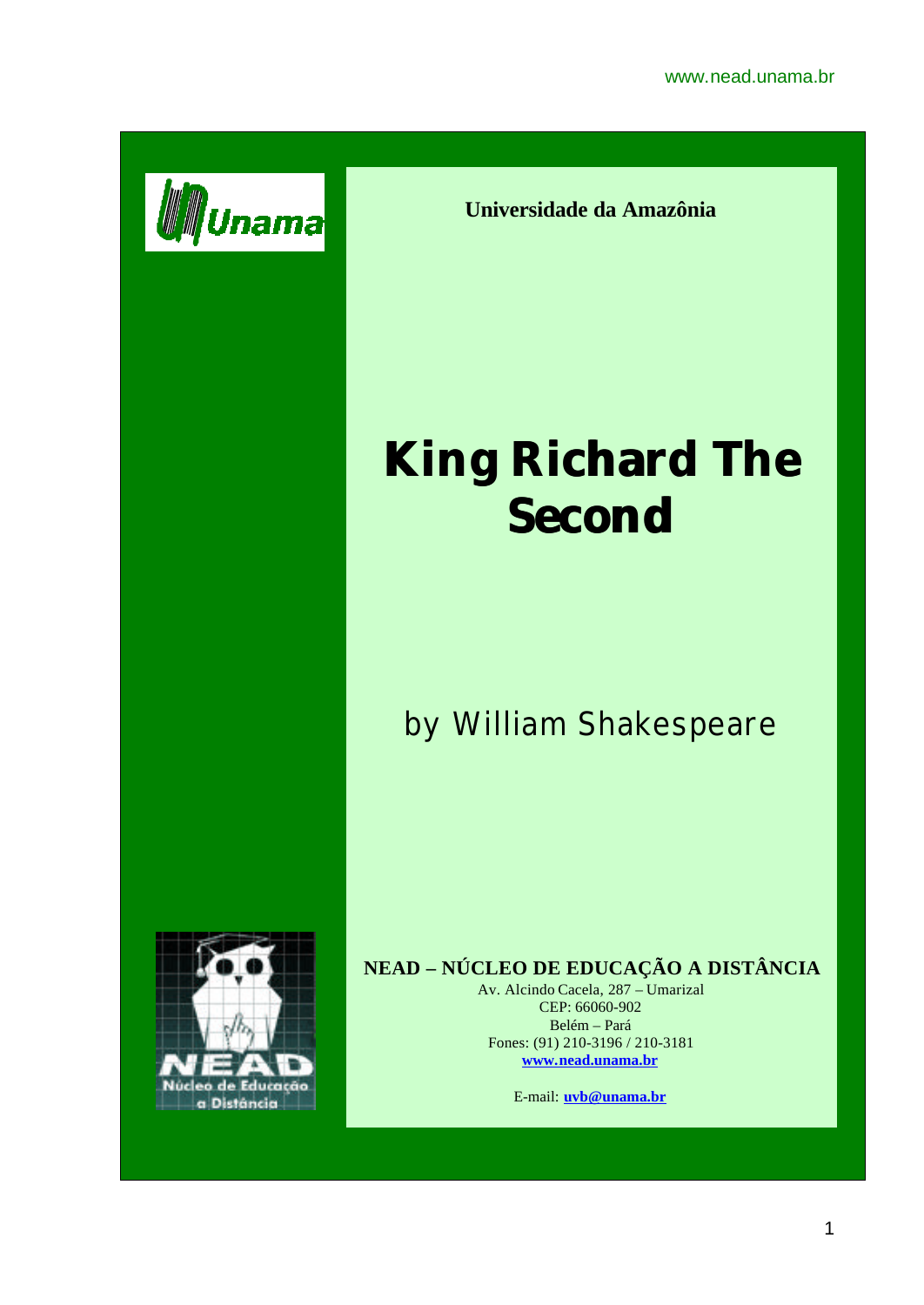#### **KING RICHARD THE SECOND**

by William Shakespeare **1596**

Dramatis Personae

king Richard The Second John of Gaunt, Duke of Lancaster - uncle to the King Edmund Langley, Duke of York - uncle to the King Henry, surnamed Bolingbroke, Duke of Hereford, son of John of Gaunt, afterwards King Henry IV Duke of Aumerle, son of the Duke of York Thomas Mowbray, Duke of Norfolk Duke of Surrey Earl of Salisbury Earl Berkeley Bushy- favourites of King Richard Bagot- favourites of King Richard Green- favourites of King Richard Earl of Northumberland Henry Percy, surnamed Hotspur, his son Lord Ross Lord Willoughby Lord Fitzwater Bishop of Carlisle Abbot of Westminster Lord Marshal Sir Stephen Scroop Sir Pierce of Exton Two Gardeners Captainof a band of Welshmen

Queento King Richard Duchess of York Duchess of Gloucester, widow of Thomas of Woodstock, Duke of Gloucester Ladyattending on the Queen

Lords, Heralds, Officers, Soldiers, Keeper, Messenger, Groom, and other Attendants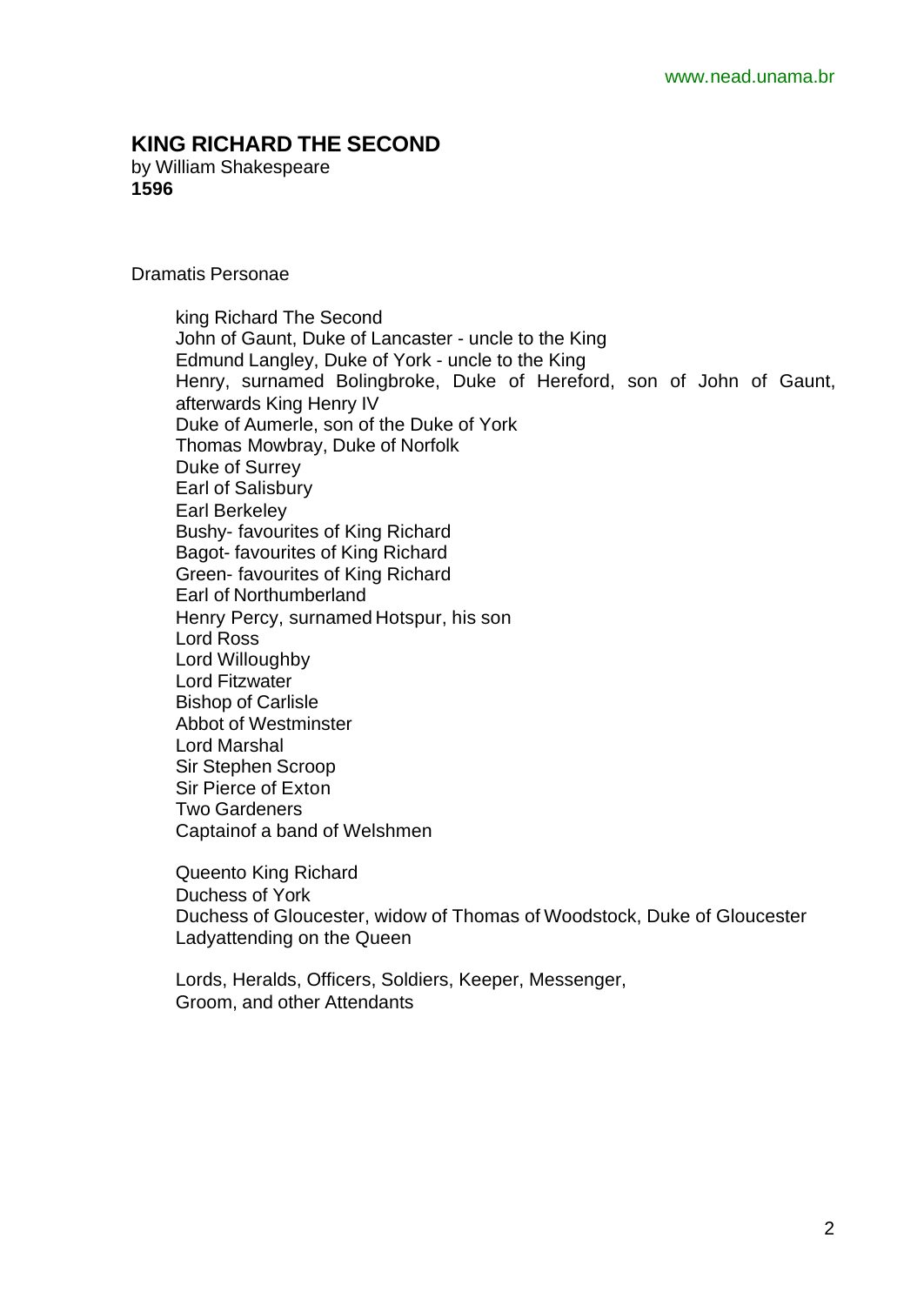SCENE: England and Wales

ACT I. SCENE I. London. The palace

(Enter Richard, John of Gaunt, with other Nobles and attendants)

**King Richard**. — Old John of Gaunt, time-honoured Lancaster, hast thou, according to thy oath and band, brought hither Henry Hereford, thy bold son, here to make good the boist'rous late appeal, which then our leisure would not let us hear, against the Duke of Norfolk, Thomas Mowbray?

**Gaunt**. — I have, my liege.

**King Richard**. — Tell me, moreover, hast thou sounded him if he appeal the Duke on ancient malice, or worthily, as a good subject should, on some known ground of treachery in him?

**Gaunt**. — As near as I could sift him on that argument, on some apparent danger seen in him Aim'd at your Highness-no inveterate malice.

**King Richard**. — Then call them to our presence: face to face and frowning brow to brow, ourselves will hear the accuser and the accused freely speak. High-stomach'd are they both and full of ire, in rage, deaf as the sea, hasty as fire.

(Enter Bolingbroke and Mowbray)

**Bolingbroke**. — Many years of happy days befall my gracious sovereign, my most loving liege!

**Mowbray**. — Each day still better other's happiness Until the heavens, envying earth's good hap, add an immortal title to your crown!

**King Richard**. — We thank you both; yet one but flatters us, as well appeareth by the cause you come; Namely, to appeal each other of high treason. Cousin of Hereford, what dost thou object against the Duke of Norfolk, Thomas Mowbray?

**Bolingbroke**. — First-heaven be the record to my speech! In the devotion of a subject's love, Tend'ring the precious safety of my prince, and free from other misbegotten hate, come I appellant to this princely presence. Now, Thomas Mowbray, do I turn to thee, and mark my greeting well; for what I speak my body shall make good upon this earth, or my divine soul answer it in heaven- Thou art a traitor and a miscreant, too good to be so, and too bad to live, since the more fair and crystal is the sky, the uglier seem the clouds that in it fly. Once more, the more to aggravate the note, with a foul traitor's name stuff I thy throat; and wish-so please my sovereign-ere I move, what my tongue speaks, my right drawn sword may prove.

**Mowbray**. — Let not my cold words here accuse my zeal. 'Tis not the trial of a woman's war, the bitter clamour of two eager tongues, can arbitrate this cause betwixt us twain; the blood is hot that must be cool'd for this. Yet can I not of such tame patience boast as to be hush'd and nought at an to say. First, the fair reverence of your Highness curbs me from giving reins and spurs to my free speech; which else would post until it had return'd these terms of treason doubled down his throat. Setting aside his high blood's royalty, and let him be no kinsman to my liege, I do defy him, and I spit at him, call him a slanderous coward and a villain; which to maintain, I would allow him odds and meet him, were I tied to run afoot even to the frozen ridges of the Alps, or any other ground inhabitable where ever Englishman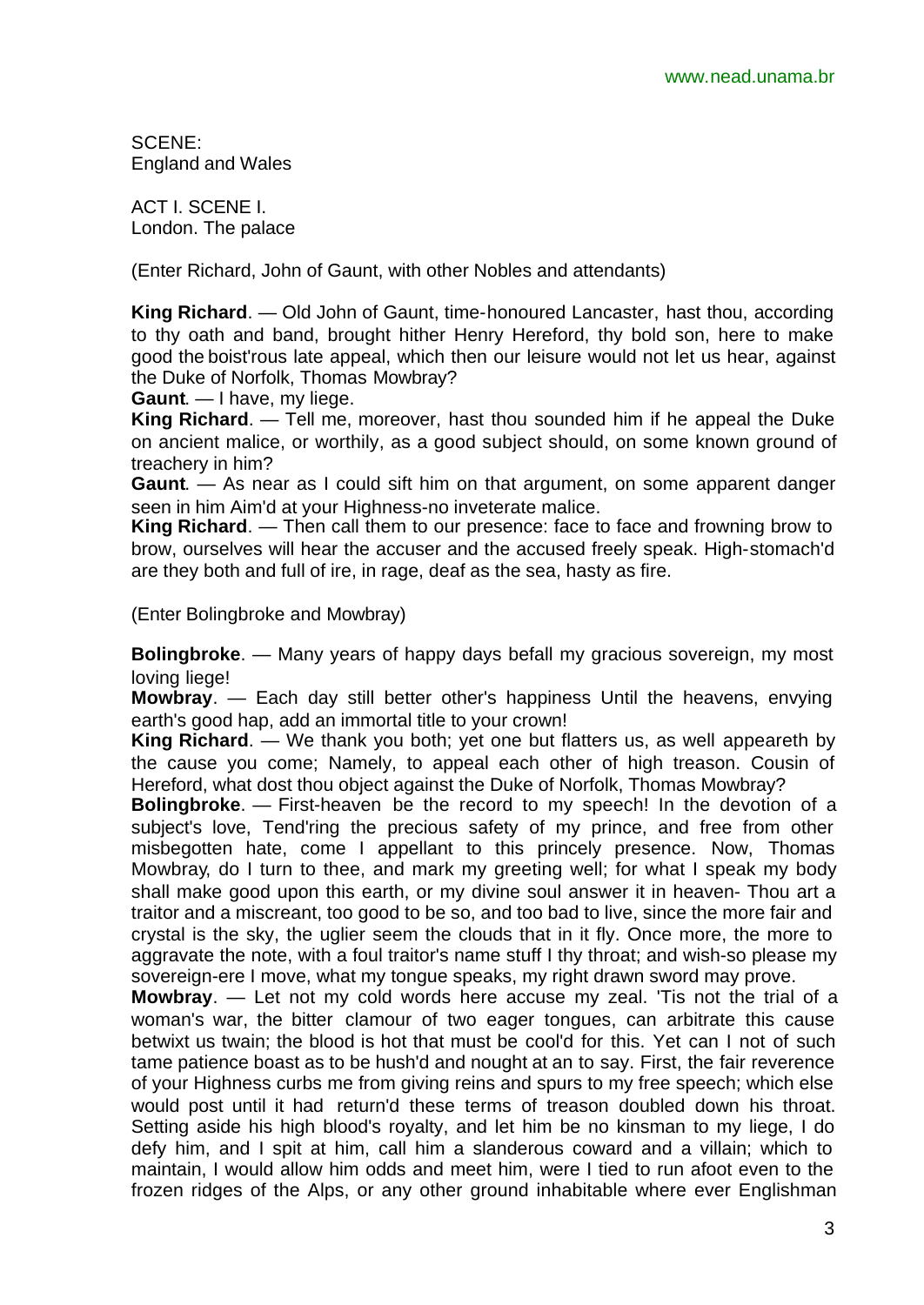durst set his foot. Meantime let this defend my loyalty-By all my hopes, most falsely doth he lie.

**Bolingbroke**. — Pale trembling coward, there I throw my gage, disclaiming here the kindred of the King; and lay aside my high blood's royalty, which fear, not reverence, makes thee to except. If guilty dread have left thee so much strength as to take up mine honour's pawn, then stoop. By that and all the rites of knighthood else will I make good against thee, arm to arm, what I have spoke or thou canst worst devise.

**Mowbray**. — I take it up; and by that sword I swear which gently laid my knighthood on my shoulder I'll answer thee in any fair degree or chivalrous design of knightly trial; and when I mount, alive may I not light if I be traitor or unjustly fight!

**King Richard**. — What doth our cousin lay to Mowbray's charge? It must be great that can inherit us so much as of a thought of ill in him.

**Bolingbroke**. — Look what I speak, my life shall prove it true-that Mowbray hath receiv'd eight thousand nobles in name of lendings for your Highness' soldiers, the which he hath detain'd for lewd employments like a false traitor and injurious villain. Besides, I say and will in battle prove-Or here, or elsewhere to the furthest verge that ever was survey'd by English eye-that all the treasons for these eighteen years Complotted and contrived in this land fetch from false Mowbray their first head and spring. Further I say, and further will maintain Upon his bad life to make all this good, that he did plot the Duke of Gloucester's death, Suggest his soon-believing adversaries, and consequently, like a traitor coward, Sluic'd out his innocent soul through streams of blood; which blood, like sacrificing Abel's, cries, Even from the tongueless caverns of the earth, to me for justice and rough chastisement; and, by the glorious worth of my descent, this arm shall do it, or this life be spent.

**King Richard**. — How high a pitch his resolution soars! Thomas of Norfolk, what say'st thou to this?

**Mowbray**. — O, let my sovereign turn away his face and bid his ears a little while be deaf, till I have told this slander of his blood how God and good men hate so foul a liar.

**King Richard**. — Mowbray, impartial are our eyes and cars. Were he my brother, nay, my kingdom's heir, as he is but my father's brother's son, now by my sceptre's awe I make a vow, such neighbour nearness to our sacred blood should nothing privilege him nor partialize the unstooping firmness of my upright soul. He is our subject, Mowbray; so art thou: Free speech and fearless I to thee allow.

**Mowbray**. —Then, Bolingbroke, as low as to thy heart, through the false passage of thy throat, thou liest. Three parts of that receipt I had for Calais Disburs'd I duly to his Highness' soldiers; the other part reserv'd I by consent, for that my sovereign liege was in my debt Upon remainder of a dear account since last I went to France to fetch his queen: now swallow down that lie. For Gloucester's death-I slew him not, but to my own disgrace neglected my sworn duty in that case. For you, my noble Lord of Lancaster, the honourable father to my foe, once did I lay an ambush for your life, a trespass that doth vex my grieved soul; but ere I last receiv'd the sacrament I did confess it, and exactly begg'd your Grace's pardon; and I hope I had it. This is my fault. As for the rest appeal'd, it issues from the rancour of a villain, a recreant and most degenerate traitor; which in myself I boldly will defend, and interchangeably hurl down my gage Upon this overweening traitor's foot to prove myself a loyal gentleman Even in the best blood chamber'd in his bosom. In haste whereof, most heartily I pray your Highness to assign our trial day.

**King Richard**. — Wrath-kindled gentlemen, be rul'd by me; let's purge this choler without letting blood-This we prescribe, though no physician; Deep malice makes too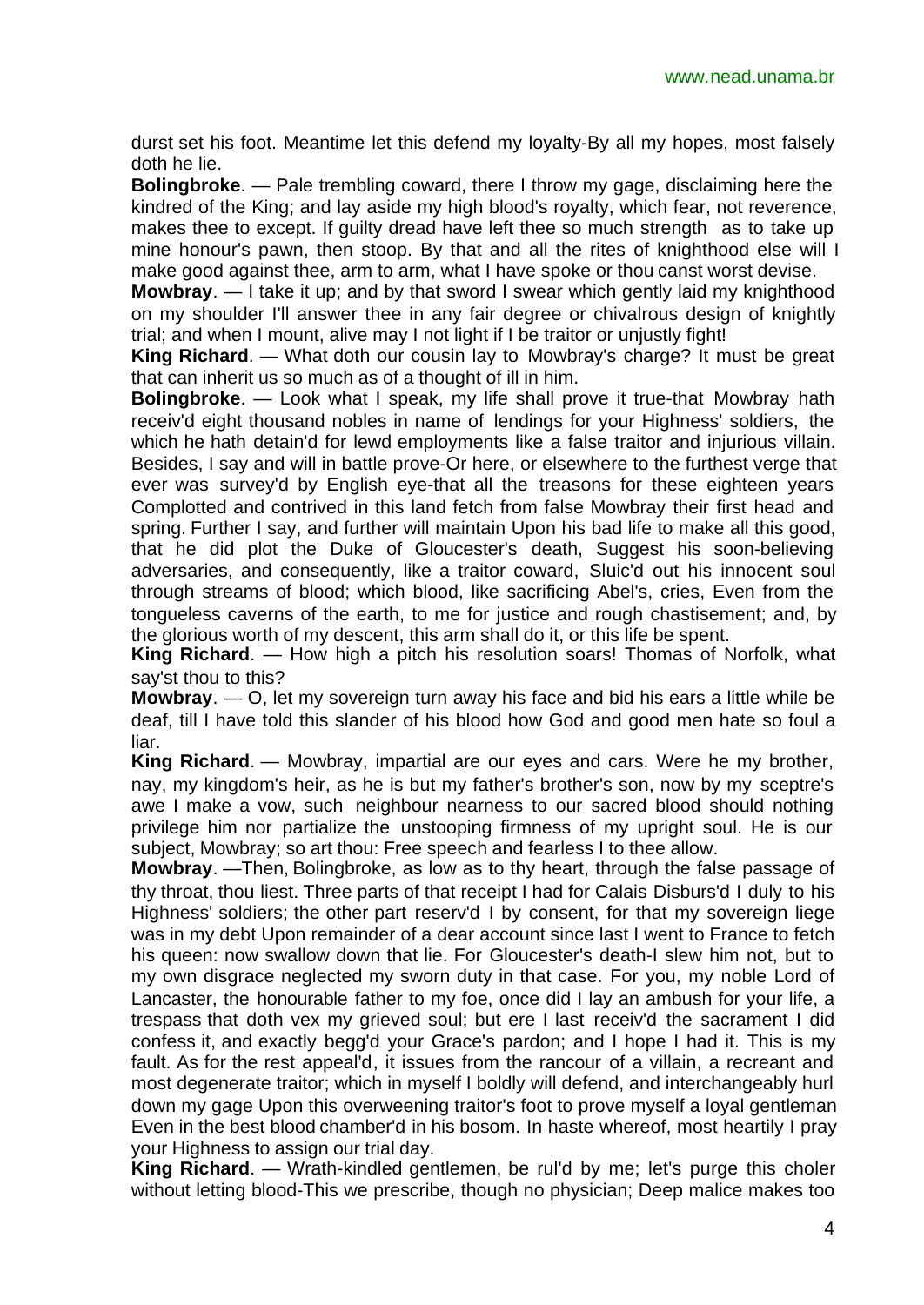deep incision. Forget, forgive; conclude and be agreed: Our doctors say this is no month to bleed. Good uncle, let this end where it begun; we'll calm the Duke of Norfolk, you your son.

**Gaunt**. — To be a make-peace shall become my age. Throw down, my son, the Duke of Norfolk's gage.

**King Richard**. — And, Norfolk, throw down his.

**Gaunt**. — When, Harry, when? Obedience bids I should not bid again.

**King Richard**. — Norfolk, throw down; we bid. There is no boot.

**Mowbray**. — Myself I throw, dread sovereign, at thy foot; my life thou shalt command, but not my shame: the one my duty owes; but my fair name, despite of death, that lives upon my grave to dark dishonour's use thou shalt not have. I am disgrac'd, impeach'd, and baffl'd here; Pierc'd to the soul with slander's venom'd spear, the which no balm can cure but his heart-blood which breath'd this poison.

**King Richard**. — Rage must be withstood: Give me his gage-lions make leopards tame.

**Mowbray**. — Yea, but not change his spots. Take but my shame, and I resign my gage. My dear dear lord, the purest treasure mortal times afford is spotless reputation; that away, men are but gilded loam or painted clay. A jewel in a ten-times barr'd-up chest is a bold spirit in a loyal breast. Mine honour is my life; both grow in one; take honour from me, and my life is done: Then, dear my liege, mine honour let me try; in that I live, and for that will I die.

**King Richard**. — Cousin, throw up your gage; do you begin.

**Bolingbroke**. — O, God defend my soul from such deep sin! Shall I seem crestfallen in my father's sight? Or with pale beggar-fear impeach my height before this outdar'd dastard? Ere my tongue shall wound my honour with such feeble wrong or sound so base a parle, my teeth shall tear the slavish motive of recanting fear, and spit it bleeding in his high disgrace, where shame doth harbour, even in Mowbray's face.

(Exit Gaunt)

**King Richard**. — We were not born to sue, but to command; which since we cannot do to make you friends, be ready, as your lives shall answer it, at Coventry, upon Saint Lambert's day. There shall your swords and lances arbitrate the swelling difference of your settled hate; since we can not atone you, we shall see Justice design the victor's chivalry. Lord Marshal, command our officers-at-arms be ready to direct these home alarms.

(Exeunt)

SCENE 2. London. The Duke of Lancaster's palace

(Enter John of Gaunt with the Duchess of Gloucester)

**Gaunt**. — Alas, the part I had in Woodstock's blood doth more solicit me than your exclaims to stir against the butchers of his life! But since correction lieth in those hands which made the fault that we cannot correct, put we our quarrel to the will of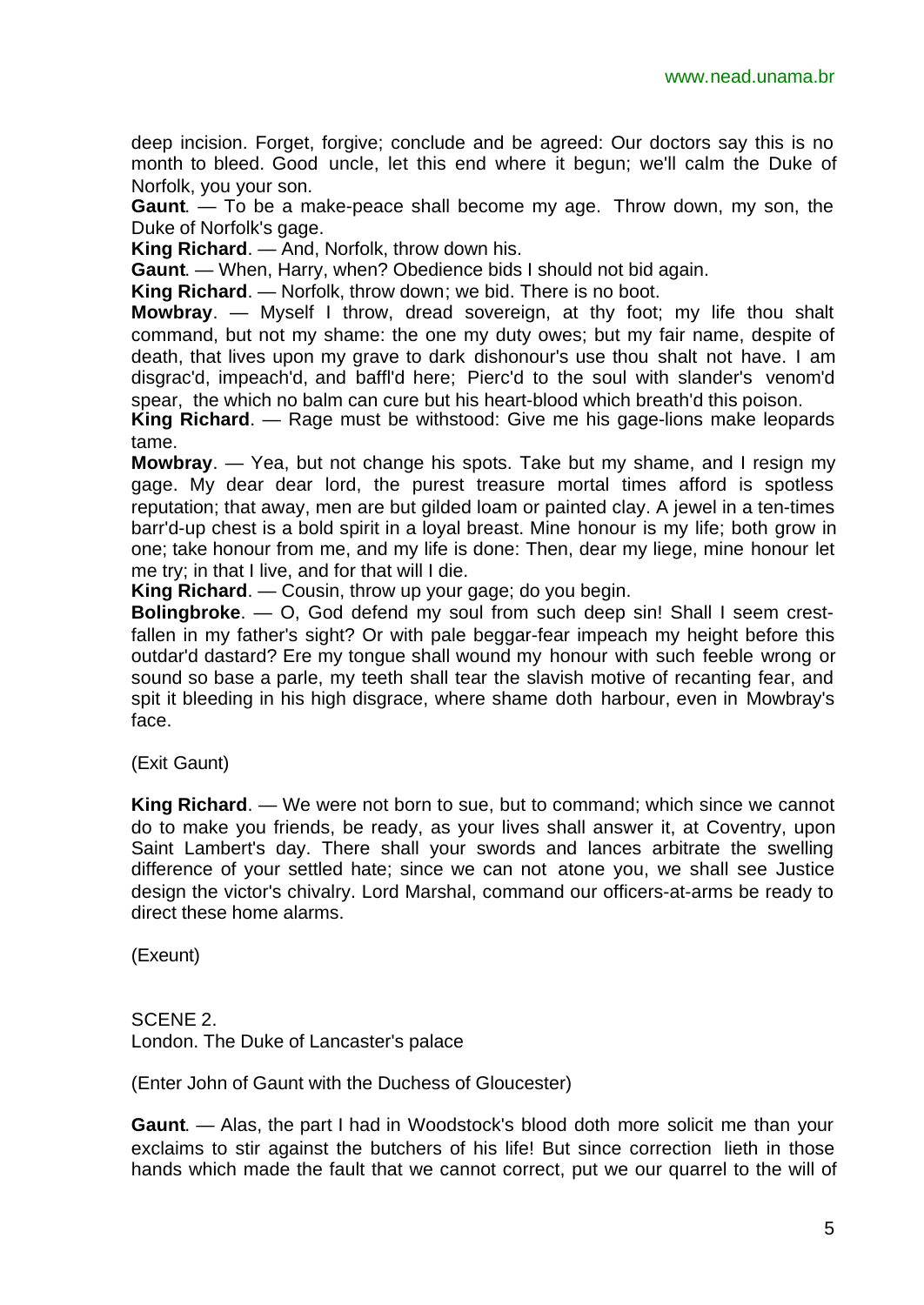heaven; who, when they see the hours ripe on earth, will rain hot vengeance on offenders' heads.

**Duchess**. — Finds brotherhood in thee no sharper spur? Hath love in thy old blood no living fire? Edward's seven sons, whereof thyself art one, were as seven vials of his sacred blood, or seven fair branches springing from one root. Some of those seven are dried by nature's course, some of those branches by the Destinies cut; but Thomas, my dear lord, my life, my Gloucester, one vial full of Edward's sacred blood, one flourishing branch of his most royal root, is crack'd, and all the precious liquor spilt; is hack'd down, and his summer leaves all faded, by envy's hand and murder's bloody axe. Ah, Gaunt, his blood was thine! That bed, that womb, that mettle, that self mould, that fashion'd thee, made him a man; and though thou livest and breathest, yet art thou slain in him. Thou dost consent in some large measure to thy father's death in that thou seest thy wretched brother die, who was the model of thy father's life. Call it not patience, Gaunt-it is despair; in suff'ring thus thy brother to be slaught'red, thou showest the naked pathway to thy life, teaching stern murder how to butcher thee. That which in mean men we entitle patience is pale cold cowardice in noble breasts. What shall I say? To safeguard thine own life the best way is to venge my Gloucester's death.

**Gaunt**. — God's is the quarrel; for God's substitute, his deputy anointed in His sight, hath caus'd his death; the which if wrongfully, let heaven revenge; for I may never lift an angry arm against His minister.

**Duchess**. — Where then, alas, may I complain myself?

**Gaunt**. — To God, the widow's champion and defence.

**Duchess**. — Why then, I will. Farewell, old Gaunt. Thou goest to Coventry, there to behold our cousin Hereford and fell Mowbray fight. O, sit my husband's wrongs on Hereford's spear, that it may enter butcher Mowbray's breast! Or, if misfortune miss the first career, be Mowbray's sins so heavy in his bosom that they may break his foaming courser's back and throw the rider headlong in the lists, a caitiff recreant to my cousin Hereford! Farewell, old Gaunt; thy sometimes brother's wife, with her companion, Grief, must end her life.

**Gaunt**. — Sister, farewell; I must to Coventry. As much good stay with thee as go with me!

**Duchess**. — Yet one word more- grief boundeth where it falls, not with the empty hollowness, but weight. I take my leave before I have begun, for sorrow ends not when it seemeth done. Commend me to thy brother, Edmund York. Lo, this is allnay, yet depart not so; though this be all, do not so quickly go; I shall remember more. Bid him- ah, what?-With all good speed at Plashy visit me. Alack, and what shall good old York there see but empty lodgings and unfurnish'd walls, Unpeopled offices, untrodden stones? And what hear there for welcome but my groans? Therefore commend me; let him not come there to seek out sorrow that dwells every where. Desolate, desolate, will I hence and die; the last leave of thee takes my weeping eye.

(Exeunt)

SCENE 3. The lists at Coventry

(Enter the Lord Marshal and the duke of Aumerle)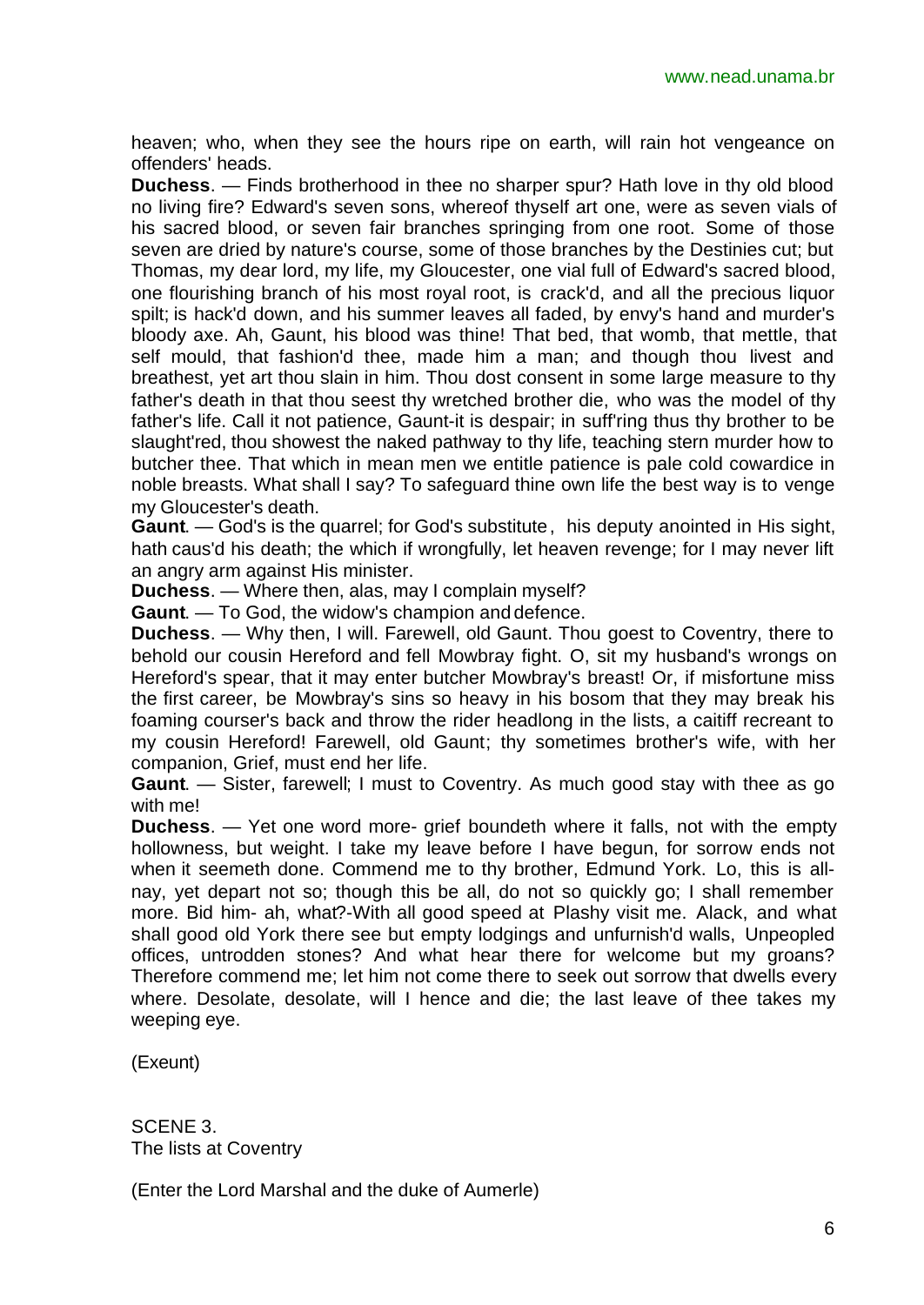**Marshal**. — My Lord Aumerle, is Harry Hereford arm'd?

**Aumerle**. — Yea, at all points; and longs to enter in.

**Marshal**. — The Duke of Norfolk, spightfully and bold, stays but the summons of the appelant's trumpet.

**Aumerle**. — Why then, the champions are prepar'd, and stay for nothing but his Majesty's approach. The trumpets sound, and the KING enters with his nobles, Gaunt, Bushy, Bagot, Green, and others. When they are set, enter Mowbray, Duke of Nor folk, in arms, defendant, and a Herald

**King Richard**. — Marshal, demand of yonder champion the cause of his arrival here in arms; ask him his name; and orderly proceed to swear him in the justice of his cause.

**Marshal**. — In God's name and the King's, say who thou art, and why thou comest thus knightly clad in arms; against what man thou com'st, and what thy quarrel. Speak truly on thy knighthood and thy oath; as so defend thee heaven and thy valour!

**Mowbray**. — My name is Thomas Mowbray, Duke of Norfolk; who hither come engaged by my oath-Which God defend a knight should violate!-both to defend my loyalty and truth to God, my King, and my succeeding issue, against the Duke of Hereford that appeals me; and, by the grace of God and this mine arm, to prove him, in defending of myself, a traitor to my God, my King, and me. And as I truly fight, defend me heaven! The trumpets sound. Enter Bolingbroke, Duke of Hereford, appellant, in armour, and a Herald

**King Richard**. — Marshal, ask yonder knight in arms, both who he is and why he cometh hither thus plated in habiliments of war; and formally, according to our law, depose him in the justice of his cause.

**Marshal**. — What is thy name? and wherefore com'st thou hither before King Richard in his royal lists? Against whom comest thou? and what's thy quarrel? Speak like a true knight, so defend thee heaven!

**Bolingbroke**. — Harry of Hereford, Lancaster, and Derby, am I; who ready here do stand in arms to prove, by God's grace and my body's valour, in lists on Thomas Mowbray, Duke of Norfolk, that he is a traitor, foul and dangerous, to God of heaven, King Richard, and to me. And as I truly fight, defend me heaven!

**Marshal**. — On pain of death, no person be so bold or daring-hardy as to touch the lists, except the Marshal and such officers appointed to direct these fair designs.

**Bolingbroke**. — Lord Marshal, let me kiss my sovereign's hand, and bow my knee before his Majesty; for Mowbray and myself are like two men that vow a long and weary pilgrimage. Then let us take a ceremonious leave and loving farewell of our several friends.

**Marshal**. — The appellant in all duty greets your Highness, and craves to kiss your hand and take his leave.

**King Richard**. — We will descend and fold him in our arms. Cousin of Hereford, as thy cause is right, so be thy fortune in this royal fight! Farewell, my blood; which if today thou shed, lament we may, but not revenge thee dead.

**Bolingbroke**. — O, let no noble eye profane a tear for me, if I be gor'd with Mowbray's spear. As confident as is the falcon's flight against a bird, do I with Mowbray fight. My loving lord, I take my leave of you; of you, my noble cousin, Lord Aumerle; not sick, although I have to do with death, but lusty, young, and cheerly drawing breath. Lo, as at English feasts, so I regreet the daintiest last, to make the end most sweet. O thou, the earthly author of my blood, whose youthful spirit, in me regenerate, doth with a twofold vigour lift me up to reach at victory above my head,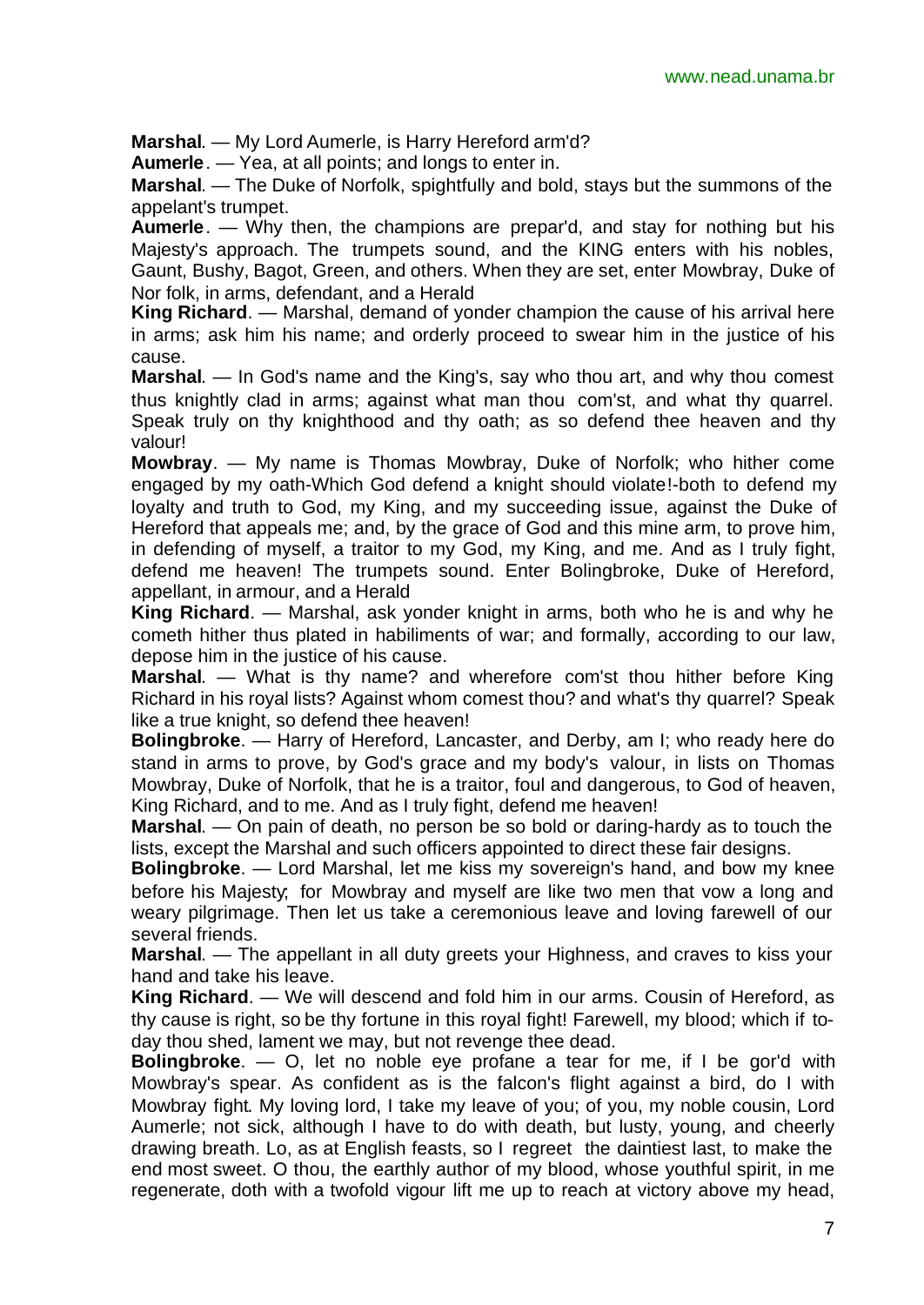add proof unto mine armour with thy prayers, and with thy blessings steel my lance's point, that it may enter Mowbray's waxen coat and furbish new the name of John o' Gaunt, even in the lusty haviour of his son.

**Gaunt**. — God in thy good cause make thee prosperous! Be swift like lightning in the execution, and let thy blows, doubly redoubled, fall like amazing thunder on the casque of thy adverse pernicious enemy. Rouse up thy youthful blood, be valiant, and live.

**Bolingbroke**. — Mine innocence and Saint George to thrive!

**Mowbray**. — However God or fortune cast my lot, there lives or dies, true to King Richard's throne, a loyal, just, and upright gentleman. Never did captive with a freer heart cast off his chains of bondage, and embrace his golden uncontroll'd enfranchisement, more than my dancing soul doth celebrate this feast of battle with mine adversary. Most mighty liege, and my companion peers, take from my mouth the wish of happy years. As gentle and as jocund as to jest go I to fight: truth hath a quiet breast.

**King Richard**. — Farewell, my lord, securely I espy virtue with valour couched in thine eye. Order the trial, Marshal, and begin.

**Marshal**. — Harry of Hereford, Lancaster, and Derby, receive thy lance; and God defend the right!

**Bolingbroke**. — Strong as a tower in hope, I cry amen.

**Marshal**. — [To an officer] Go bear this lance to Thomas, Duke of Norfolk.

**First Herald**. — Harry of Hereford, Lancaster, and Derby, Stands here for God, his sovereign, and himself, on pain to be found false and recreant, to prove the Duke of Norfolk, Thomas Mowbray, a traitor to his God, his King, and him; and dares him to set forward to the fight.

**Second Herald**. — Here standeth Thomas Mowbray, Duke of Norfolk, on pain to be found false and recreant, both to defend himself, and to approve Henry of Hereford, Lancaster, and Derby, to God, his sovereign, and to him disloyal, Courageously and with a free desire attending but the signal to begin.

**Marshal**. — Sound trumpets; and set forward, combatants. [A charge sounded] stay, the King hath thrown his warder down.

**King Richard**. — Let them lay by their helmets and their spears, and both return back to their chairs again. Withdraw with us; and let the trumpets sound while we return these dukes what we decree.

A long flourish, while the King consults his Council draw near, and list what with our council we have done. For that our kingdom's earth should not be soil'd with that dear blood which it hath fostered; and for our eyes do hate the dire aspect of civil wounds plough'd up with neighbours' sword; and for we think the eagle-winged pride of sky-aspiring and ambitious thoughts, with rival-hating envy, set on you to wake our peace, which in our country's cradle draws the sweet infant breath of gentle sleep; which so rous'd up with boist'rous untun'd drums, with harsh-resounding trumpets' dreadful bray, and grating shock of wrathful iron arms, might from our quiet confines fright fair peace and make us wade even in our kindred's blood-therefore we banish you our territories. You, cousin Hereford, upon pain of life, till twice five summers have enrich'd our fields shall not regreet our fair dominions, but tread the stranger paths of banishment.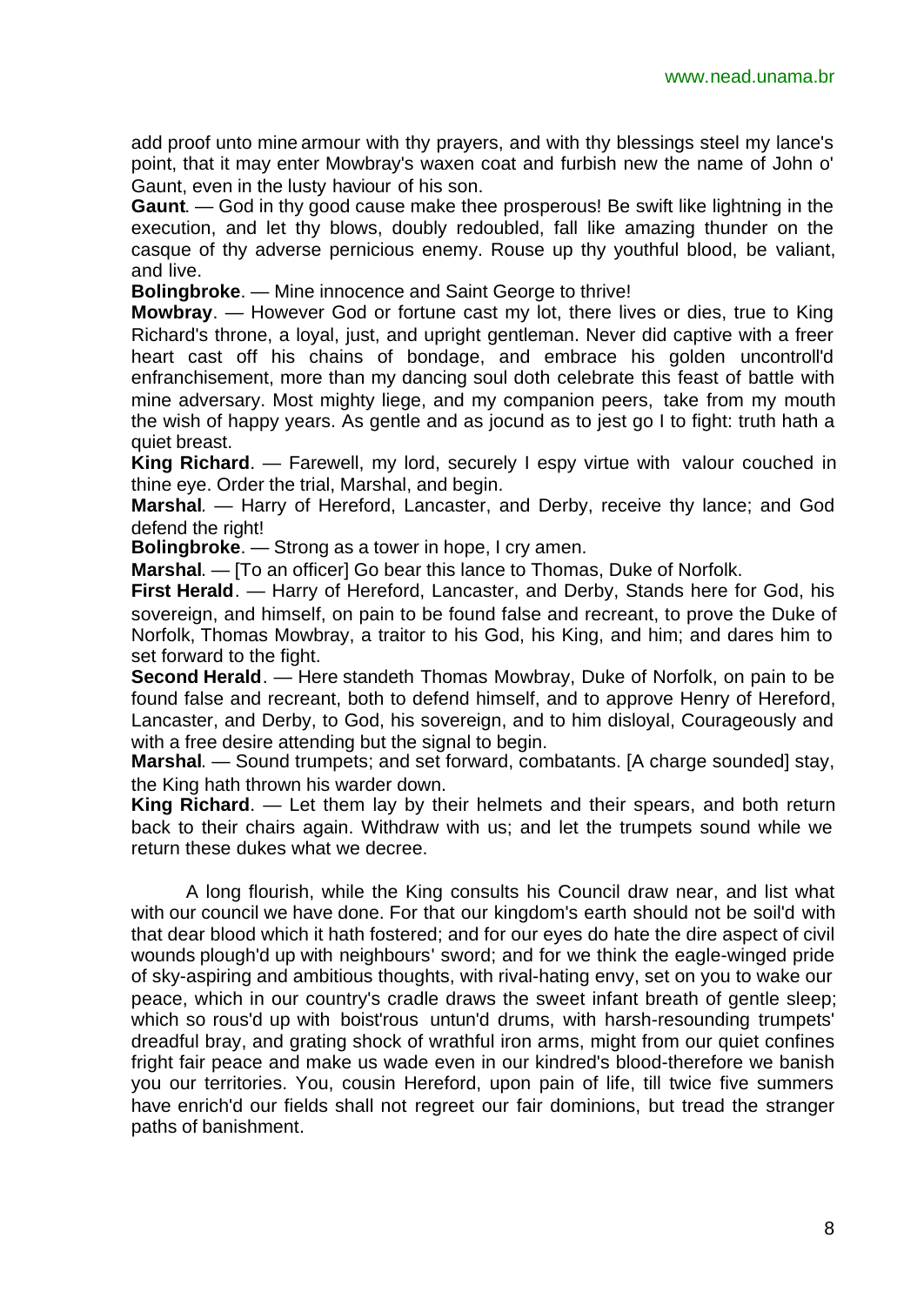**Bolingbroke**. — Your will be done. This must my comfort be-that sun that warms you here shall shine on me, and those his golden beams to you here lent shall point on me and gild my banishment.

**King Richard**. — Norfolk, for thee remains a heavier doom, which I with some unwillingness pronounce: the sly slow hours shall not determinate the dateless limit of thy dear exile; the hopeless word of 'never to return' breathe I against thee, upon pain of life.

**Mowbray**. — A heavy sentence, my most sovereign liege, and all unlook'd for from your Highness' mouth. A dearer merit, not so deep a maim as to be cast forth in the common air, have I deserved at your Highness' hands. The language I have learnt these forty years, my native English, now I must forgo; and now my tongue's use is to me no more than an unstringed viol or a harp; or like a cunning instrument cas'd up or, being open, put into his hands that knows no touch to tune the harmony. Within my mouth you have engaol'd my tongue, doubly portcullis'd with my teeth and lips; and dull, unfeeling, barren ignorance is made my gaoler to attend on me. I am too old to fawn upon a nurse, too far in years to be a pupil now. What is thy sentence, then, but speechless death, which robs my tongue from breathing native breath?

**King Richard**. — It boots thee not to be compassionate; after our sentence plaining comes too late.

**Mowbray**. — Then thus I turn me from my countrv's light, to dwell in solemn shades of endless night.

**King Richard**. — Return again, and take an oath with thee. Lay on our royal sword your banish'd hands; swear by the duty that you owe to God, our part therein we banish with yourselves, to keep the oath that we administer: You never shall, so help you truth and God, embrace each other's love in banishment; nor never look upon each other's face; nor never write, regreet, nor reconcile this louring tempest of your home-bred hate; nor never by advised purpose meet to plot, contrive, or complot any ill, 'Gainst us, our state, our subjects, or our land.

**Bolingbroke**. — I swear.

**Mowbray**. — And I, to keep all this.

**Bolingbroke**. — Norfolk, so far as to mine enemy. By this time, had the King permitted us, one of our souls had wand'red in the air, Banish'd this frail sepulchre of our flesh, as now our flesh is banish'd from this land-Confess thy treasons ere thou fly the realm; since thou hast far to go, bear not along the clogging burden of a guilty soul.

**Mowbray**. — No, Bolingbroke; if ever I were traitor, my name be blotted from the book of life, and I from heaven banish'd as from hence! But what thou art, God, thou, and I, do know; and all too soon, I fear, the King shall rue. Farewell, my liege. Now no way can I stray: Save back to England, an the world's my way.

#### (Exit)

**King Richard**. — Uncle, even in the glasses of thine eyes I see thy grieved heart. Thy sad aspect hath from the number of his banish'd years pluck'd four away. [To Bolingbroke] Six frozen winters spent, return with welcome home from banishment.

**Bolingbroke**. — How long a time lies in one little word! Four lagging winters and four wanton springs end in a word: such is the breath of Kings.

**Gaunt**. — I thank my liege that in regard of me he shortens four years of my son's exile; but little vantage shall I reap thereby, for ere the six years that he hath to spend can change their moons and bring their times about, my oil-dried lamp and time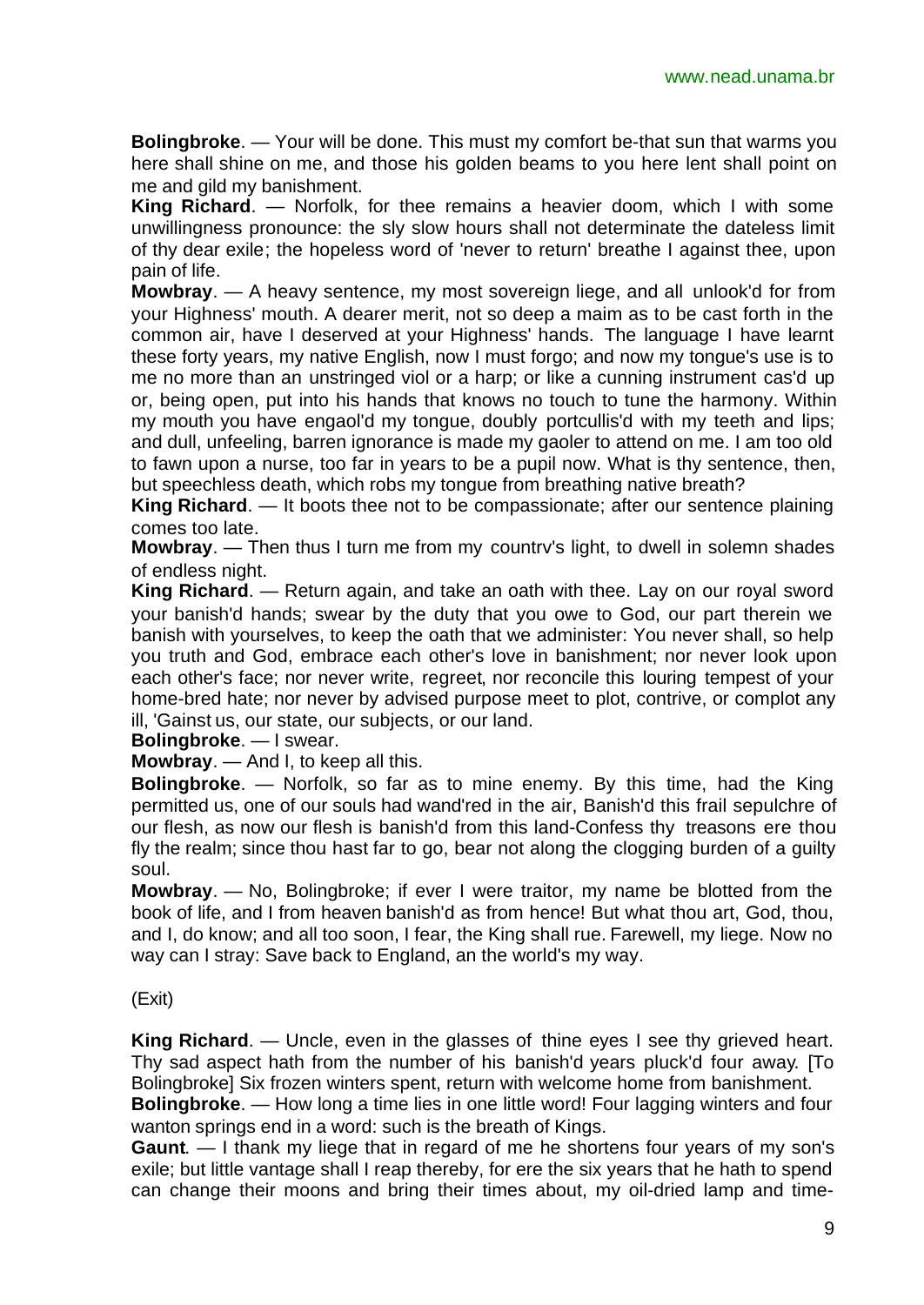bewasted light shall be extinct with age and endless night; my inch of taper will be burnt and done, and blindfold death not let me see my son.

**King Richard**. — Why, uncle, thou hast many years to live.

**Gaunt**. — But not a minute, King, that thou canst give: Shorten my days thou canst with sullen sorrow and pluck nights from me, but not lend a morrow; thou can'st help time to furrow me with age, but stop no wrinkle in his pilgrimage; thy word is current with him for my death, but dead, thy kingdom cannot buy my breath.

**King Richard**. — Thy son is banish'd upon good advice, whereto thy tongue a partyverdict gave. Why at our justice seem'st thou then to lour?

**Gaunt**. — Things sweet to taste prove in digestion sour. You urg'd me as a judge; but I had rather you would have bid me argue like a father. O, had it been a stranger, not my child, to smooth his fault I should have been more mild. A partial slander sought I to avoid, and in the sentence my own life destroy'd. Alas, I look'd when some of you should say I was too strict to make mine own away; but you gave leave to my unwilling tongue against my will to do myself this wrong.

**King Richard**. — Cousin, farewell; and, uncle, bid him so. Six years we banish him, and he shall go. Flourish. Exit KING with train

**Aumerle**. — Cousin, farewell; what presence must not know, from where you do remain let paper show.

**Marshal**. — My lord, no leave take I, for I will ride as far as land will let me by your side.

**Gaunt**. — O, to what purpose dost thou hoard thy words, that thou returnest no greeting to thy friends?

**Bolingbroke**. — I have too few to take my leave of you, when the tongue's office should be prodigal to breathe the abundant dolour of the heart.

**Gaunt**. — Thy grief is but thy absence for a time.

**Bolingbroke**. — Joy absent, grief is present for that time.

**Gaunt**. — What is six winters? They are quickly gone.

**Bolingbroke**. — To men in joy; but grief makes one hour ten.

**Gaunt**. — Call it a travel that thou tak'st for pleasure.

**Bolingbroke**. — My heart will sigh when I miscall it so, which finds it an enforced pilgrimage.

**Gaunt**. — The sullen passage of thy weary steps esteem as foil wherein thou art to set the precious jewel of thy home return.

**Bolingbroke**. — Nay, rather, every tedious stride I make will but remember me what a deal of world I wander from the jewels that I love. Must I not serve a long apprenticehood to foreign passages; and in the end, having my freedom, boast of nothing else but that I was a journeyman to grief?

**Gaunt**. — All places that the eye of heaven visits are to a wise man ports and happy havens. Teach thy necessity to reason thus: there is no virtue like necessity. Think not the King did banish thee, but thou the King. Woe doth the heavier sit where it perceives it is but faintly home. Go, say I sent thee forth to purchase honour, and not the King exil'd thee; or suppose devouring pestilence hangs in our air and thou art flying to a fresher clime. Look what thy soul holds dear, imagine it to lie that way thou goest, not whence thou com'st. Suppose the singing birds musicians, the grass whereon thou tread'st the presence strew'd, the flowers fair ladies, and thy steps no more than a delightful measure or a dance; for gnarling sorrow hath less power to bite the man that mocks at it and sets it light.

**Bolingbroke**. — O, who can hold a fire in his hand by thinking on the frosty Caucasus? Or cloy the hungry edge of appetite by bare imagination of a feast? Or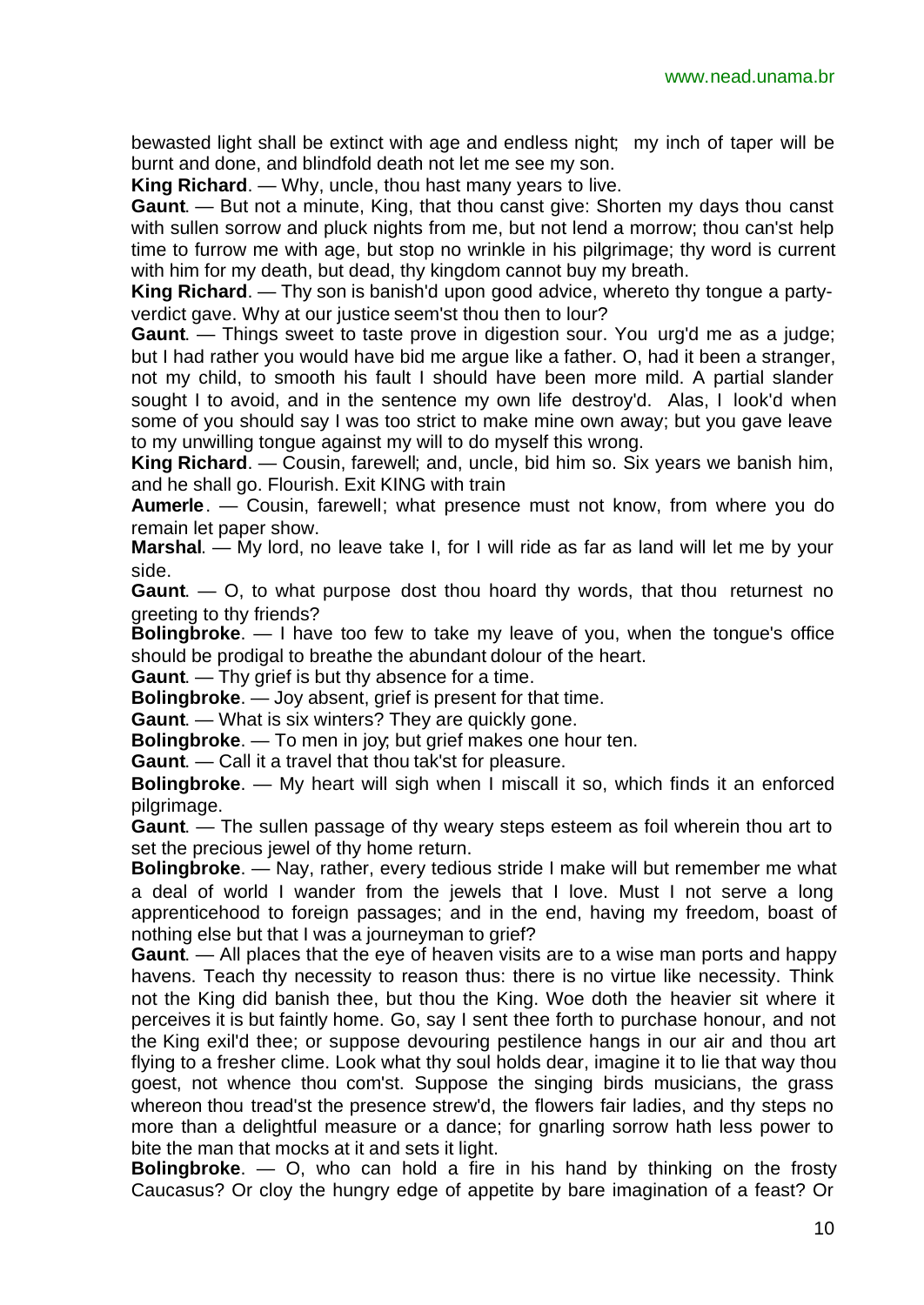wallow naked in December snow by thinking on fantastic summer's heat? O, no! the apprehension of the good gives but the greater feeling to the worse. Fell sorrow's tooth doth never rankle more than when he bites, but lanceth not the sore.

**Gaunt**. — Come, come, my son, I'll bring thee on thy way. Had I thy youtli and cause, I would not stay.

**Bolingbroke**. — Then, England's ground, farewell; sweet soil, adieu; my mother, and my nurse, that bears me yet! Where'er I wander, boast of this I can: though banish'd, yet a trueborn English man.

(Exeunt)

SCENE 4. London. The court

(Enter the king, with Bagotand Green, at one door; and the Duke of Aumerle at another)

**King Richard**. — We did observe. Cousin Aumerle, how far brought you high Hereford on his way?

**Aumerle**. — I brought high Hereford, if you call him so, but to the next high way, and there I left him.

**King Richard**. — And say, what store of parting tears were shed?

**Aumerle**. — Faith, none for me; except the north-east wind, which then blew bitterly against our faces, awak'd the sleeping rheum, and so by chance did grace our hollow parting with a tear.

**King Richard**. — What said our cousin when you parted with him?

**Aumerle**. — 'Farewell.' And, for my heart disdained that my tongue should so profane the word, that taught me craft to counterfeit oppression of such grief that words seem'd buried in my sorrow's grave. Marry, would the word 'farewell' have length'ned hours and added years to his short banishment, he should have had a volume of farewells; but since it would not, he had none of me.

**King Richard**. — He is our cousin, cousin; but 'tis doubt, when time shall call him home from banishment, whether our kinsman come to see his friends. Ourself, and Bushy, Bagot here, and Green, observ'd his courtship to the common people; how he did seem to dive into their hearts with humble and familiar courtesy; what reverence he did throw away on slaves, wooing poor craftsmen with the craft of smiles and patient underbearing of his fortune, as 'twere to banish their affects with him. Off goes his bonnet to an oyster-wench; a brace of draymen bid God speed him well and had the tribute of his supple knee, with 'Thanks, my countrymen, my loving friends'; as were our England in reversion his, and he our subjects' next degree in hope.

**Green**. — Well, he is gone; and with him go these thoughts! Now for the rebels which stand out in Ireland, expedient manage must be made, my liege, ere further leisure yicld them further means for their advantage and your Highness' loss.

**King Richard**. — We will ourself in person to this war; and, for our coffers, with too great a court and liberal largess, are grown somewhat light, we are enforc'd to farm our royal realm; the revenue whereof shall furnish us for our affairs in hand. If that come short, our substitutes at home shall have blank charters; whereto, when they shall know what men are rich, they shall subscribe them for large sums of gold, and send them after to supply our wants; for we will make for Ireland presently.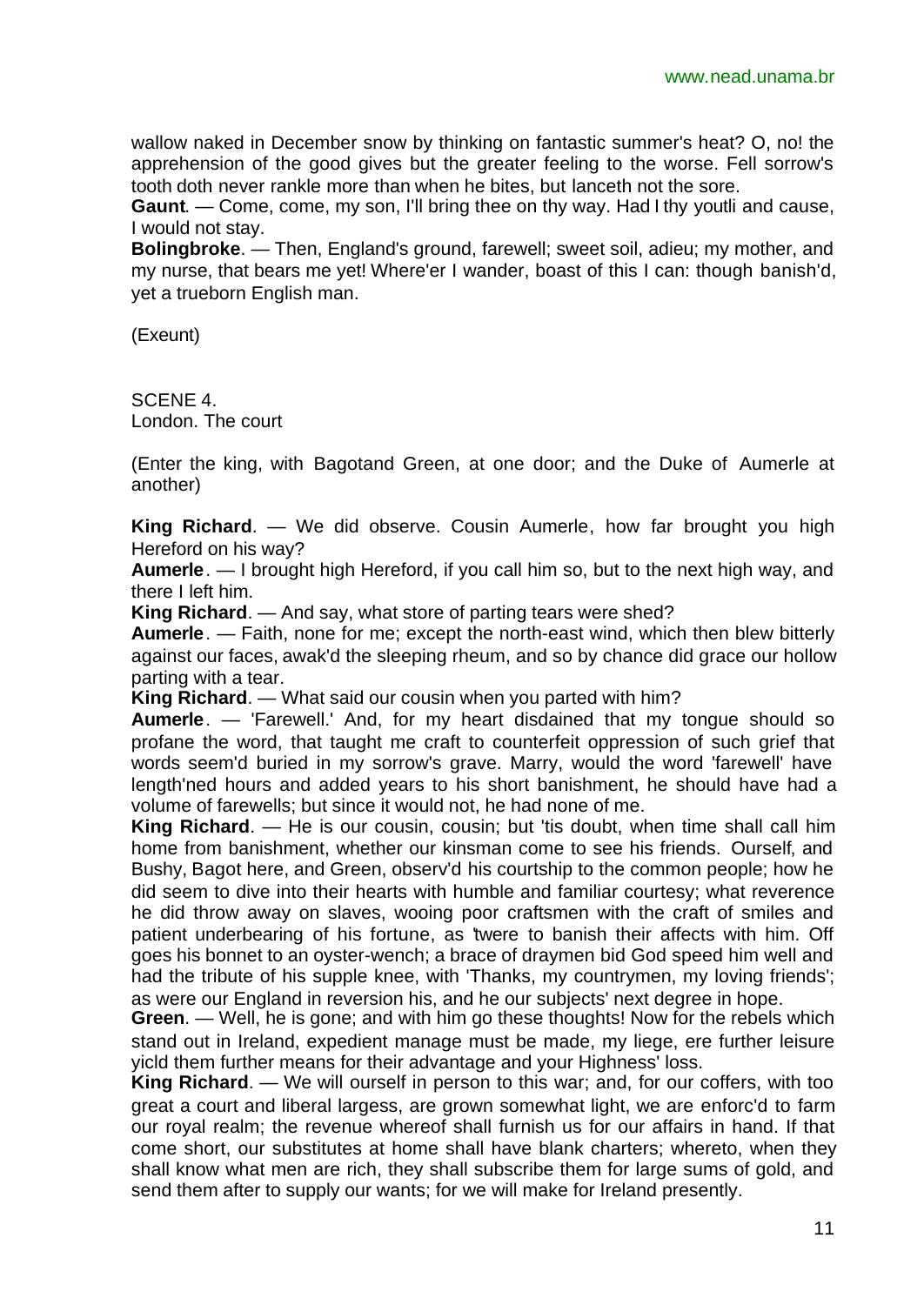(Enter Bushy)

Bushy, what news?

**Bushy**. — Old John of Gaunt is grievous sick, my lord, Suddenly taken; and hath sent poste-haste to entreat your Majesty to visit him.

**King Richard**. — Where lies he?

**Bushy**. — At Ely House.

**King Richard**. — Now put it, God, in the physician's mind to help him to his grave immediately! The lining of his coffers shall make coats to deck our soldiers for these Irish wars. Come, gentlemen, let's all go visit him. Pray God we may make haste, and come too late!

**All**.— Amen.

(Exeunt)

ACT II. SCENE I. London. Ely House

(Enter John of Gaunt, sick, with the Duke of York, etc.)

**Gaunt**. — Will the King come, that I may breathe my last in wholesome counsel to his unstaid youth?

**York**. — Vex not yourself, nor strive not with your breath; for all in vain comes counsel to his ear.

**Gaunt**. — O, but they say the tongues of dying men enforce attention like deep harmony. Where words are scarce, they are seldom spent in vain; for they breathe truth that breathe their words -in pain. He that no more must say is listen'd more than they whom youth and ease have taught to glose; more are men's ends mark'd than their lives before.The setting sun, and music at the close, as the last taste of sweets, is sweetest last, writ in remembrance more than things long past. Though Richard my life's counsel would not hear, my death's sad tale may yet undeaf his ear.

**York**. — No; it is stopp'd with other flattering sounds, as praises, of whose taste the wise are fond, lascivious metres, to whose venom sound the open ear of youth doth always listen; report of fashions in proud Italy, whose manners still our tardy apish nation limps after in base imitation. Where doth the world thrust forth a vanity-So it be new, there's no respect how vile-that is not quickly buzz'd into his ears? Then all too late comes counsel to be heard where will doth mutiny with wit's regard. Direct not him whose way himself will choose. 'Tis breath thou lack'st, and that breath wilt thou lose.

**Gaunt**. — Methinks I am a prophet new inspir'd, and thus expiring do foretell of him: his rash fierce blaze of riot cannot last, for violent fires soon burn out themselves; small showers last long, but sudden storms are short; he tires betimes that spurs too fast betimes; with eager feeding food doth choke the feeder; light vanity, insatiate cormorant, consuming means, soon preys upon itself. This royal throne of kings, this scept'red isle, this earth of majesty, this seat of Mars, this other Eden, demi-paradise, this fortress built by Nature for herself against infection and the hand of war, this happy breed of men, this little world, this precious stone set in the silver sea, which serves it in the office of a wall, or as a moat defensive to a house, against the envy of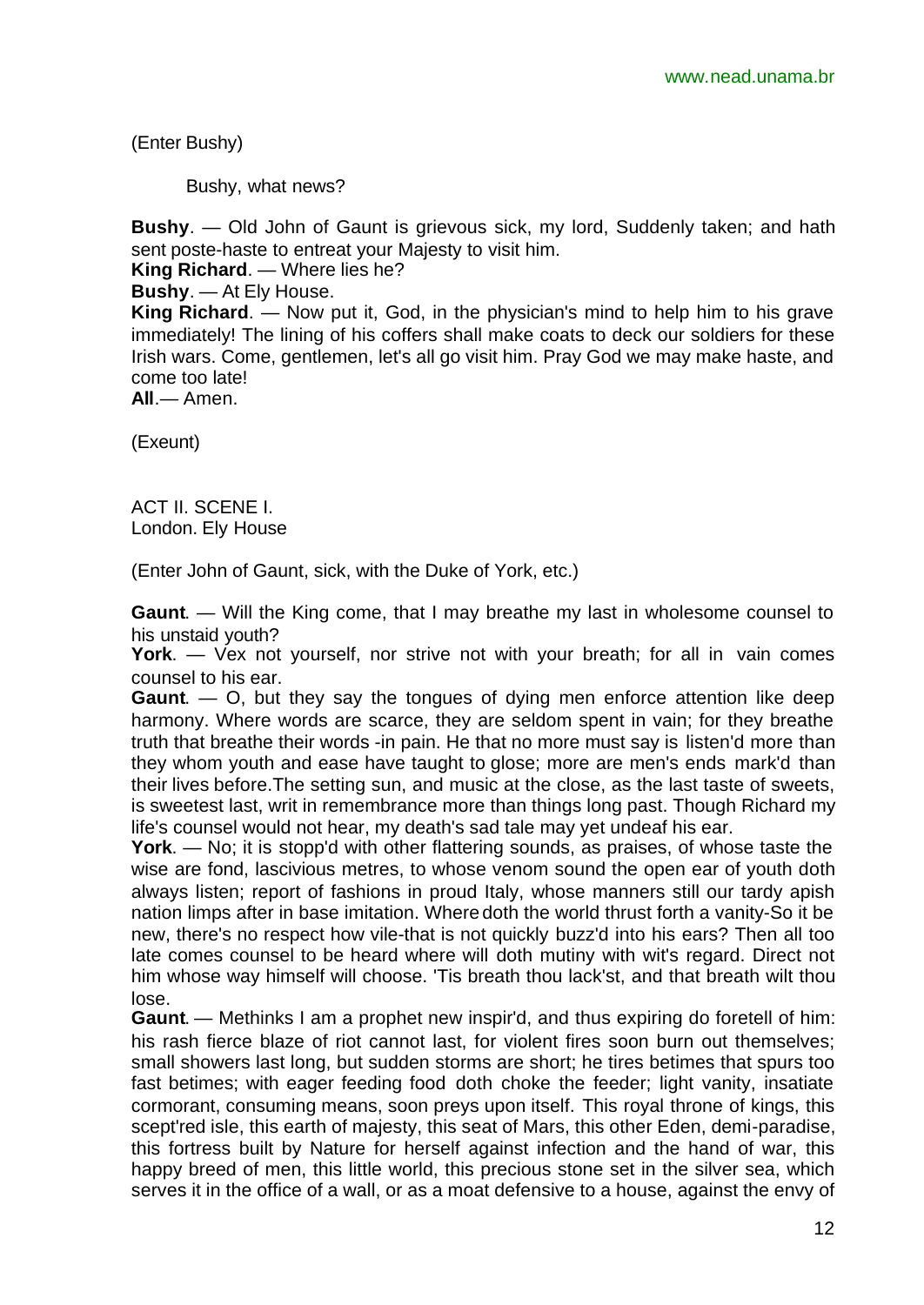less happier lands; this blessed plot, this earth, this realm, this England, this nurse, this teeming womb of royal kings, fear'd by their breed, and famous by their birth, renowned for their deeds as far from home, for Christian service and true chivalry, as is the sepulchre in stubborn Jewry of the world's ransom, blessed Mary's Son; this land of such dear souls, this dear dear land, dear for her reputation through the world, is now leas'd out-I die pronouncing it-Like to a tenement or pelting farm. England, bound in with the triumphant sea, whose rocky shore beats back the envious siege of wat'ry Neptune, is now bound in with shame, with inky blots and rotten parchment bonds; that England, that was wont to conquer others, hath made a shameful conquest of itself. Ah, would the scandal vanish with my life, how happy then were my ensuing death!

(Enter King and Queen, Aumerle, Bushy, Green, Bagot, Ross, and Willoughby)

**York**. — The King is come; deal mildly with his youth, for young hot colts being rag'd do rage the more.

**Queen**. — How fares our noble uncle Lancaster?

**King Richard**. — What comfort, man? How is't with aged Gaunt?

**Gaunt**. — O, how that name befits my composition! Old Gaunt, indeed; and gaunt in being old. Within me grief hath kept a tedious fast; and who abstains from meat that is not gaunt? For sleeping England long time have I watch'd; watching breeds leanness, leanness is an gaunt. The pleasure that some fathers feed upon is my strict fast-I mean my children's looks; and therein fasting, hast thou made me gaunt. Gaunt am I for the grave, gaunt as a grave, whose hollow womb inherits nought but bones.

**King Richard**. — Can sick men play so nicely with their names?

**Gaunt**. — No, misery makes sport to mock itself: since thou dost seek to kill my name in me, I mock my name, great king, to flatter thee.

**King Richard**. — Should dying men flatter with those that live?

**Gaunt**. — No, no; men living flatter those that die.

**King Richard**. — Thou, now a-dying, sayest thou flatterest me.

**Gaunt**. — O, no! thou diest, though I the sicker be.

**King Richard**. — I am in health, I breathe, and see thee ill.

**Gaunt**. — Now He that made me knows I see thee ill; Ill in myself to see, and in thee seeing ill. Thy death-bed is no lesser than thy land wherein thou liest in reputation sick; and thou, too careless patient as thou art, commit'st thy anointed body to the cure of those physicians that first wounded thee: a thousand flatterers sit within thy crown, whose compass is no bigger than thy head; and yet, incaged in so small a verge, the waste is no whit lesser than thy land. O, had thy grandsire with a prophet's eye seen how his son's son should destroy his sons, from forth thy reach he would have laid thy shame, deposing thee before thou wert possess'd, which art possess'd now to depose thyself. Why, cousin, wert thou regent of the world, it were a shame to let this land by lease; but for thy world enjoying but this land, is it not more than shame to shame it so? Landlord of England art thou now, not King. Thy state of law is bondslave to the law; and thou-

**King Richard**. — A lunatic lean-witted fool, presuming on an ague's privilege, darest with thy frozen admonition make pale our cheek, chasing the royal blood with fury from his native residence. Now by my seat's right royal majesty, wert thou not brother to great Edward's son, this tongue that runs so roundly in thy head should run thy head from thy unreverent shoulders.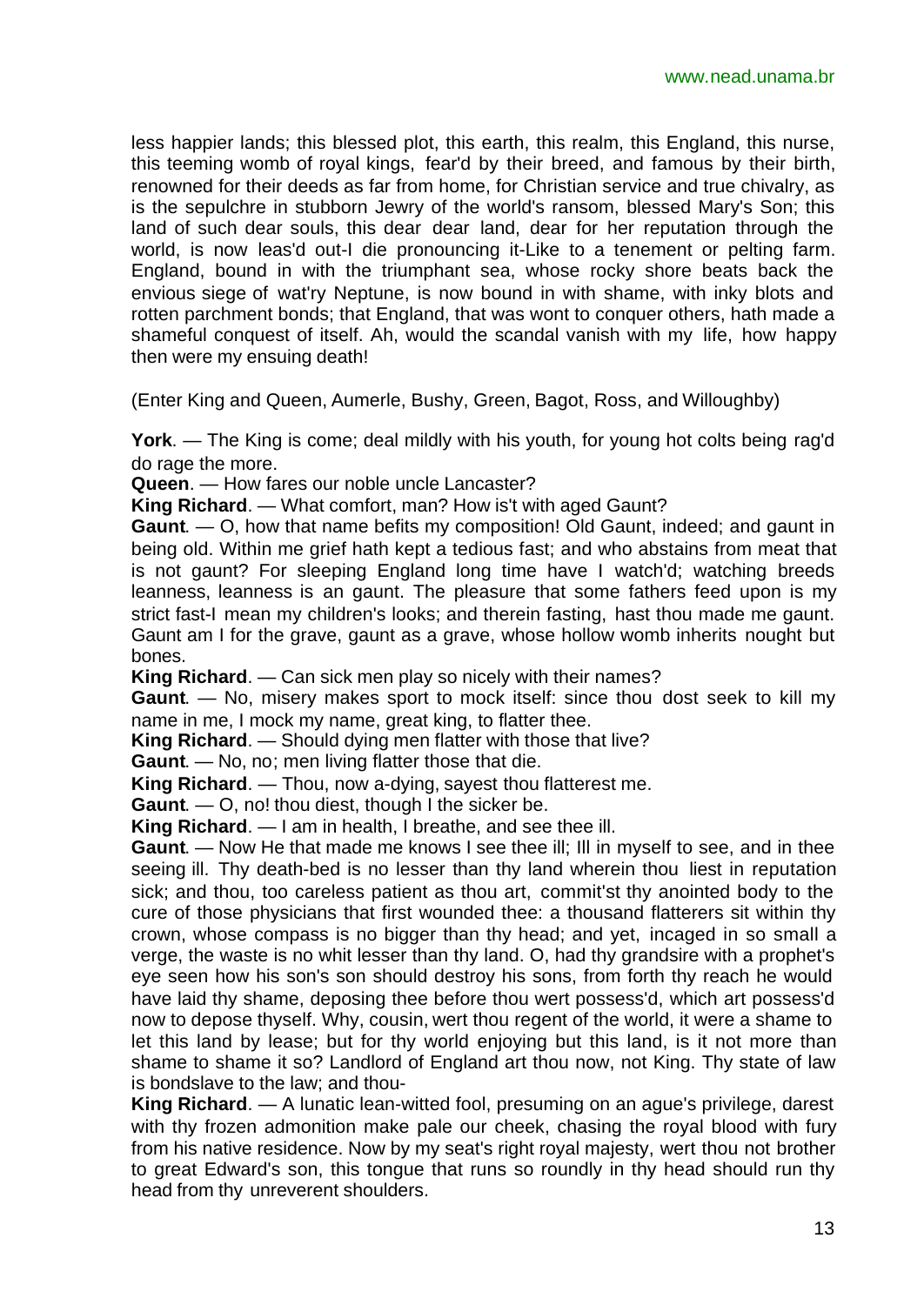**Gaunt**. — O, Spare me not, my brother Edward's son, for that I was his father Edward's son; that blood already, like the pelican, hast thou tapp'd out, and drunkenly carous'd. my brother Gloucester, plain well-meaning soul- Whom fair befall in heaven 'mongst happy souls!-May be a precedent and witness good that thou respect'st not spilling Edward's blood. Join with the present sickness that I have; and thy unkindness be like crooked age, to crop at once a too long withered flower. Live in thy shame, but die not shame with thee! These words hereafter thy tormentors be! convey me to my bed, then to my grave. Love they to live that love and honour have.

(Exit, borne out by his attendants)

**King Richard**. — And let them die that age and sullens have; for both hast thou, and both become the grave.

**York**. — I do beseech your Majesty impute his words to wayward sickliness and age in him. He loves you, on my life, and holds you dear as Harry Duke of Hereford, were he here.

**King Richard**. — Right, you say true: as Hereford's love, so his; as theirs, so mine; and all be as it is.

(Enter Northumberland)

**Northumberland**. — My liege, old Gaunt commends him to your Majesty.

**King Richard**. — What says he?

**Northumberland**. — Nay, nothing; all is said. His tongue is now a stringless instrument; words, life, and all, old Lancaster hath spent.

**York**. — Be York the next that must be bankrupt so! Though death be poor, it ends a mortal woe.

**King Richard**. — The ripest fruit first falls, and so doth he; his time is spent, our pilgrimage must be. So much for that. Now for our Irish wars. We must supplant those rough rug-headed kerns, which live like venom where no venom else but only they have privilege to live. And for these great affairs do ask some charge, towards our assistance we do seize to us the plate, coin, revenues, and moveables, whereof our uncle Gaunt did stand possess'd.

**York**. — How long shall I be patient? Ah, how long shall tender duty make me suffer wrong? Not Gloucester's death, nor Hereford's banishment, nor Gaunt's rebukes, nor England's private wrongs, nor the prevention of poor Bolingbroke about his marriage, nor my own disgrace, have ever made me sour my patient cheek or bend one wrinkle on my sovereign's face. I am the last of noble Edward's sons, of whom thy father, Prince of Wales, was first. In war was never lion rag'd more fierce, in peace was never gentle lamb more mild, than was that young and princely gentleman. His face thou hast, for even so look'd he, accomplish'd with the number of thy hours; but when he frown'd, it was against the French and not against his friends. His noble hand did win what he did spend, and spent not that which his triumphant father's hand had won. His hands were guilty of no kindred blood, but bloody with the enemies of his kin. O Richard! York is too far gone with grief, or else he never would compare between-

**King Richard**. — Why, uncle, what's the matter?

**York**. — O my liege, pardon me, if you please; if not, I, pleas'd not to be pardoned, am content withal. Seek you to seize and gripe into your hands the royalties and rights of banish'd Hereford? Is not Gaunt dead? and doth not Hereford live? Was not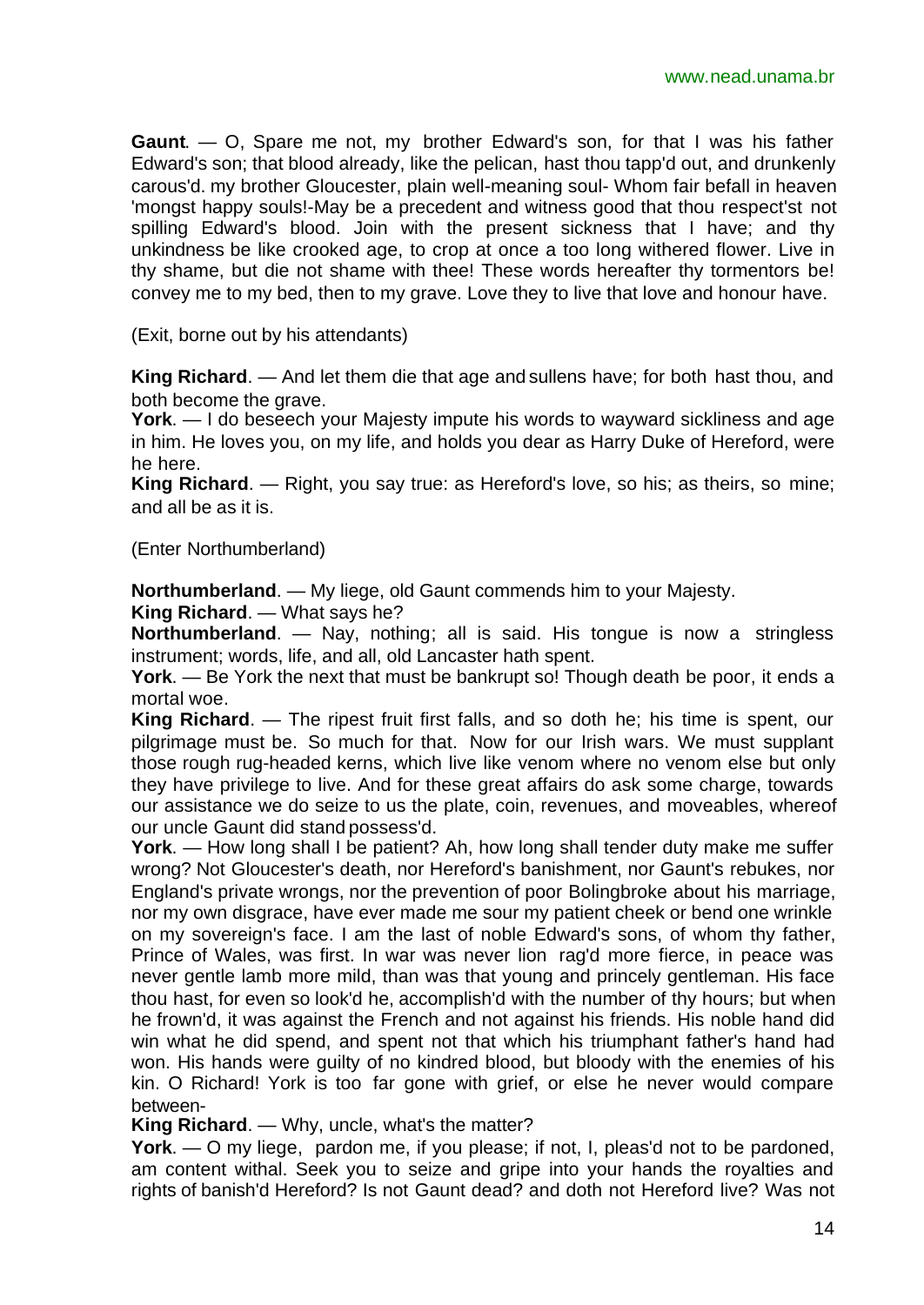Gaunt just? and is not Harry true? Did not the one deserve to have an heir? Is not his heir a well-deserving son? Take Hereford's rights away, and take from Time his charters and his customary rights; let not to-morrow then ensue to-day; be not thyself-for how art thou a king but by fair sequence and succession? Now, afore God-God forbid I say true!-If you do wrongfully seize Hereford's rights, Call in the letters patents that he hath by his attorneys-general to sue his livery, and deny his off'red homage, you pluck a thousand dangers on your head, you lose a thousand welldisposed hearts, and prick my tender patience to those thoughts which honour and allegiance cannot think.

**King Richard**. — Think what you will, we seize into our hands his plate, his goods, his money, and his lands.

**York**. — I'll not be by the while. My liege, farewell. What will ensue hereof there's none can tell; but by bad courses may be understood that their events can never fall out good.

(Exit)

**King Richard**. — Go, Bushy, to the Earl of Wiltshire straight; bid him repair to us to Ely House to see this business. To-morrow next we will for Ireland; and 'tis time, I trow. And we create, in absence of ourself, our Uncle York Lord Governor of England; for he is just, and always lov'd us well. Come on, our queen; to-morrow must we part; be merry, for our time of stay is short. Flourish.

(Exeunt King, Queen, Bushy, Aumerle, Green, and Bagot)

**Northumberland**. — Well, lords, the Duke of Lancaster is dead.

**Ross**. — And living too; for now his son is Duke.

**Willoughby**. — Barely in title, not in revenues.

**Northumberland**. — Richly in both, if justice had her right.

**Ross**. — My heart is great; but it must break with silence, Ere't be disburdened with a liberal tongue.

**Northumberland**. — Nay, speak thy mind; and let him ne'er speak more that speaks thy words again to do thee harm!

**Willoughby**. — Tends that thou wouldst speak to the Duke of Hereford? If it be so, out with it boldly, man; quick is mine ear to hear of good towards him.

**Ross**. — No good at all that I can do for him; Unless you call it good to pity him, bereft and gelded of his patrimony.

**Northumberland**. — Now, afore God, 'tis shame such wrongs are borne in him, a royal prince, and many moe of noble blood in this declining land. The King is not himself, but basely led by flatterers; and what they will inform, Merely in hate, 'gainst any of us an, that will the King severely prosecute 'Gainst us, our lives, our children, and our heirs.

**Ross**. — The commons hath he pill'd with grievous taxes; and quite lost their hearts; the nobles hath he find for ancient quarrels and quite lost their hearts.

**Willoughby**. — And daily new exactions are devis'd, as blanks, benevolences, and I wot not what; but what, a God's name, doth become of this?

**Northumberland**. — Wars hath not wasted it, for warr'd he hath not, but basely yielded upon compromise that which his noble ancestors achiev'd with blows. More hath he spent in peace than they in wars.

**Ross**. — The Earl of Wiltshire hath the realm in farm.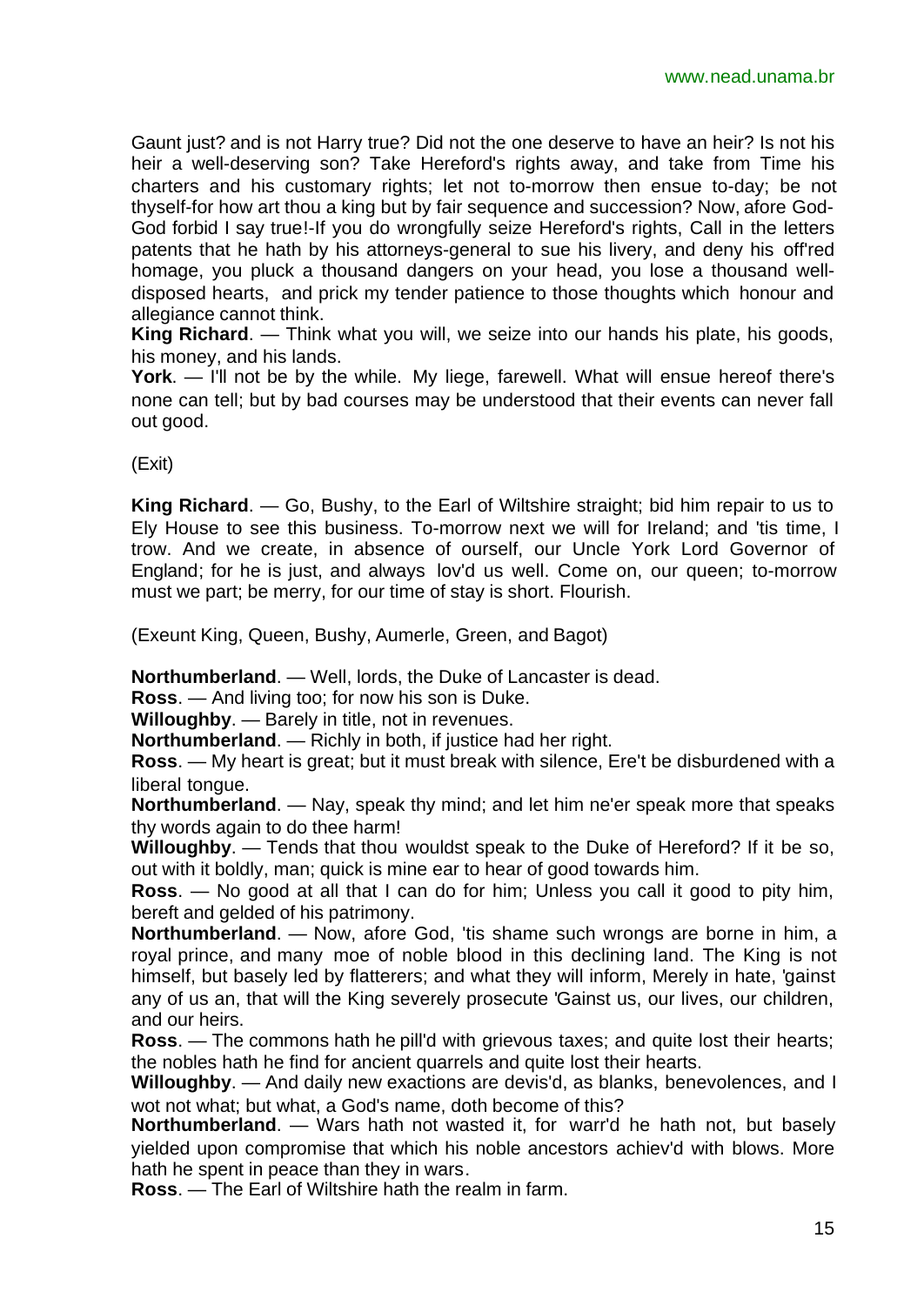**Willoughby**. — The King's grown bankrupt like a broken man.

**Northumberland**. — Reproach and dissolution hangeth over him.

**Ross**. — He hath not money for these Irish wars, his burdenous taxations notwithstanding, but by the robbing of the banish'd Duke.

**Northumberland**. — His noble kinsman-most degenerate king! But, lords, we hear this fearful tempest sing, yet seek no shelter to avoid the storm; we see the wind sit sore upon our sails, and yet we strike not, but securely perish.

**Ross**. — We see the very wreck that we must suffer; and unavoided is the danger now for suffering so the causes of our wreck.

**Northumberland.** — Not so; even through the hollow eyes of death I spy life peering; but I dare not say how near the tidings of our comfort is.

**Willoughby**. — Nay, let us share thy thoughts as thou dost ours.

**Ross**. — Be confident to speak, Northumberland. We three are but thyself, and, speaking so, thy words are but as thoughts; therefore be bold.

**Northumberland**. — Then thus: I have from Le Port Blanc, a bay in Brittany, receiv'd intelligence that Harry Duke of Hereford, Rainold Lord Cobham, that late broke from the Duke of Exeter, his brother, Archbishop late of Canterbury, Sir Thomas Erpingham, Sir John Ramston, Sir John Norbery, Sir Robert Waterton, and Francis Quoint-All these, well furnish'd by the Duke of Britaine, with eight tall ships, three thousand men of war, are making hither with all due expedience, and shortly mean to touch our northern shore. Perhaps they had ere this, but that they stay the first departing of the King for Ireland. If then we shall shake off our slavish yoke, Imp out our drooping country's broken wing, redeem from broking pawn the blemish'd crown, wipe off the dust that hides our sceptre's gilt, and make high majesty look like itself, away with me in post to Ravenspurgh; but if you faint, as fearing to do so, stay and be secret, and myself will go.

**Ross**. — To horse, to horse! Urge doubts to them that fear.

**Willoughby**. — Hold out my horse, and I will first be there.

(Exeunt)

SCENE 2. Windsor Castle

(Enter Queen, Bushy, and Bagot)

**Bushy**. — Madam, your Majesty is too much sad. You promis'd, when you parted with the King, to lay aside life-harming heaviness and entertain a cheerful disposition.

**Queen**. — To please the King, I did; to please myself I cannot do it; yet I know no cause why I should welcome such a guest as grief, save bidding farewell to so sweet a guest as my sweet Richard. Yet again methinks some unborn sorrow, ripe in fortune's womb, is coming towards me, and my inward soul with nothing trembles. At some thing it grieves more than with parting from my lord the King.

**Bushy**. — Each substance of a grief hath twenty shadows, which shows like grief itself, but is not so; for sorrow's eye, glazed with blinding tears, divides one thing entire to many objects, like perspectives which, rightly gaz'd upon, show nothing but confusion-ey'd awry, distinguish form. So your sweet Majesty, looking awry upon your lord's departure, find shapes of grief more than himself to wail; which, look'd on as it is, is nought but shadows of what it is not. Then, thrice-gracious Queen, more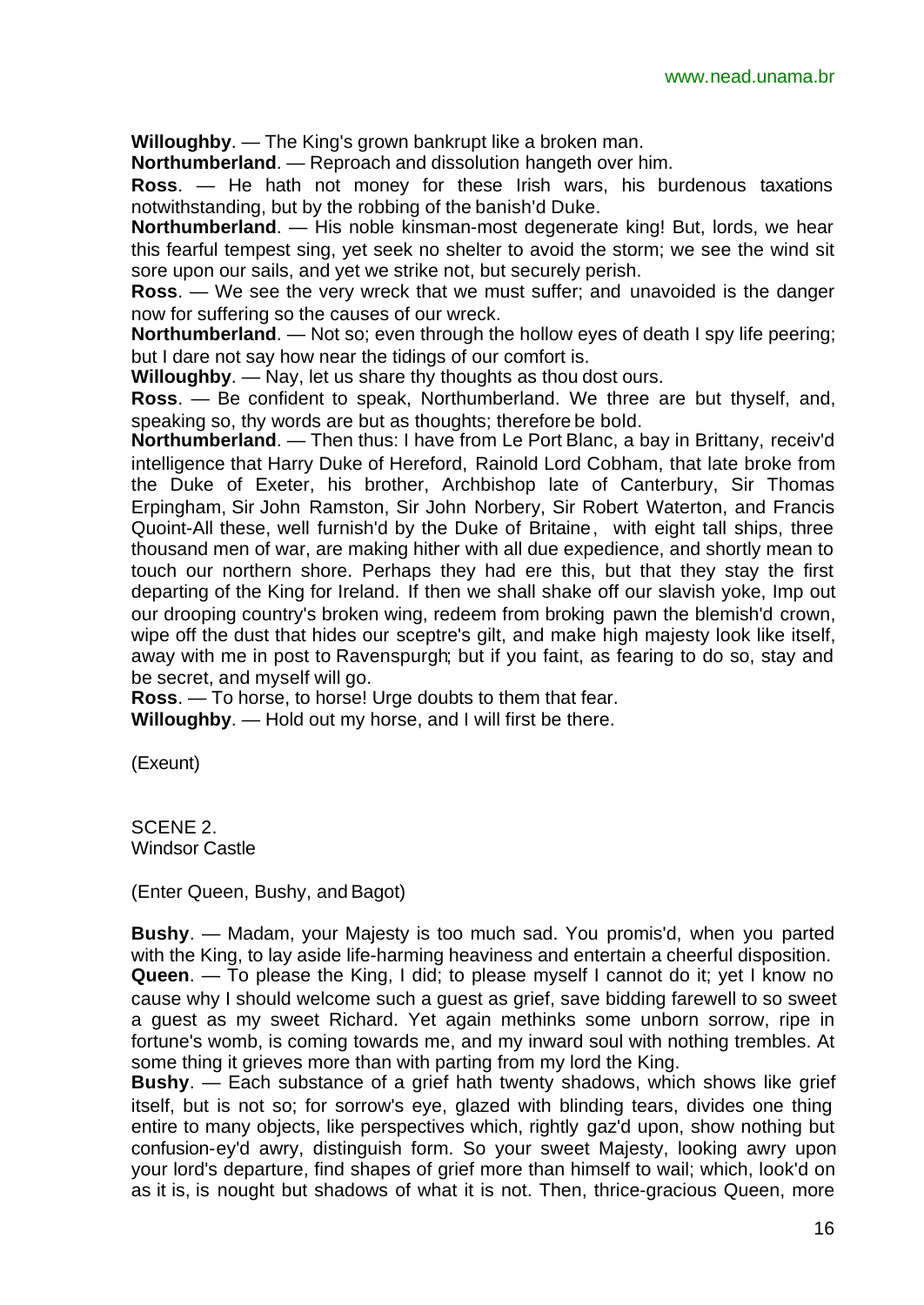than your lord's departure weep not-more is not seen; or if it be, 'tis with false sorrow's eye, which for things true weeps things imaginary.

**Queen**. — It may be so; but yet my inward soul persuades me it is otherwise. Howe'er it be, I cannot but be sad; so heavy sad as-though, on thinking, on no thought I think-Makes me with heavy nothing faint and shrink.

**Bushy**. — 'Tis nothing but conceit, my gracious lady.

**Queen**. — 'Tis nothing less: conceit is still deriv'd from some forefather grief; mine is not so, for nothing hath begot my something grief, or something hath the nothing that I grieve; 'Tis in reversion that I do possess-But what it is that is not yet known what, I cannot name; 'tis nameless woe, I wot.

(Enter Green)

**Green**. — God save your Majesty! and well met, gentlemen. I hope the King is not yet shipp'd for Ireland.

**Queen**. — Why hopest thou so? 'Tis better hope he is; for his designs crave haste, his haste good hope. Then wherefore dost thou hope he is not shipp'd?

**Green**. — That he, our hope, might have retir'd his power and driven into despair an enemy's hope who strongly hath set footing in this land. The banish'd Bolingbroke repeals himself, and with uplifted arms is safe arriv'd at Ravenspurgh.

**Queen**. — Now God in heaven forbid!

**Green**. — Ah, madam, 'tis too true; and that is worse, the Lord Northumberland, his son young Henry Percy, the Lords of Ross, Beaumond, and Willoughby, with all their powerful friends, are fled to him.

**Bushy**. — Why have you not proclaim'd Northumberland and all the rest revolted faction traitors?

**Green**. — We have; whereupon the Earl of Worcester hath broken his staff, resign'd his stewardship, and all the household servants fled with him to Bolingbroke.

**Queen**. — So, Green, thou art the midwife to my woe, and Bolingbroke my sorrow's dismal heir. Now hath my soul brought forth her prodigy; and I, a gasping newdeliver'd mother, have woe to woe, sorrow to sorrow join'd.

**Bushy**. — Despair not, madam.

**Queen**. — Who shall hinder me? I will despair, and be at enmity with cozening hopehe is a flatterer, a parasite, a keeper-back of death, who gently would dissolve the bands of life, which false hope lingers in extremity.

(Enter York)

**Green**. — Here comes the Duke of York.

**Queen**. — With signs of war about his aged neck. O, full of careful business are his looks! Uncle, for God's sake, speak comfortable words.

**York**. — Should I do so, I should belie my thoughts. Comfort's in heaven; and we are on the earth, where nothing lives but crosses, cares, and grief. Your husband, he is gone to save far off, whilst others come to make him lose at home. Here am I left to underprop his land, who, weak with age, cannot support myself. Now comes the sick hour that his surfeit made; now shall he try his friends that flatter'd him.

(Enter a Servingman)

**Servingman**. — My lord, your son was gone before I came.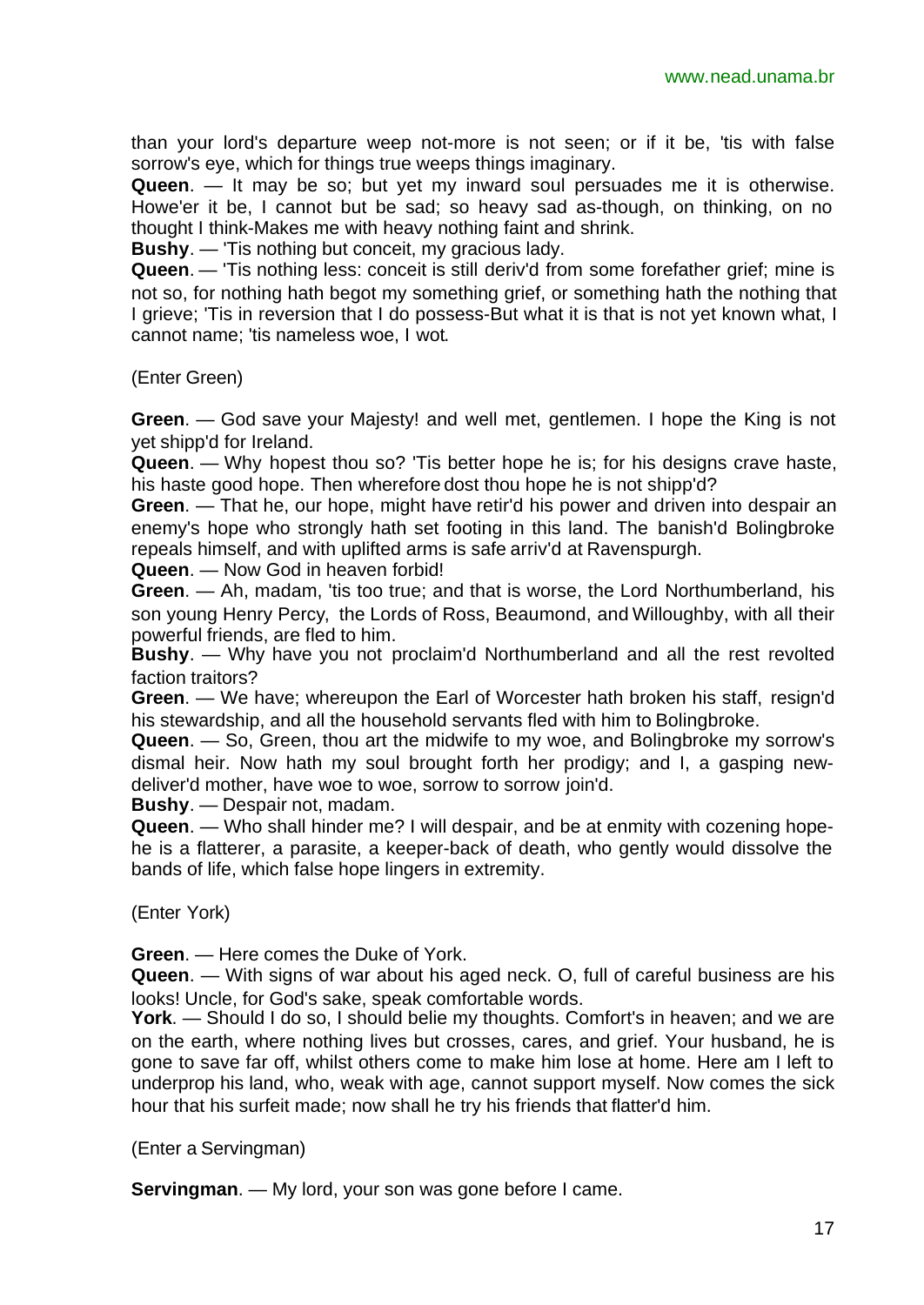**York**. — He was-why so go all which way it will! The nobles they are fled, the commons they are cold and will, I fear, revolt on Hereford's side. Sirrah, get thee to Plashy, to my sister Gloucester; bid her send me presently a thousand pound. Hold, take my ring.

**Servingman**. — My lord, I had forgot to tell your lordship, to-day, as I came by, I called there-But I shall grieve you to report the rest.

**York**. — What is't, knave?

**Servingman**. — An hour before I came, the Duchess died.

**York**. — God for his mercy! what a tide of woes comes rushing on this woeful land at once! I know not what to do. I would to God, so my untruth had not provok'd him to it, the King had cut off my head with my brother's. What, are there no posts dispatch'd for Ireland? How shall we do for money for these wars? Come, sister-cousin, I would say-pray, pardon me. Go, fellow, get thee home, provide some carts, and bring away the armour that is there.

(Exit Servingman)

Gentlemen, will you go muster men? If I know how or which way to order these affairs thus disorderly thrust into my hands, never believe me. Both are my kinsmen. T'one is my sovereign, whom both my oath and duty bids defend; t'other again is my kinsman, whom the King hath wrong'd, whom conscience and my kindred bids to right. Well, somewhat we must do.-Come, cousin, I'll dispose of you. Gentlemen, go muster up your men and meet me presently at Berkeley. I should to Plashy too, but time will not permit. All is uneven, and everything is left at six and seven.

(Exeunt York and Queen)

**Bushy**. — The wind sits fair for news to go to Ireland. But none returns. For us to levy power Proportionable to the enemy is all unpossible.

**Green**. — Besides, our nearness to the King in love is near the hate of those love not the King.

**Bagot**. — And that is the wavering commons; for their love Lies in their purses; and whoso empties them, by so much fills their hearts with deadly hate.

**Bushy**.— Wherein the King stands generally condemn'd.

**Bagot**. — If judgment lie in them, then so do we, because we ever have been near the King.

**Green**. — Well, I will for refuge straight to Bristow Castle. The Earl of Wiltshire is already there.

**Bushy**. — Thither will I with you; for little office will the hateful commons perform for us, except Eke curs to tear us all to pieces. Will you go along with us?

**Bagot**. — No; I will to Ireland to his Majesty. Farewell. If heart's presages be not vain, we three here part that ne'er shall meet again.

**Bushy**. — That's as York thrives to beat back Bolingbroke.

**Green**. — Alas, poor Duke! the task he undertakes is numb'ring sands and drinking oceans dry. Where one on his side fights, thousands will fly. Farewell at once-for once, for all, and ever.

**Bushy**. — Well, we may meet again.

**Bagot**. — I fear me, never.

(Exeunt)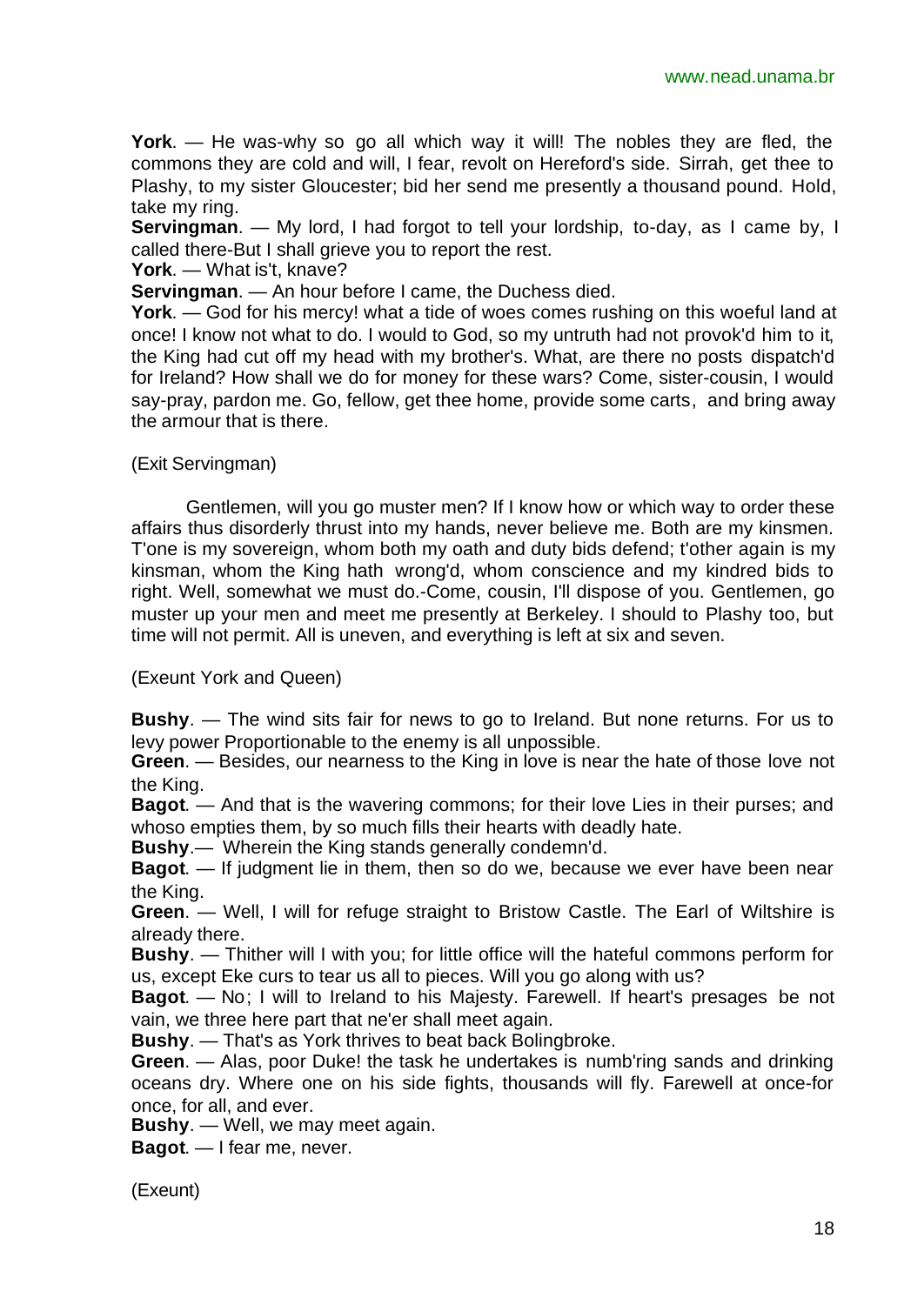SCENE 3. Gloucestershire

(Enter Bolingbrokeand Northumberland, forces)

**Bolingbroke**. — How far is it, my lord, to Berkeley now?

**Northumberland**. — Believe me, noble lord, I am a stranger here in Gloucestershire. These high wild hills and rough uneven ways draws out our miles, and makes them wearisome; and yet your fair discourse hath been as sugar, making the hard way sweet and delectable. But I bethink me what a weary way from Ravenspurgh to Cotswold will be found in Ross and Willoughby, wanting your company, which, I protest, hath very much beguil'd the tediousness and process of my travel. But theirs is sweet'ned with the hope to have the present benefit which I possess; and hope to joy is little less in joy than hope enjoy'd. By this the weary lords shall make their way seem short, as mine hath done by sight of what I have, your noble company.

**Bolingbroke**. — Of much less value is my company than your good words. But who comes here?

(Enter Harry Percy)

**Northumberland**. — It is my son, young Harry Percy, sent from my brother Worcester, whencesoever. Harry, how fares your uncle?

**Percy**. — I had thought, my lord, to have learn'd his health of you.

**Northumberland**. — Why, is he not with the Queen?

**Percy**. — No, my good lord; he hath forsook the court, Broken his staff of office, and dispers'd the household of the King.

**Northumberland**. — What was his reason? He was not so resolv'd when last we spake together.

**Percy**. — Because your lordship was proclaimed traitor. But he, my lord, is gone to Ravenspurgh, to offer service to the Duke of Hereford; and sent me over by Berkeley, to discover what power the Duke of York had levied there; then with directions to repair to Ravenspurgh.

**Northumberland**. — Have you forgot the Duke of Hereford, boy?

**Percy**. — No, my good lord; for that is not forgot which ne'er I did remember; to my knowledge, I never in my life did look on him.

**Northumberland**. — Then learn to know him now; this is the Duke.

**Percy**. — My gracious lord, I tender you my service, such as it is, being tender, raw, and young; which elder days shall ripen, and confirm to more approved service and desert.

**Bolingbroke**.— I thank thee, gentle Percy; and be sure I count myself in nothing else so happy as in a soul rememb'ring my good friends; and as my fortune ripens with thy love, it shall be still thy true love's recompense. My heart this covenant makes, my hand thus seals it.

**Northumberland**. — How far is it to Berkeley? And what stir keeps good old York there with his men of war?

**Percy**. — There stands the castle, by yon tuft of trees, mann'd with three hundred men, as I have heard; and in it are the Lords of York, Berkeley, and Seymour-none else of name and noble estimate.

(Enter Ross and Willoughby)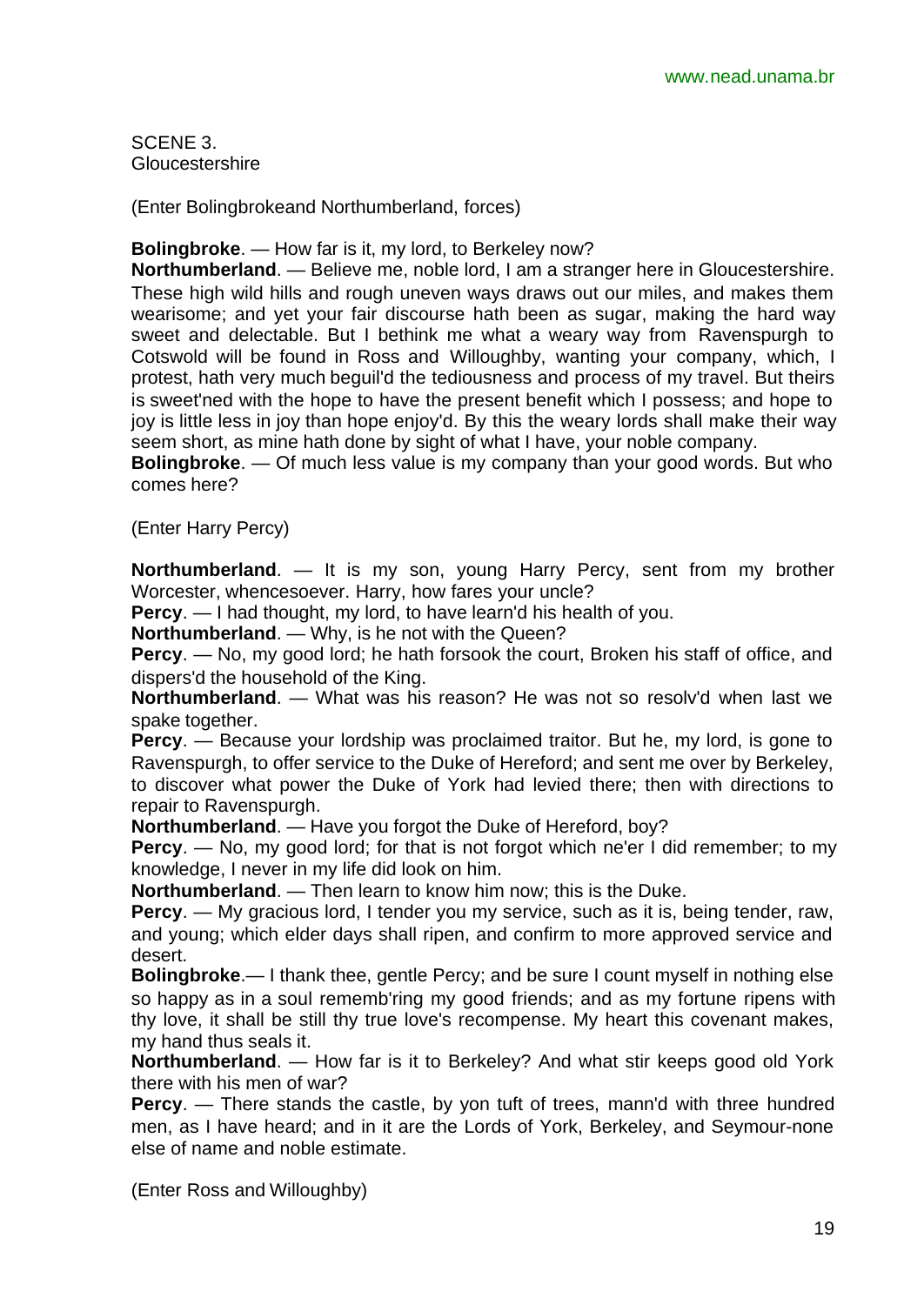**Northumberland**. — Here come the Lords of Ross and Willoughby, Bloody with spurring, fiery-red with haste.

**Bolingbroke**. — Welcome, my lords. I wot your love pursues a banish'd traitor. All my treasury is yet but unfelt thanks, which, more enrich'd, shall be your love and labour's recompense.

**Ross**. — Your presence makes us rich, most noble lord.

**Willoughby**. — And far surmounts our labour to attain it.

**Bolingbroke**. — Evermore thanks, the exchequer of the poor; which, till my infant fortune comes to years, stands for my bounty. But who comes here?

(Enter Berkeley)

**Northumberland**. — It is my Lord of Berkeley, as I guess.

**Berkeley**. — My Lord of Hereford, my message is to you.

**Bolingbroke**. — My lord, my answer is-'to Lancaster'; and I am come to seek that name in England; and I must find that title in your tongue before I make reply to aught you say.

**Berkeley**. — Mistake me not, my lord; 'tis not my meaning to raze one title of your honour out. To you, my lord, I come-what lord you will- From the most gracious regent of this land, the Duke of York, to know what pricks you on to take advantage of the absent time, and fright our native peace with self-borne arms.

(Enter York, attended)

**Bolingbroke**. — I shall not need transport my words by you; here comes his Grace in person. My noble uncle! [Kneels]

**York**. — Show me thy humble heart, and not thy knee, whose duty is deceivable and false.

**Bolingbroke**. — My gracious uncle!-

**York**. — Tut, tut! Grace me no grace, nor uncle me no uncle. I am no traitor's uncle; and that word 'grace' in an ungracious mouth is but profane. Why have those banish'd and forbidden legs Dar'd once to touch a dust of England's ground? But then more 'why?'-why have they dar'd to march so many miles upon her peaceful bosom, Frighting her pale-fac'd villages with war and ostentation of despised arms? Com'st thou because the anointed King is hence? Why, foolish boy, the King is left behind, and in my loyal bosom lies his power. Were I but now lord of such hot youth a As when brave Gaunt, thy father, and myself rescued the Black Prince, that young Mars of men, from forth the ranks of many thousand French, o, then how quickly should this arm of mine, now prisoner to the palsy, chastise the and minister correction to thy fault!

**Bolingbroke** — My gracious uncle, let me know my fault; on what condition stands it and wherein?

**York**. — Even in condition of the worst degree- in gross rebellion and detested treason. Thou art a banish'd man, and here art come before the expiration of thy time, in braving arms against thy sovereign.

**Bolingbroke**. — As I was banish'd, I was banish'd Hereford; but as I come, I come for Lancaster. And, noble uncle, I beseech your Grace look on my wrongs with an indifferent eye. You are my father, for methinks in you I see old Gaunt alive. O, then, my father, will you permit that I shall stand condemn'd a wandering vagabond; my rights and royalties Pluck'd from my arms perforce, and given away to upstart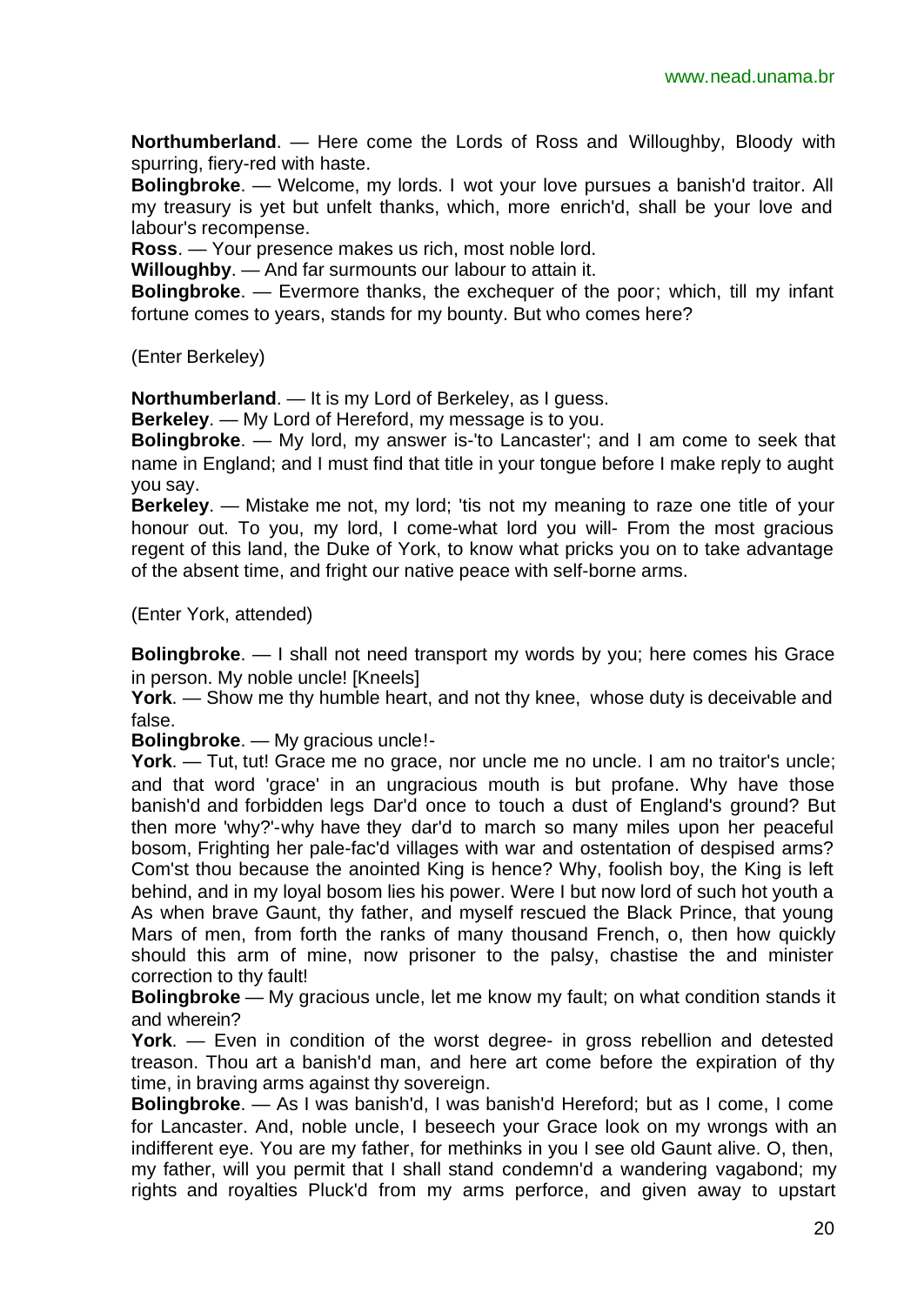unthrifts? Wherefore was I born? If that my cousin king be King in England, it must be granted I am Duke of Lancaster. You have a son, Aumerle, my noble cousin; had you first died, and he been thus trod down, he should have found his uncle Gaunt a father to rouse his wrongs and chase them to the bay. I am denied to sue my livery here, and yet my letters patents give me leave. My father's goods are all distrain'd and sold; and these and all are all amiss employ'd. What would you have me do? I am a subject, and I challenge law-attorneys are denied me; and therefore personally I lay my claim to my inheritance of free descent.

**Northumberland**. — The noble Duke hath been too much abused.

**Ross**. — It stands your Grace upon to do him right.

**Willoughby**. — Base men by his endowments are made great.

**York**. — My lords of England, let me tell you this: I have had feeling of my cousin's wrongs, and labour'd all I could to do him right; but in this kind to come, in braving arms, be his own carver and cut out his way, to find out right with wrong-it may not be; and you that do abet him in this kind Cherish rebellion, and are rebels all.

**Northumberland.** — The noble Duke hath sworn his coming is but for his own; and for the right of that we all have strongly sworn to give him aid; and let him never see joy that breaks that oath!

**York**. — Well, well, I see the issue of these arms. I cannot mend it, I must needs confess, because my power is weak and all ill left; but if I could, by Him that gave me life, I would attach you all and make you stoop Unto the sovereign mercy of the King; but since I cannot, be it known unto you I do remain as neuter. So, fare you well; Unless you please to enter in the castle, and there repose you for this night.

**Bolingbroke**. — An offer, uncle, that we will accept. But we must win your Grace to go with us to Bristow Castle, which they say is held by Bushy, Bagot, and their complices, the caterpillars of the commonwealth, which I have sworn to weed and pluck away.

**York**. — It may be I will go with you; but yet I'll pause, for I am loath to break our country's laws. Nor friends nor foes, to me welcome you are. Things past redress are now with me past care.

(Exeunt)

SCENE 4. A camp in Wales

(Enter Earl of Salisbury and a Welsh Captain)

**Captain**. — My Lord of Salisbury, we have stay'd ten days and hardly kept our countrymen together, and yet we hear no tidings from the King; therefore we will disperse ourselves. Farewell.

**Salisbury**. — Stay yet another day, thou trusty Welshman; the King reposeth all his confidence in thee.

**Captain**. — 'Tis thought the King is dead; we will not stay. The bay trees in our country are all wither'd, and meteors fright the fixed stars of heaven; the pale-fac'd moon looks bloody on the earth, and lean-look'd prophets whisper fearful change; Rich men look sad, and ruffians dance and leap-the one in fear to lose what they enjoy, the other to enjoy by rage and war. These signs forerun the death or fall of kings.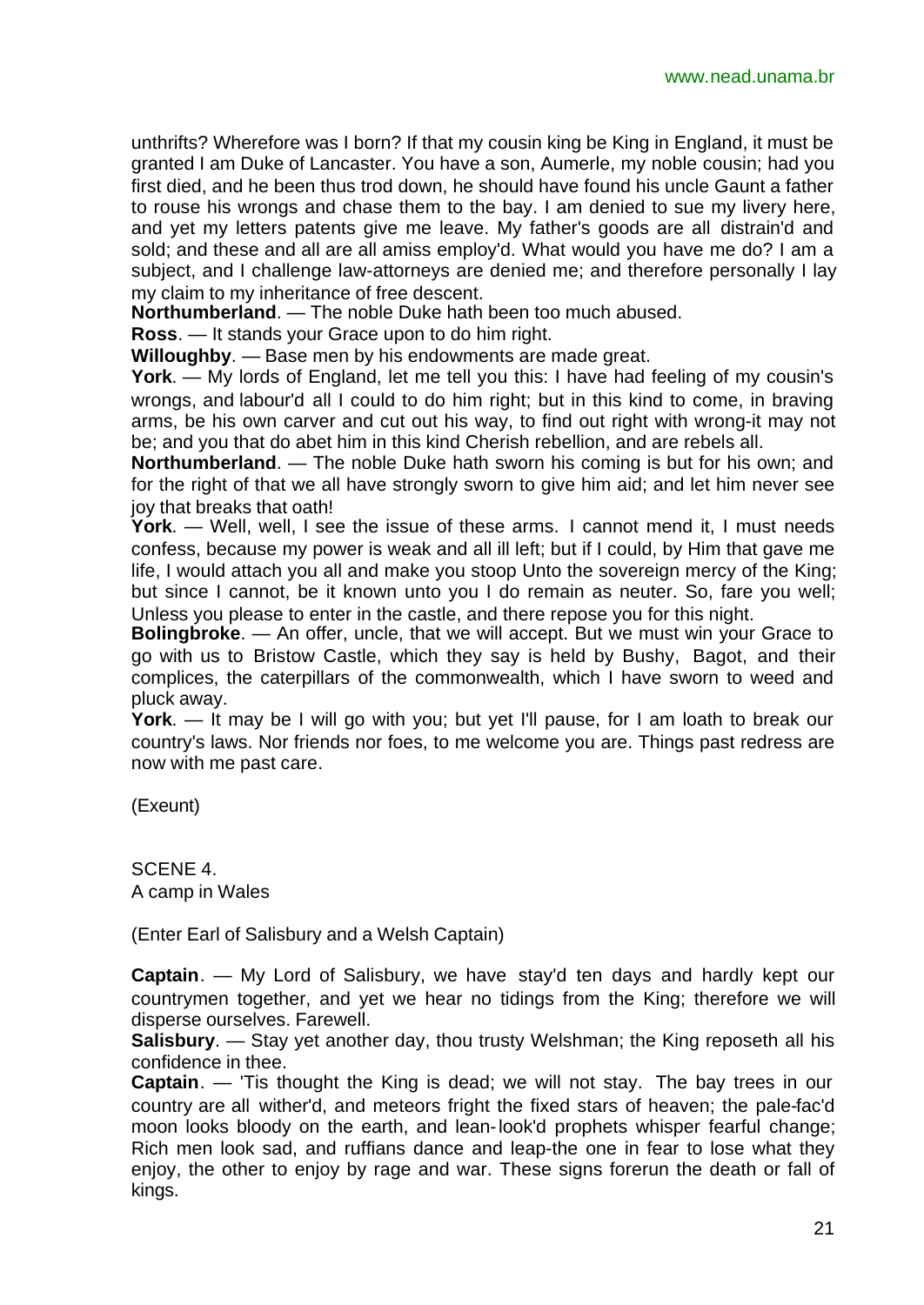**Farewell**. — Our countrymen are gone and fled, as well assur'd Richard their King is dead.

(Exit)

**Salisbury**. — Ah, Richard, with the eyes of heavy mind, I see thy glory like a shooting star fall to the base earth from the firmament! The sun sets weeping in the lowly west, witnessing storms to come, woe, and unrest; thy friends are fled, to wait upon thy foes; and crossly to thy good all fortune goes.

(Exit)

ACT III. SCENE I. Bolingbroke's camp at Bristol

(Enter Bolingbroke, York, Northumberland, Percy, Ross, Willoughby, Bushyand Green, prisoners)

**Bolingbroke**. — Bring forth these men. Bushy and Green, I will not vex your souls-Since presently your souls must part your bodies-With too much urging your pernicious lives, for 'twere no charity; yet, to wash your blood from off my hands, here in the view of men I will unfold some causes of your deaths: You have misled a prince, a royal king, a happy gentleman in blood and lineaments, by you unhappied and disfigured clean; you have in manner with your sinful hours made a divorce betwixt his queen and him; broke the possession of a royal bed, and stain'd the beauty of a fair queen's cheeks with tears drawn from her eyes by your foul wrongs; myself-a prince by fortune of my birth, near to the King in blood, and near in love till you did make him misinterpret me-have stoop'd my neck under your injuries and sigh'd my English breath in foreign clouds, eating the bitter bread of banishment, whilst you have fed upon my signories, dispark'd my parks and fell'd my forest woods, from my own windows torn my household coat, raz'd out my imprese, leaving me no sign save men's opinions and my living blood to show the world I am a gentleman. This and much more, much more than twice all this, condemns you to the death. See them delivered over to execution and the hand of death.

**Bushy**. — More welcome is the stroke of death to me than Bolingbroke to England. Lords, farewell.

**Green**. — My comfort is that heaven will take our souls, and plague injustice with the pains of hell.

**Bolingbroke**. — My Lord Northumberland, see them dispatch'd.

(Exeunt Northumberland, and others, with the prisoners)

Uncle, you say the Queen is at your house; for God's sake, fairly let her be entreated. Tell her I send to her my kind commends; take special care my greetings be delivered.

**York**. — A gentleman of mine I have dispatch'd with letters of your love to her at large.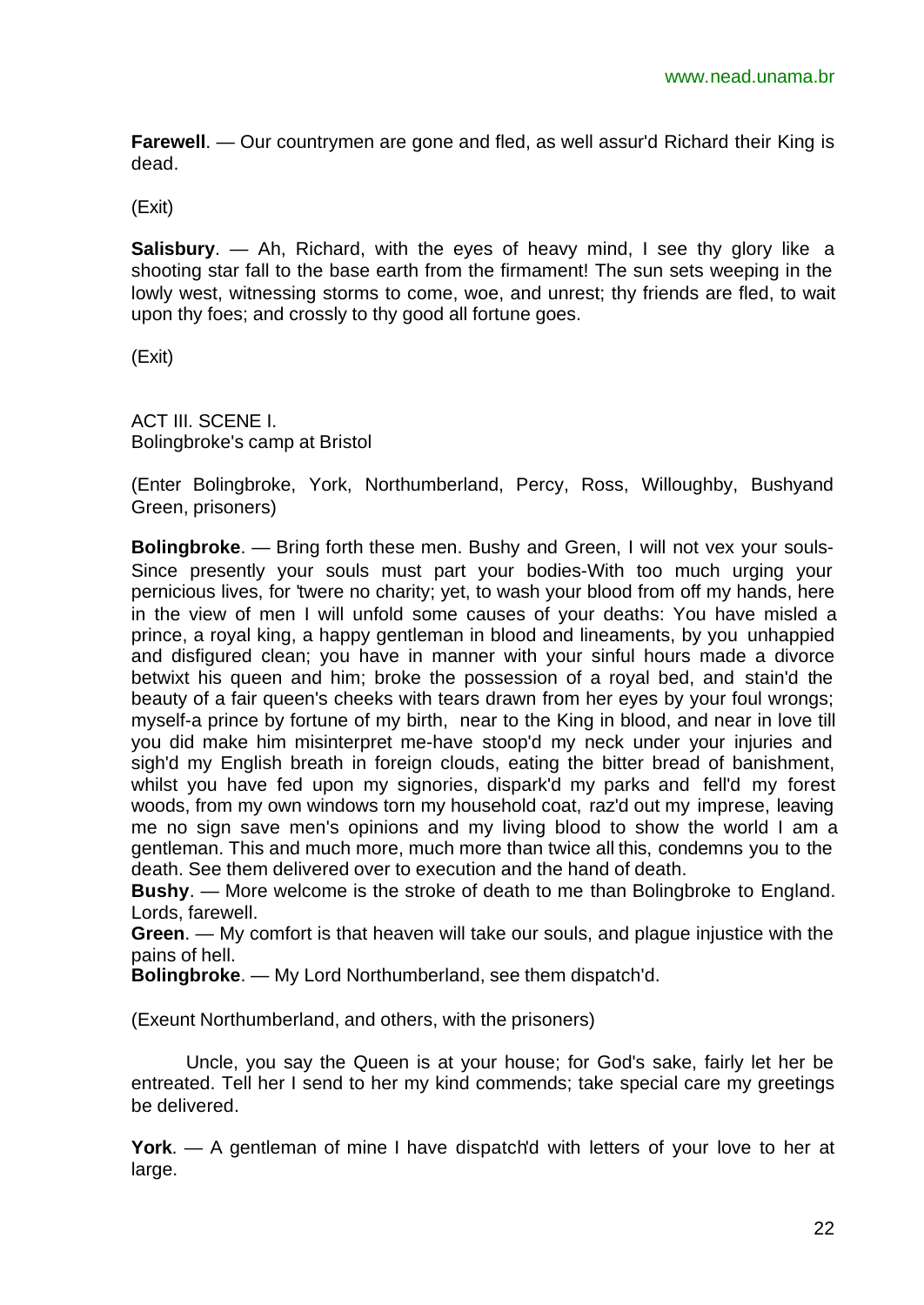**Bolingbroke**. — Thanks, gentle uncle. Come, lords, away, to fight with Glendower and his complices. Awhile to work, and after holiday.

(Exeunt)

SCENE 2. The coast of Wales. A castle in view

**Drums**.— Flourish and colours.

(Enter the King, the Bishop of Carlisle, Aumerle, and soldiers)

**King Richard**. — Barkloughly Castle can they this at hand?

**Aumerle**. — Yea, my lord. How brooks your Grace the air after your late tossing on the breaking seas?

**King Richard**. — Needs must I like it well. I weep for joy to stand upon my kingdom once again. Dear earth, I do salute thee with my hand, though rebels wound thee with their horses' hoofs. As a long-parted mother with her child plays fondly with her tears and smiles in meeting, so weeping-smiling greet I thee, my earth, and do thee favours with my royal hands. Feed not thy sovereign's foe, my gentle earth, nor with thy sweets comfort his ravenous sense; but let thy spiders, that suck up thy venom, and heavy-gaited toads, lie in their way, doing annoyance to the treacherous feet which with usurping steps do trample thee; yield stinging nettles to mine enemies; and when they from thy bosom pluck a flower, guard it, I pray thee, with a lurking adder, whose double tongue may with a mortal touch throw death upon thy sovereign's enemies. Mock not my senseless conjuration, lords. This earth shall have a feeling, and these stones prove armed soldiers, ere her native king shall falter under foul rebellion's arms.

**Carlisle**. — Fear not, my lord; that Power that made you king hath power to keep you king in spite of all. The means that heaven yields must be embrac'd and not neglected; else, if heaven would, and we will not, heaven's offer we refuse, the proffered means of succour and redress.

**Aumerle**. — He means, my lord, that we are too remiss; whilst Bolingbroke, through our security, grows strong and great in substance and in power.

**King Richard**. — Discomfortable cousin! know'st thou not that when the searching eye of heaven is hid, behind the globe, that lights the lower world, then thieves and robbers range abroad unseen in murders and in outrage boldly here; but when from under this terrestrial ball he fires the proud tops of the eastern pines and darts his light through every guilty hole, then murders, treasons, and detested sins, the cloak of night being pluck'd from off their backs, stand bare and naked, trembling at themselves? So when this thief, this traitor, Bolingbroke, who all this while hath revell'd in the night, whilst we were wand'ring with the Antipodes, shall see us rising in our throne, the east, his treasons will sit blushing in his face, not able to endure the sight of day, but self-affrighted tremble at his sin. Not all the water in the rough rude sea can wash the balm off from an anointed king; the breath of worldly men cannot depose the deputy elected by the Lord. For every man that Bolingbroke hath press'd to lift shrewd steel against our golden crown, god for his Richard hath in heavenly pay a glorious angel. Then, if angels fight, weak men must fall; for heaven still guards the right.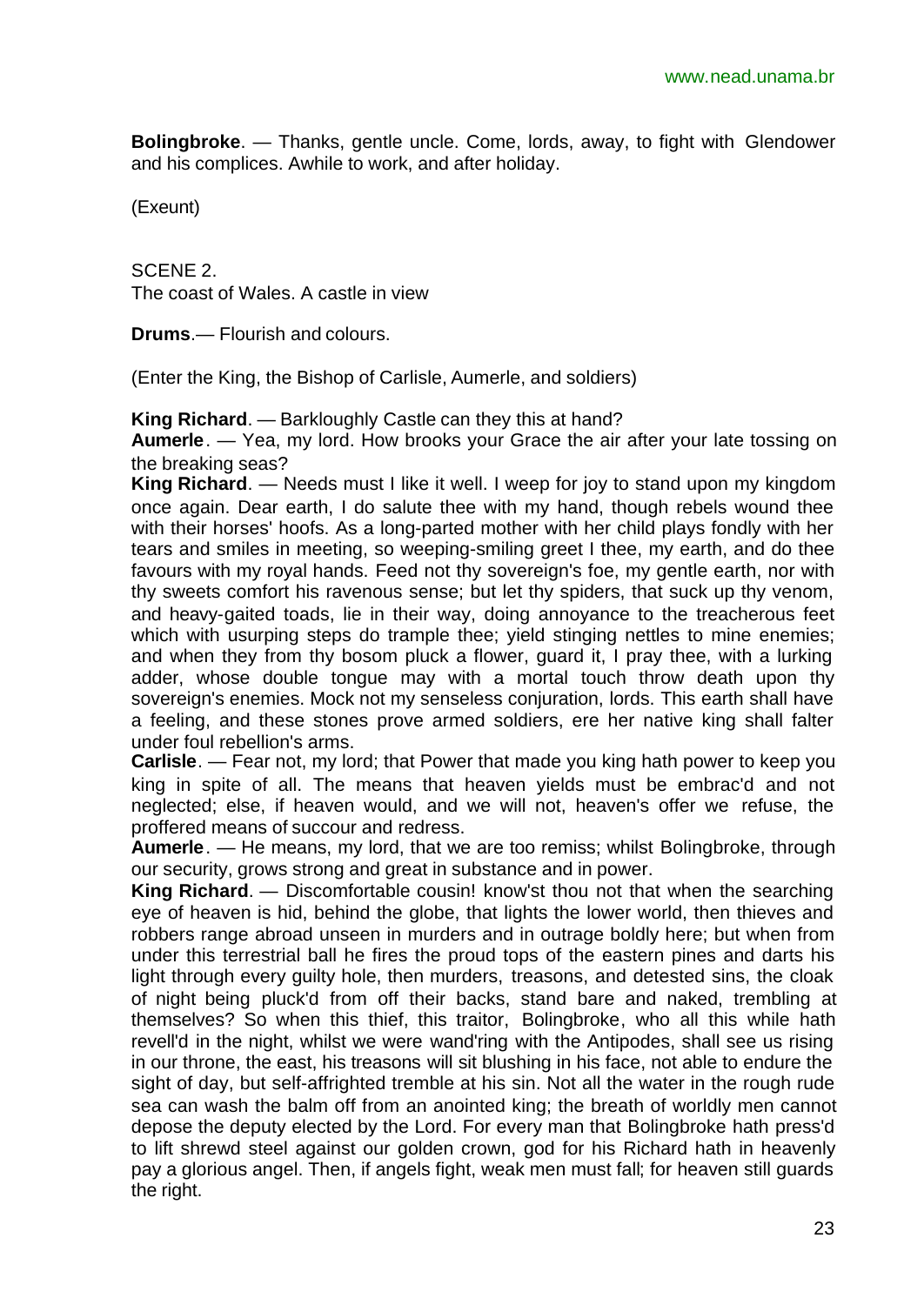(Enter Salisbury)

kWelcome, my lord. How far off lies your power?

**Salisbury**. — Nor near nor farther off, my gracious lord, than this weak arm. Discomfort guides my tongue, and bids me speak of nothing but despair. One day too late, I fear me, noble lord, hath clouded all thy happy days on earth. O, call back yesterday, bid time return, and thou shalt have twelve thousand fighting men! To-day, to-day, unhappy day, too late, O'erthrows thy joys, friends, fortune, and thy state; for all the Welshmen, hearing thou wert dead, are gone to Bolingbroke, dispers'd, and fled.

**Aumerle**. — Comfort, my liege, why looks your Grace so pale?

**King Richard**. — But now the blood of twenty thousand men did triumph in my face, and they are fled; and, till so much blood thither come again, have I not reason to look pale and dead? All souls that will be safe, fly from my side; for time hath set a blot upon my pride.

**Aumerle**. — Comfort, my liege; remember who you are.

**King Richard**. — I had forgot myself; am I not King? Awake, thou coward majesty! thou sleepest. Is not the King's name twenty thousand names? Arm, arm, my name! a puny subject strikes at thy great glory. Look not to the ground, ye favourites of a king; are we not high? High be our thoughts. I know my uncle York hath power enough to serve our turn. But who comes here?

(Enter Scroop)

**Scroop**. — More health and happiness betide my liege than can my care-tun'd tongue deliver him.

**King Richard**. — Mine ear is open and my heart prepar'd. The worst is worldly loss thou canst unfold. Say, is my kingdom lost? Why, 'twas my care, and what loss is it to be rid of care? Strives Bolingbroke to be as great as we? Greater he shall not be; if he serve God, we'll serve him too, and be his fellow so. Revolt our subjects? That we cannot mend; they break their faith to God as well as us. Cry woe, destruction, ruin, and decay-The worst is death, and death will have his day.

**Scroop**. — Glad am I that your Highness is so arm'd to bear the tidings of calamity. Like an unseasonable stormy day which makes the silver rivers drown their shores, as if the world were all dissolv'd to tears, so high above his limits swells the rage of Bolingbroke, covering your fearful land with hard bright steel and hearts harder than steel. White-beards have arm'd their thin and hairless scalps against thy majesty; boys, with women's voices, strive to speak big, and clap their female joints in stiff unwieldy arms against thy crown; thy very beadsmen learn to bend their bows of double-fatal yew against thy state; yea, distaff-women manage rusty bills against thy seat: both young and old rebel, and all goes worse than I have power to tell.

**King Richard**. — Too well, too well thou tell'st a tale so in. Where is the Earl of Wiltshire? Where is Bagot? What is become of Bushy? Where is Green? That they have let the dangerous enemy measure our confines with such peaceful steps? If we prevail, their heads shall pay for it. I warrant they have made peace with Bolingbroke. **Scroop**. — Peace have they made with him indeed, my lord.

**King Richard**. — O villains, vipers, damn'd without redemption! Dogs, easily won to fawn on any man! Snakes, in my heart-blood warm'd, that sting my heart! Three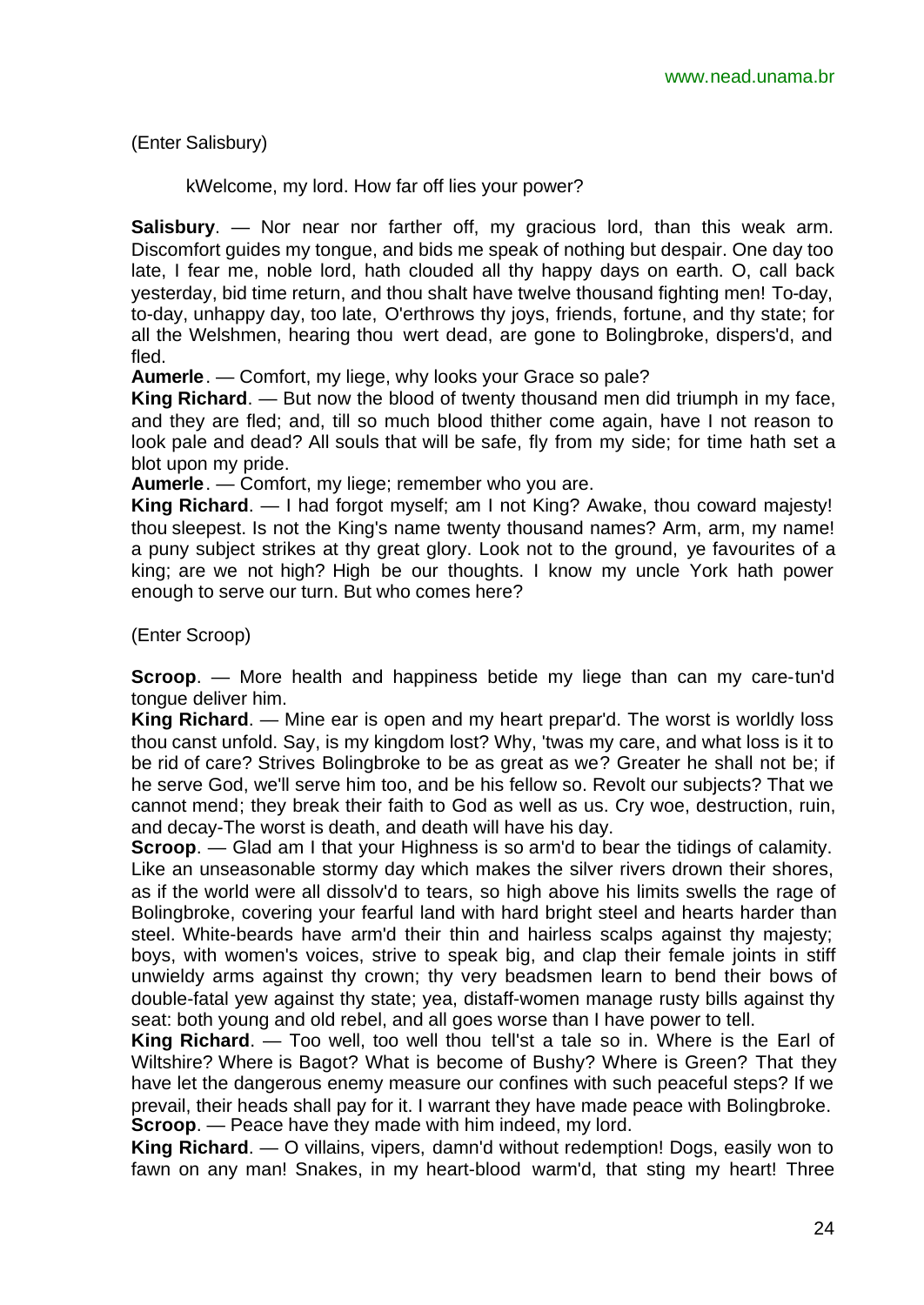Judases, each one thrice worse than Judas! Would they make peace? Terrible hell make war upon their spotted souls for this offence!

**Scroop.** — Sweet love, I see, changing his property, turns to the sourest and most deadly hate. Again uncurse their souls; their peace is made with heads, and not with hands; those whom you curse have felt the worst of death's destroying wound and lie full low, grav'd in the hollow ground.

**Aumerle**. — Is Bushy, Green, and the Earl of Wiltshire dead?

**Scroop**. — Ay, all of them at Bristow lost their heads.

**Aumerle**. — Where is the Duke my father with his power?

**King Richard**. — No matter where-of comfort no man speak. Let's talk of graves, of worms, and epitaphs; make dust our paper, and with rainy eyes write sorrow on the bosom of the earth. Let's choose executors and talk of wills; and yet not so-for what can we bequeath save our deposed bodies to the ground? Our lands, our lives, and an, are Bolingbroke's. And nothing can we can our own but death and that small model of the barren earth which serves as paste and cover to our bones. For God's sake let us sit upon the ground and tell sad stories of the death of kings: How some have been depos'd, some slain in war, some haunted by the ghosts they have depos'd, some poison'd by their wives, some sleeping kill'd, all murder'd-for within the hollow crown that rounds the mortal temples of a king keeps Death his court; and there the antic sits, scoffing his state and grinning at his pomp; allowing him a breath, a little scene, to monarchize, be fear'd, and kill with looks; infusing him with self and vain conceit, as if this flesh which walls about our life were brass impregnable; and, humour'd thus, comes at the last, and with a little pin bores through his castle wall, and farewell, king! Cover your heads, and mock not flesh and blood with solemn reverence; throw away respect, tradition, form, and ceremonious duty; for you have but mistook me all this while. I live with bread like you, feel want, taste grief, need friends: subjected thus, how can you say to me I am a king?

**Carlisle**. — My lord, wise men ne'er sit and wail their woes, but presently prevent the ways to wail. To fear the foe, since fear oppresseth strength, gives, in your weakness, strength unto your foe, and so your follies fight against yourself. Fear and be slain-no worse can come to fight; and fight and die is death destroying death, where fearing dying pays death servile breath.

**Aumerle**. — My father hath a power; inquire of him, and learn to make a body of a limb.

**King Richard**. — Thou chid'st me well. Proud Bolingbroke, I come to change blows with thee for our day of doom. This ague fit of fear is over-blown; an easy task it is to win our own. Say, Scroop, where lies our uncle with his power? Speak sweetly, man, although thy looks be sour.

**Scroop**. — Men judge by the complexion of the sky the state in inclination of the day; so may you by my dull and heavy eye, my tongue hath but a heavier tale to say. I play the torturer, by small and small to lengthen out the worst that must be spoken: your uncle York is join'd with Bolingbroke; and all your northern castles yielded up, and all your southern gentlemen in arms Upon his party.

**King Richard**. — Thou hast said enough. [To Aumerle] Beshrew thee, cousin, which didst lead me forth of that sweet way I was in to despair! What say you now? What comfort have we now? By heaven, I'll hate him everlastingly that bids me be of comfort any more. Go to Flint Castle; there I'll pine away; a king, woe's slave, shall kingly woe obey. That power I have, discharge; and let them go to ear the land that hath some hope to grow, for I have none. Let no man speak again to alter this, for counsel is but vain.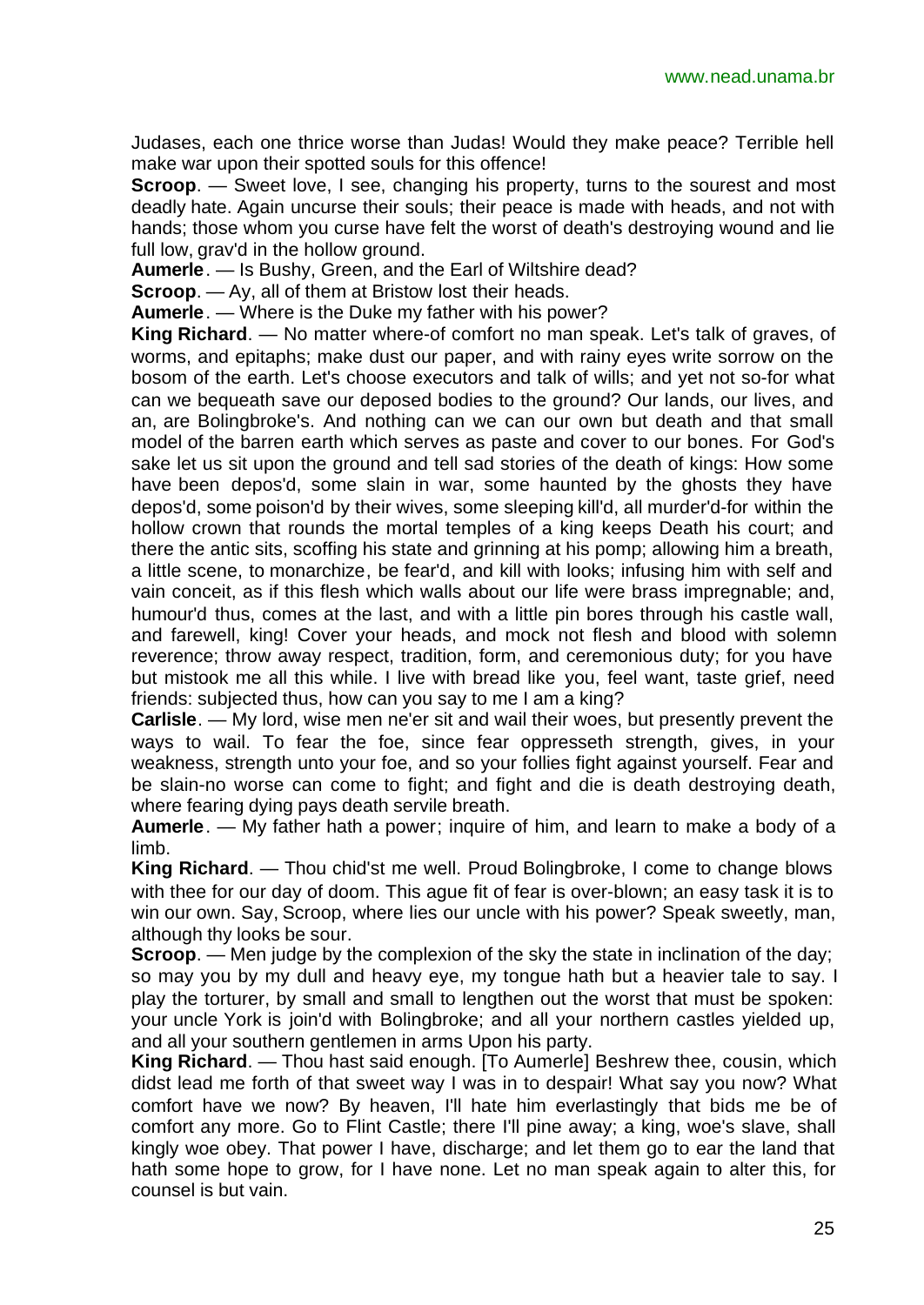**Aumerle**. — My liege, one word.

**King Richard**. — He does me double wrong that wounds me with the flatteries of his tongue. Discharge my followers; let them hence away, from Richard's night to Bolingbroke's fair day.

(Exeunt)

SCENE 3. Wales. Before Flint Castle

(Enter, with drum and colours, Bolingbroke, York, Northumberland, and forces)

**Bolingbroke**. — So that by this intelligence we learn the Welshmen are dispers'd; and Salisbury is gone to meet the King, who lately landed with some few private friends upon this coast.

**Northumberland**. — The news is very fair and good, my lord. Richard not far from hence hath hid his head.

**York**. — It would beseem the Lord Northumberland to say 'King Richard.' Alack the heavy day when such a sacred king should hide his head!

**Northumberland**. — Your Grace mistakes; only to be brief, left I his title out.

**York**. — The time hath been, would you have been so brief with him, he would have been so brief with you to shorten you, for taking so the head, your whole head's length.

**Bolingbroke**. — Mistake not, uncle, further than you should.

**York**. — Take not, good cousin, further than you should, lest you mistake. The heavens are over our heads.

**Bolingbroke**. — I know it, uncle; and oppose not myself against their will. But who comes here?

(Enter Percy)

Welcome, Harry. What, will not this castle yield?

**Piercy**. — The castle royally is mann'd, my lord, against thy entrance.

**Bolingbroke**. — Royally! Why, it contains no king?

**Percy**. — Yes, my good lord, it doth contain a king; King Richard lies within the limits of yon lime and stone; and with him are the Lord Aumerle, Lord Salisbury, Sir Stephen Scroop, besides a clergyman of holy reverence; who, I cannot learn.

**Northumberland**. — O, belike it is the Bishop of Carlisle.

**Bolingbroke**. [To Northumberland] — Noble lord, go to the rude ribs of that ancient castle; through brazen trumpet send the breath of parley into his ruin'd ears, and thus deliver: Henry Bolingbroke on both his knees doth kiss King Richard's hand, and sends allegiance and true faith of heart to his most royal person; hither come even at his feet to lay my arms and power, provided that my banishment repeal'd and lands restor'd again be freely granted; if not, I'll use the advantage of my power and lay the summer's dust with showers of blood rain'd from the wounds of slaughtered Englishmen; the which how far off from the mind of Bolingbroke it is such crimson tempest should bedrench the fresh green lap of fair King Richard's land, my stooping duty tenderly shall show. Go, signify as much, while here we march upon the grassy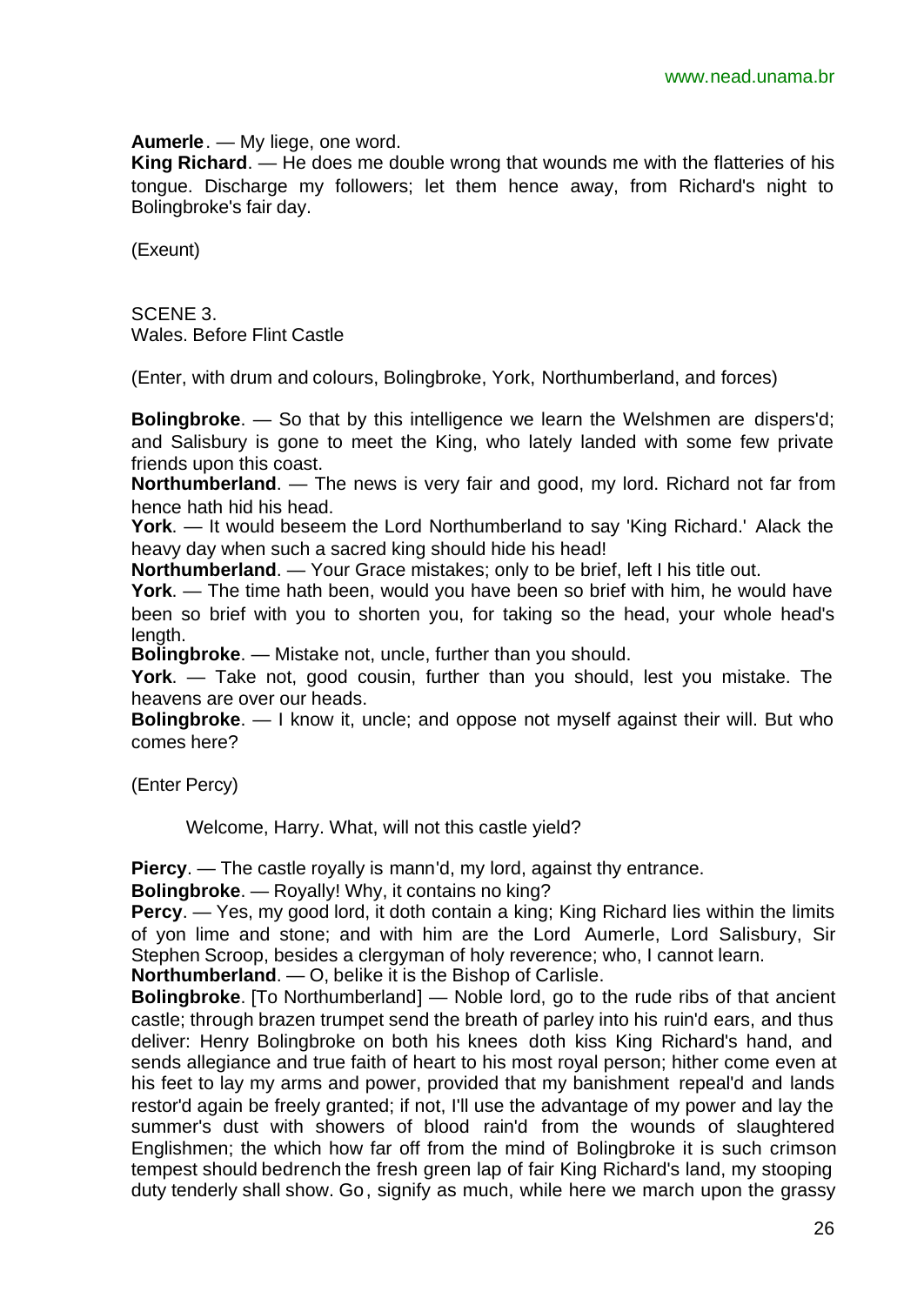carpet of this plain. [Northumberland advances to the Castle, with a trumpet] let's march without the noise of threat'ning drum, that from this castle's tottered battlements our fair appointments may be well perus'd. Methinks King Richard and myself should meet with no less terror than the elements of fire and water, when their thund'ring shock at meeting tears the cloudy cheeks of heaven. Be he the fire, I'll be the yielding water; the rage be his, whilst on the earth I rain my waters-on the earth, and not on him. March on, and mark King Richard how he looks. Parle without, and answer within; then a flourish.

(Enter on the walls, the King, the Bishop of Carlisle, Aumerle, Scroop, and Salisbury)

See, see, King Richard doth himself appear, as doth the blushing discontented sun from out the fiery portal of the east, when he perceives the envious clouds are bent to dim his glory and to stain the track of his bright passage to the occident.

**York**. — Yet he looks like a king. Behold, his eye, as bright as is the eagle's, lightens forth Controlling majesty. Alack, alack, for woe, that any harm should stain so fair a show!

**King Richard**. [To Northumberland] — We are amaz'd; and thus long have we stood to watch the fearful bending of thy knee, because we thought ourself thy lawful King; and if we be, how dare thy joints forget to pay their awful duty to our presence? If we be not, show us the hand of God that hath dismiss'd us from our stewardship; for well we know no hand of blood and bone can gripe the sacred handle of our sceptre, Unless he do profane, steal, or usurp. And though you think that all, as you have done, have torn their souls by turning them from us, and we are barren and bereft of friends, yet know-my master, God omnipotent, is mustering in his clouds on our behalf armies of pestilence; and they shall strike your children yet unborn and unbegot, that lift your vassal hands against my head and threat the glory of my precious crown. Tell Bolingbroke, for yon methinks he stands, that every stride he makes upon my land is dangerous treason; he is come to open the purple testament of bleeding war; but ere the crown he looks for live in peace, ten thousand bloody crowns of mothers' sons shall ill become the flower of England's face, change the complexion of her maid-pale peace to scarlet indignation, and bedew her pastures' grass with faithful English blood.

**Northumberland**. — The King of Heaven forbid our lord the King Should so with civil and uncivil arms be rush'd upon! Thy thrice noble cousin, Harry Bolingbroke, doth humbly kiss thy hand; and by the honourable tomb he swears that stands upon your royal grandsire's bones, and by the royalties of both your bloods, currents that spring from one most gracious head, and by the buried hand of warlike Gaunt, and by the worth and honour of himself, comprising all that may be sworn or said, his coming hither hath no further scope than for his lineal royalties, and to beg enfranchisement immediate on his knees; which on thy royal party granted once, his glittering arms he will commend to rust, his barbed steeds to stables, and his heart to faithful service of your Majesty. This swears he, as he is a prince, is just; and as I am a gentleman I credit him.

**King Richard**. — Northumberland, say thus the King returns: his noble cousin is right welcome hither; and all the number of his fair demands shall be accomplish'd without contradiction. With all the gracious utterance thou hast speak to his gentle hearing kind commends. [To Aumerle] We do debase ourselves, cousin, do we not, to look so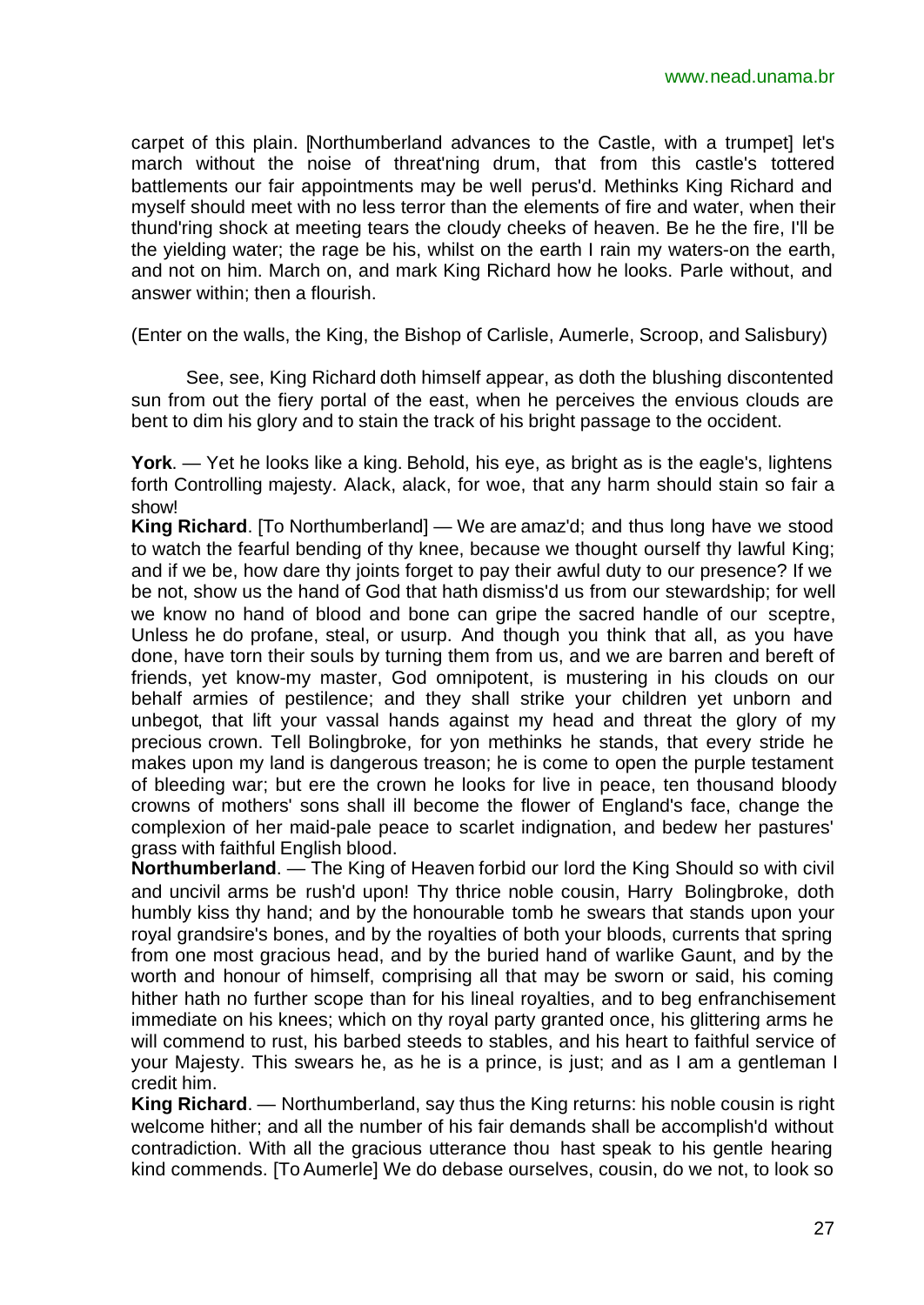poorly and to speak so fair? Shall we call back Northumberland, and send defiance to the traitor, and so die?

**Aumerle**. — No, good my lord; let's fight with gentle words till time lend friends, and friends their helpful swords.

**King Richard**. — O God, O God! that e'er this tongue of mine that laid the sentence of dread banishment on yon proud man should take it off again with words of sooth! O that I were as great as is my grief, or lesser than my name! Or that I could forget what I have been! Or not remember what I must be now! Swell'st thou, proud heart? I'll give thee scope to beat, since foes have scope to beat both thee and me.

**Aumerle**. — Northumberland comes back from Bolingbroke.

**King Richard**. — What must the King do now? Must he submit? The King shall do it. Must he be depos'd? The King shall be contented. Must he lose the name of king? A God's name, let it go. I'll give my jewels for a set of beads, my gorgeous palace for a hermitage, my gay apparel for an almsman's gown, my figur'd goblets for a dish of wood, my sceptre for a palmer's walking staff, my subjects for a pair of carved saints, and my large kingdom for a little grave, a little little grave, an obscure grave-Or I'll be buried in the king's high way, some way of common trade, where subjects' feet may hourly trample on their sovereign's head; for on my heart they tread now whilst I live, and buried once, why not upon my head? Aumerle, thou weep'st, my tender-hearted cousin! We'll make foul weather with despised tears; our sighs and they shall lodge the summer corn and make a dearth in this revolting land. Or shall we play the wantons with our woes and make some pretty match with shedding tears? As thus: to drop them still upon one place till they have fretted us a pair of graves within the earth; and, therein laid-there lies two kinsmen digg'd their graves with weeping eyes. Would not this ill do well? Well, well, I see I talk but idly, and you laugh at me. Most mighty prince, my Lord Northumberland, what says King Bolingbroke? Will his Majesty give Richard leave to live till Richard die? You make a leg, and Bolingbroke says ay.

**Northumberland**. — My lord, in the base court he doth attend to speak with you; may it please you to come down?

**King Richard**. — Down, down I come, like glist'ring Phaethon, Wanting the manage of unruly jades. In the base court? Base court, where kings grow base, to come at traitors' calls, and do them grace. In the base court? Come down? Down, court! down, king! For night-owls shriek where mounting larks should sing.

(Exeunt from above)

**Bolingbroke**. — What says his Majesty?

**Northumberland**. — Sorrow and grief of heart makes him speak fondly, like a frantic man; yet he is come.

(Enter the King, and his attendants, below)

**Bolingbroke**. — Stand all apart, and show fair duty to his Majesty. [He kneels down] My gracious lord-

**King Richard**. — Fair cousin, you debase your princely knee to make the base earth proud with kissing it. Me rather had my heart might feel your love than my unpleas'd eye see your courtesy. Up, cousin, up; your heart is up, I know, [Touching his own head] Thus high at least, although your knee be low.

**Bolingbroke**. — My gracious lord, I come but for mine own.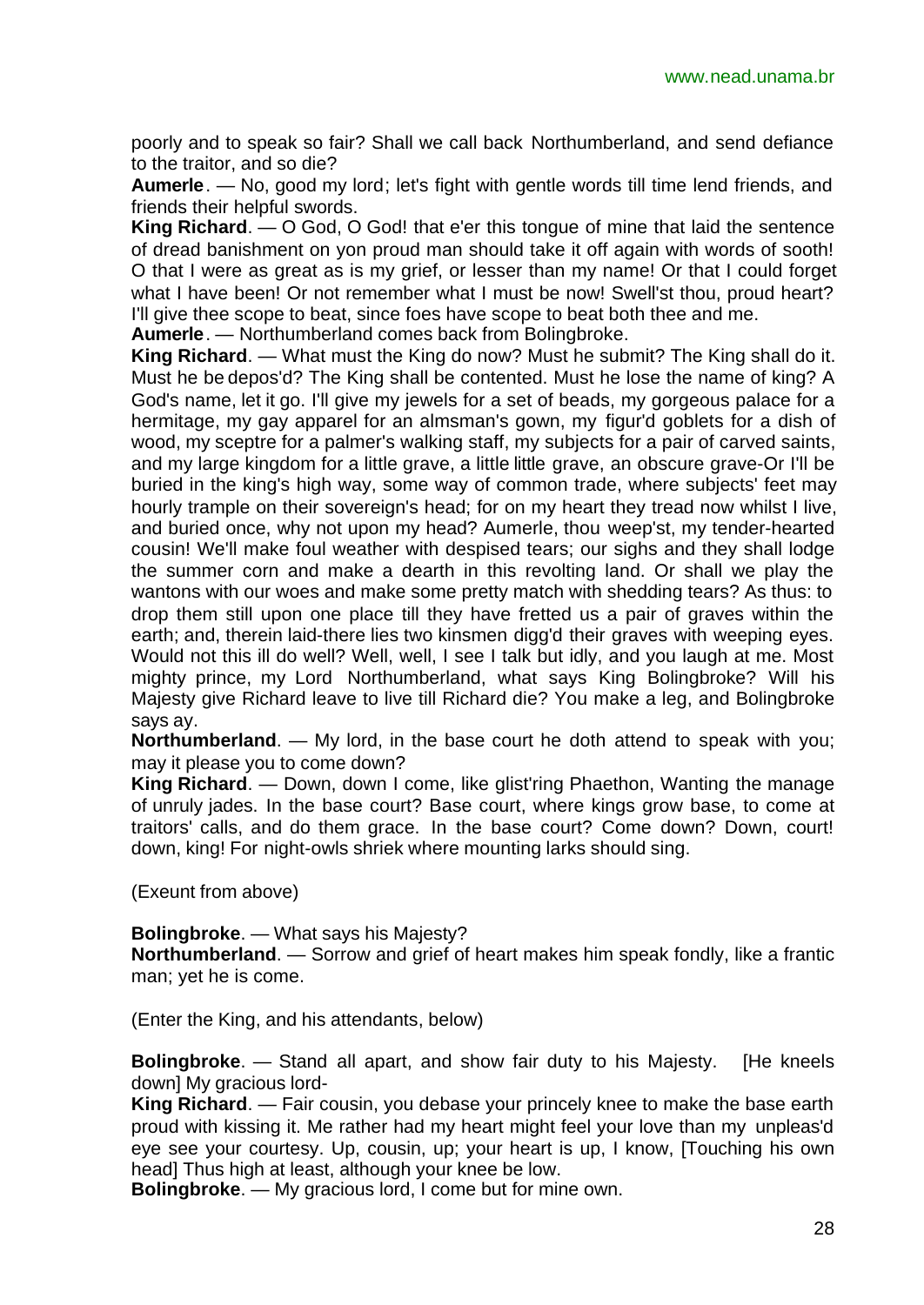**King Richard**. — Your own is yours, and I am yours, and all.

**Bolingbroke**. — So far be mine, my most redoubted lord, as my true service shall deserve your love.

**King Richard**. — Well you deserve. They well deserve to have that know the strong'st and surest way to get. Uncle, give me your hands; nay, dry your eyes: Tears show their love, but want their remedies. Cousin, I am too young to be your father, though you are old enough to be my heir. What you will have, I'll give, and willing too; for do we must what force will have us do. Set on towards London. Cousin, is it so? **Bolingbroke**. — Yea, my good lord.

**King Richard**. — Then I must not say no.

(Flourish. Exeunt)

SCENE 4. The Duke of York's garden

(Enter the Queen and two Ladies)

**Queen**. — What sport shall we devise here in this garden to drive away the heavy thought of care?

**Lady**. — Madam, we'll play at bowls.

**Queen**. — 'Twill make me think the world is full of rubs and that my fortune runs against the bias.

**Lady**. — Madam, we'll dance.

**Queen**. — My legs can keep no measure in delight, when my poor heart no measure keeps in grief; therefore no dancing, girl; some other sport.

**Lady**. — Madam, we'll tell tales.

**Queen**. — Of sorrow or of joy?

**Lady**. — Of either, madam.

**Queen**. — Of neither, girl; for if of joy, being altogether wanting, it doth remember me the more of sorrow; or if of grief, being altogether had, it adds more sorrow to my want of joy; for what I have I need not to repeat, and what I want it boots not to complain.

**Lady**. — Madam, I'll sing.

**Queen**. — 'Tis well' that thou hast cause; but thou shouldst please me better wouldst thou weep.

**Lady**. — I could weep, madam, would it do you good.

**Queen**. — And I could sing, would weeping do me good, and never borrow any tear of thee.

#### (Enter a Gardener and two Servants)

But stay, here come the gardeners. Let's step into the shadow of these trees. My wretchedness unto a row of pins, they will talk of state, for every one doth so against a change: woe is forerun with woe. [Queen and Ladies retire]

**Gardener**. — Go, bind thou up yon dangling apricocks, which, like unruly children, make their sire stoop with oppression of their prodigal weight; give some supportance to the bending twigs. Go thou, and Eke an executioner cut off the heads of too fast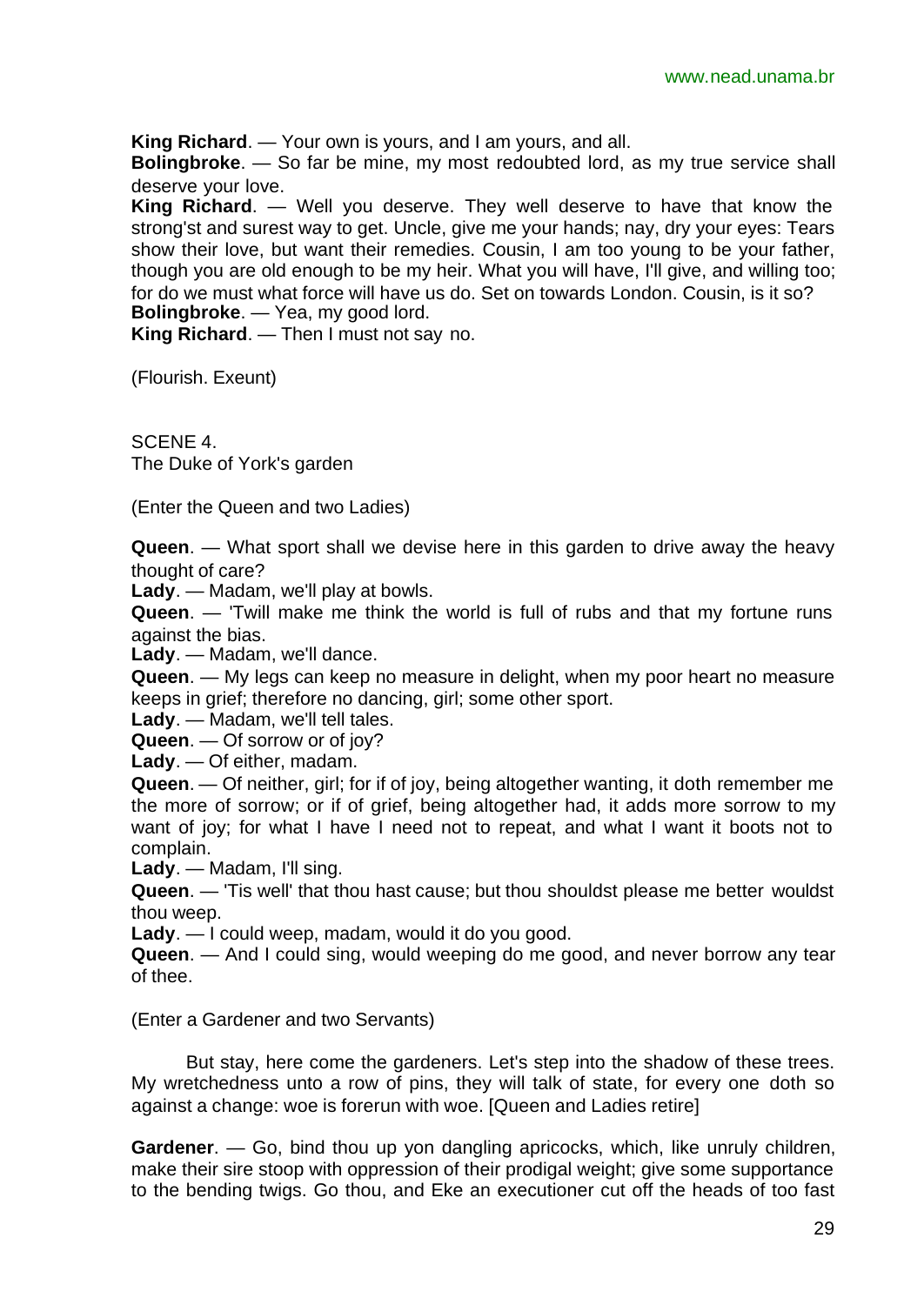growing sprays that look too lofty in our commonwealth: all must be even in our government. You thus employ'd, I will go root away the noisome weeds which without profit suck the soil's fertility from wholesome flowers.

**Servant**. — Why should we, in the compass of a pale, keep law and form and due proportion, showing, as in a model, our firm estate, when our sea-walled garden, the whole land, is full of weeds; her fairest flowers chok'd up, her fruit trees all unprun'd, her hedges ruin'd, her knots disordered, and her wholesome herbs swarming with caterpillars?

**Gardener**. — Hold thy peace. He that hath suffer'd this disorder'd spring hath now himself met with the fall of leaf; the weeds which his broad-spreading leaves did shelter, that seem'd in eating him to hold him up, are pluck'd up root and all by Bolingbroke-I mean the Earl of Wiltshire, Bushy, Green.

**Servant**. — What, are they dead?

**Gardener**. — They are; and Bolingbroke hath seiz'd the wasteful King. O, what pity is it that he had not so trimm'd and dress'd his land as we this garden! We at time of year do wound the bark, the skin of our fruit trees, lest, being over-proud in sap and blood, with too much riches it confound itself; had he done so to great and growing men, they might have Ev'd to bear, and he to taste their fruits of duty. Superfluous branches we lop away, that bearing boughs may live; had he done so, himself had home the crown, which waste of idle hours hath quite thrown down.

**Servant**. — What, think you the King shall be deposed?

**Gardener**. — Depress'd he is already, and depos'd 'Tis doubt he will be. Letters came last night to a dear friend of the good Duke of York's that tell black tidings.

**Queen**. — O, I am press'd to death through want of speaking! [Coming forward] Thou, old Adam's likeness, set to dress this garden, how dares thy harsh rude tongue sound this unpleasing news? What Eve, what serpent, hath suggested the to make a second fall of cursed man? Why dost thou say King Richard is depos'd? Dar'st thou, thou little better thing than earth, divine his downfall? Say, where, when, and how, cam'st thou by this ill tidings? Speak, thou wretch.

**Gardener.** — Pardon me, madam; little joy have to breathe this news; yet what I say is true. King Richard, he is in the mighty hold of Bolingbroke. Their fortunes both are weigh'd. In your lord's scale is nothing but himself, and some few vanities that make him light; but in the balance of great Bolingbroke, besides himself, are all the English peers, and with that odds he weighs King Richard down. Post you to London, and you will find it so; I speak no more than every one doth know.

**Queen**. — Nimble mischance, that art so light of foot, Doth not thy embassage belong to me, and am I last that knows it? O, thou thinkest to serve me last, that I may longest keep thy sorrow in my breast. Come, ladies, go to meet at London London's King in woe. What, was I born to this, that my sad look should grace the triumph of great Bolingbroke? Gard'ner, for telling me these news of woe, pray God the plants thou graft'st may never grow!

(Exeunt Queenand Ladies)

**Gardener**. — Poor Queen, so that thy state might be no worse, I would my skill were subject to thy curse. Here did she fall a tear; here in this place I'll set a bank of rue, sour herb of grace. Rue, even for ruth, here shortly shall be seen, in the remembrance of a weeping queen.

(Exeunt)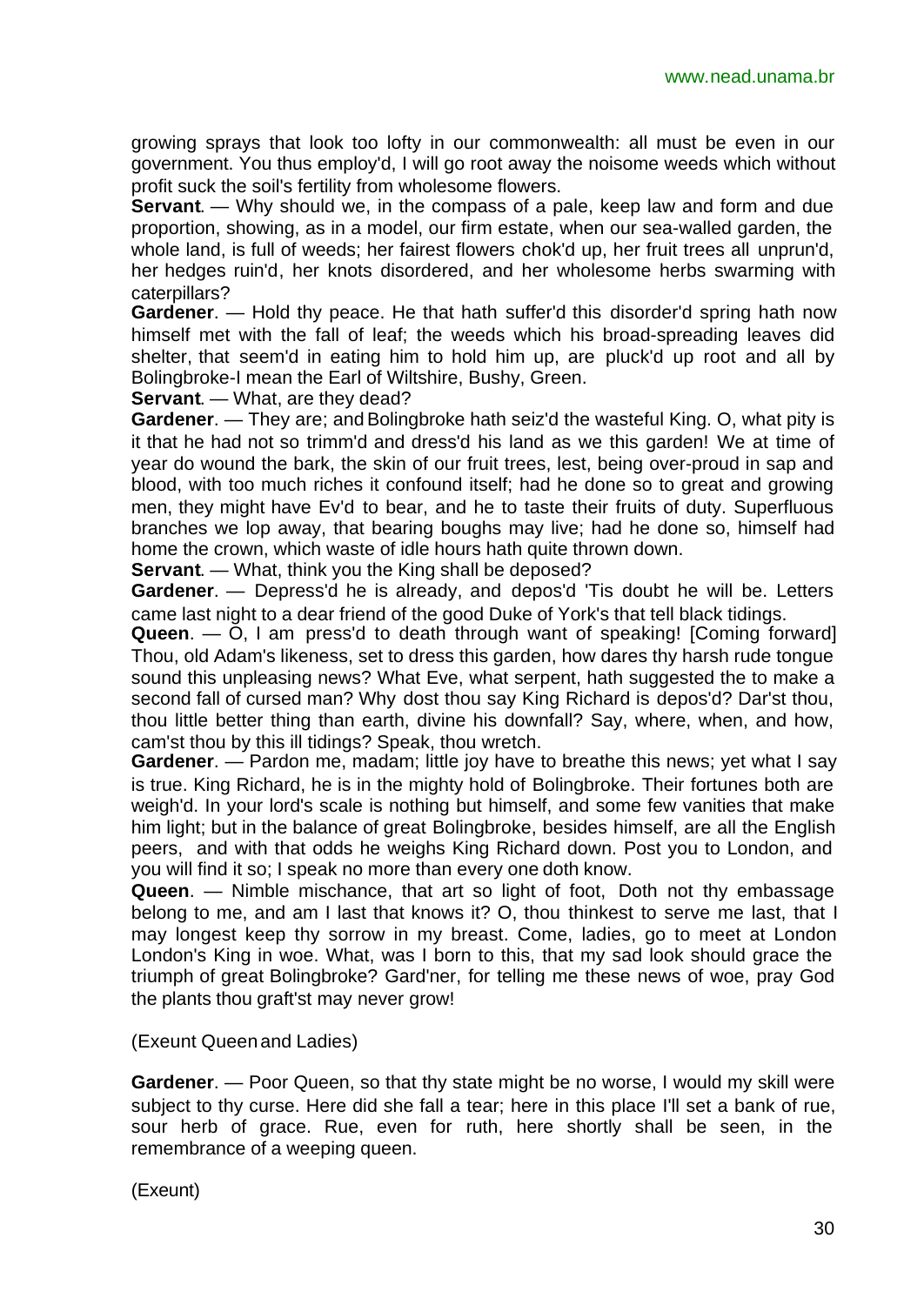ACT IV. SCENE 1. Westminster Hall

(Enter, as to the Parliament, Bolingbroke, Aumerle, Northumberland, Percy, Fitzwater, Surrey, the Bishop of Carlisle, the Abbot of Westminster, and others; Herald, Officers, and Bagot)

**Bolingbroke**. — Call forth Bagot. Now, Bagot, freely speak thy mind-What thou dost know of noble Gloucester's death; who wrought it with the King, and who perform'd the bloody office of his timeless end.

**Bagot**. — Then set before my face the Lord Aumerle.

**Bolingbroke**. — Cousin, stand forth, and look upon that man.

**Bagot**. — My Lord Aumerle, I know your daring tongue scorns to unsay what once it hath deliver'd. In that dead time when Gloucester's death was plotted I heard you say 'Is not my arm of length, that reacheth from the restful English Court as far as Calais, to mine uncle's head?' Amongst much other talk that very time I heard you say that you had rather refuse the offer of an hundred thousand crowns than Bolingbroke's return to England; adding withal, how blest this land would be in this your cousin's death.

**Aumerle**. — Princes, and noble lords, what answer shall I make to this base man? Shall I so much dishonour my fair stars on equal terms to give him chastisement? Either I must, or have mine honour soil'd with the attainder of his slanderous lips. There is my gage, the manual seal of death that marks thee out for hell. I say thou liest, and will maintain what thou hast said is false in thy heart-blood, through being all too base to stain the temper of my knightly sword.

**Bolingbroke**. — Bagot, forbear; thou shalt not take it up.

**Aumerle**. — Excepting one, I would he were the best in all this presence that hath mov'd me so.

**Fitzwater.** — If that thy valour stand on sympathy, there is my gage, Aumerle, in gage to thine. By that fair sun which shows me where thou stand'st, I heard thee say, and vauntingly thou spak'st it, that thou wert cause of noble Gloucester's death. If thou deniest it twenty times, thou liest; and I will turn thy falsehood to thy heart, where it was forged, with my rapier's point.

**Aumerle**. — Thou dar'st not, coward, live to see that day.

**Fitzwater**. — Now, by my soul, I would it were this hour.

**Aumerle**. — Fitzwater, thou art damn'd to hell for this.

**Percy.** — Aumerle, thou liest; his honour is as true in this appeal as thou art an unjust; and that thou art so, there I throw my gage, to prove it on thee to the extremest point of mortal breathing. Seize it, if thou dar'st.

**Aumerle**. — An if I do not, may my hands rot of and never brandish more revengeful steel over the glittering helmet of my foe!

**Another Lord**. — I task the earth to the like, forsworn Aumerle; and spur thee on with fun as many lies as may be halloa'd in thy treacherous ear from sun to sun. There is my honour's pawn; Engage it to the trial, if thou darest.

**Aumerle**. — Who sets me else? By heaven, I'll throw at all! I have a thousand spirits in one breast to answer twenty thousand such as you.

**Surrey**. — My Lord Fitzwater, I do remember well the very time Aumerle and you did talk.

**Fitzwater**. — 'Tis very true; you were in presence then, and you can witness with me this is true.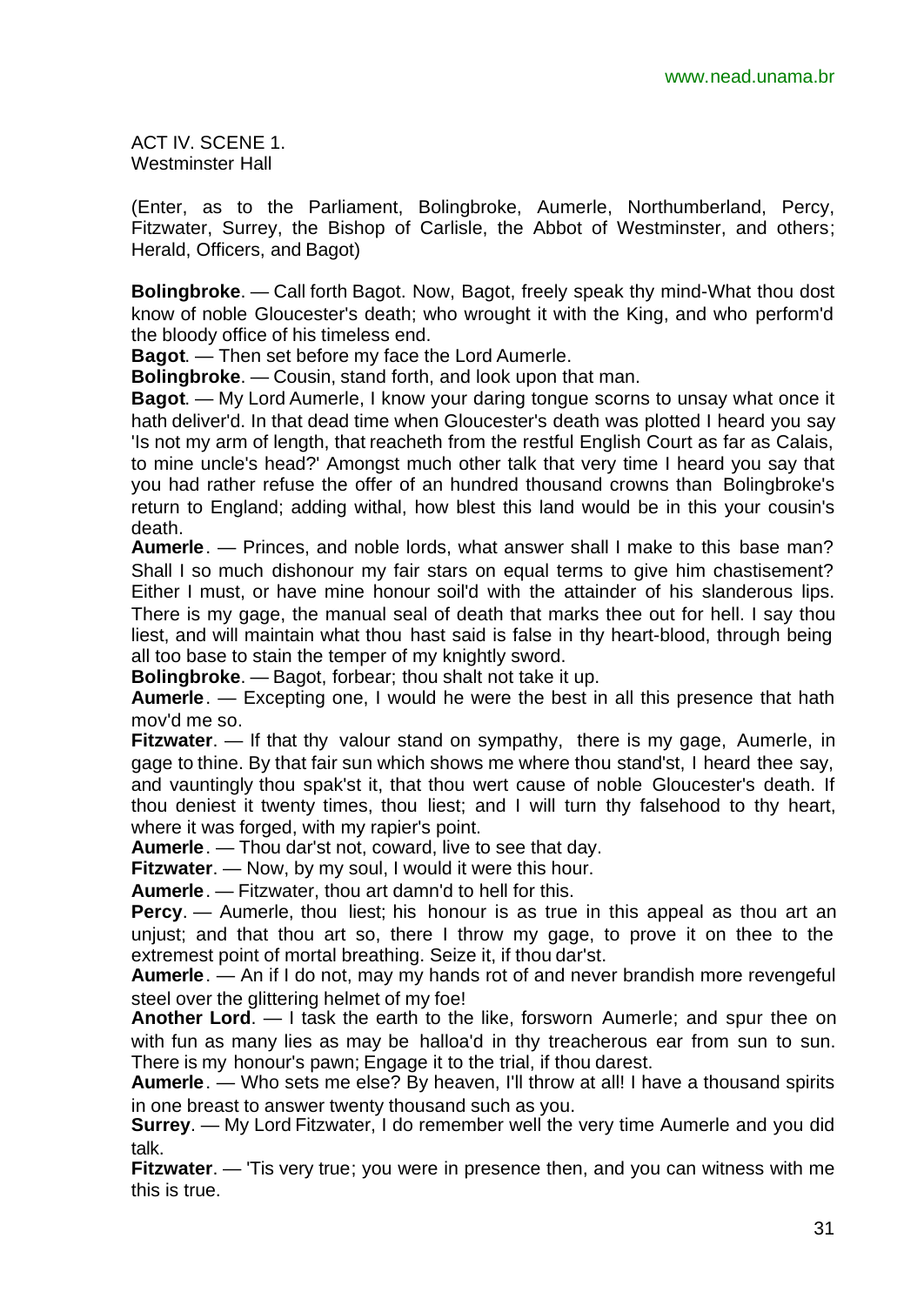**Surrey**. — As false, by heaven, as heaven itself is true.

**Fitzwater**. — Surrey, thou liest.

**Surrey**. — Dishonourable boy! That lie shall lie so heavy on my sword that it shall render vengeance and revenge till thou the lie-giver and that lie do he in earth as quiet as thy father's skull. In proof whereof, there is my honour's pawn; engage it to the trial, if thou dar'st.

**Fitzwater**. — How fondly dost thou spur a forward horse! If I dare eat, or drink, or breathe, or live, I dare meet Surrey in a wilderness, and spit upon him whilst I say he lies, and lies, and lies. There is my bond of faith, to tie thee to my strong correction. As I intend to thrive in this new world, Aumerle is guilty of my true appeal. Besides, I heard the banish'd Norfolk say that thou, Aumerle, didst send two of thy men to execute the noble Duke at Calais.

**Aumerle**. — Some honest Christian trust me with a gage that Norfolk lies. Here do I throw down this, if he may be repeal'd to try his honour.

**Bolingbroke**. — These differences shall all rest under gage till Norfolk be repeal'drepeal'd he shall be and, though mine enemy, restor'd again to all his lands and signories. When he is return'd, against Aumerle we will enforce his trial.

**Carlisle**. — That honourable day shall never be seen. Many a time hath banish'd Norfolk fought for Jesu Christ in glorious Christian field, streaming the ensign of the Christian cross against black pagans, Turks, and Saracens; and, toil'd with works of war, retir'd himself to Italy; and there, at Venice, gave his body to that pleasant country's earth, and his pure soul unto his captain, Christ, Under whose colours he had fought so long.

**Bolingbroke**. — Why, Bishop, is Norfolk dead?

**Carlisle**. — As surely as I live, my lord.

**Bolingbroke**. — Sweet peace conduct his sweet soul to the bosom of good old Abraham! Lords appellants, your differences shall all rest under gage till we assign you to your days of trial

(Enter York, attended)

**York**. — Great Duke of Lancaster, I come to the from plume-pluck'd Richard, who with willing soul adopts thee heir, and his high sceptre yields to the possession of thy royal hand. Ascend his throne, descending now from him-and long live Henry, fourth of that name!

**Bolingbroke**. — In God's name, I'll ascend the regal throne.

**Carlisle**. — Marry, God forbid! Worst in this royal presence may I speak, yet best beseeming me to speak the truth. Would God that any in this noble presence were enough noble to be upright judge of noble Richard! Then true noblesse would learn him forbearance from so foul a wrong. What subject can give sentence on his king? And who sits here that is not Richard's subject? Thieves are not judg'd but they are by to hear, although apparent guilt be seen in them; and shall the figure of God's majesty, his captain, steward, deputy elect, anointed, crowned, planted many years, be judg'd by subject and inferior breath, and he himself not present? O, forfend it, God, that in a Christian climate souls refin'd should show so heinous, black, obscene a deed! I speak to subjects, and a subject speaks, Stirr'd up by God, thus boldly for his king. My Lord of Hereford here, whom you call king, is a foul traitor to proud Hereford's king; and if you crown him, let me prophesy-The blood of English shall manure the ground, and future ages groan for this foul act; peace shall go sleep with Turks and infidels, and in this seat of peace tumultuous wars shall kin with kin and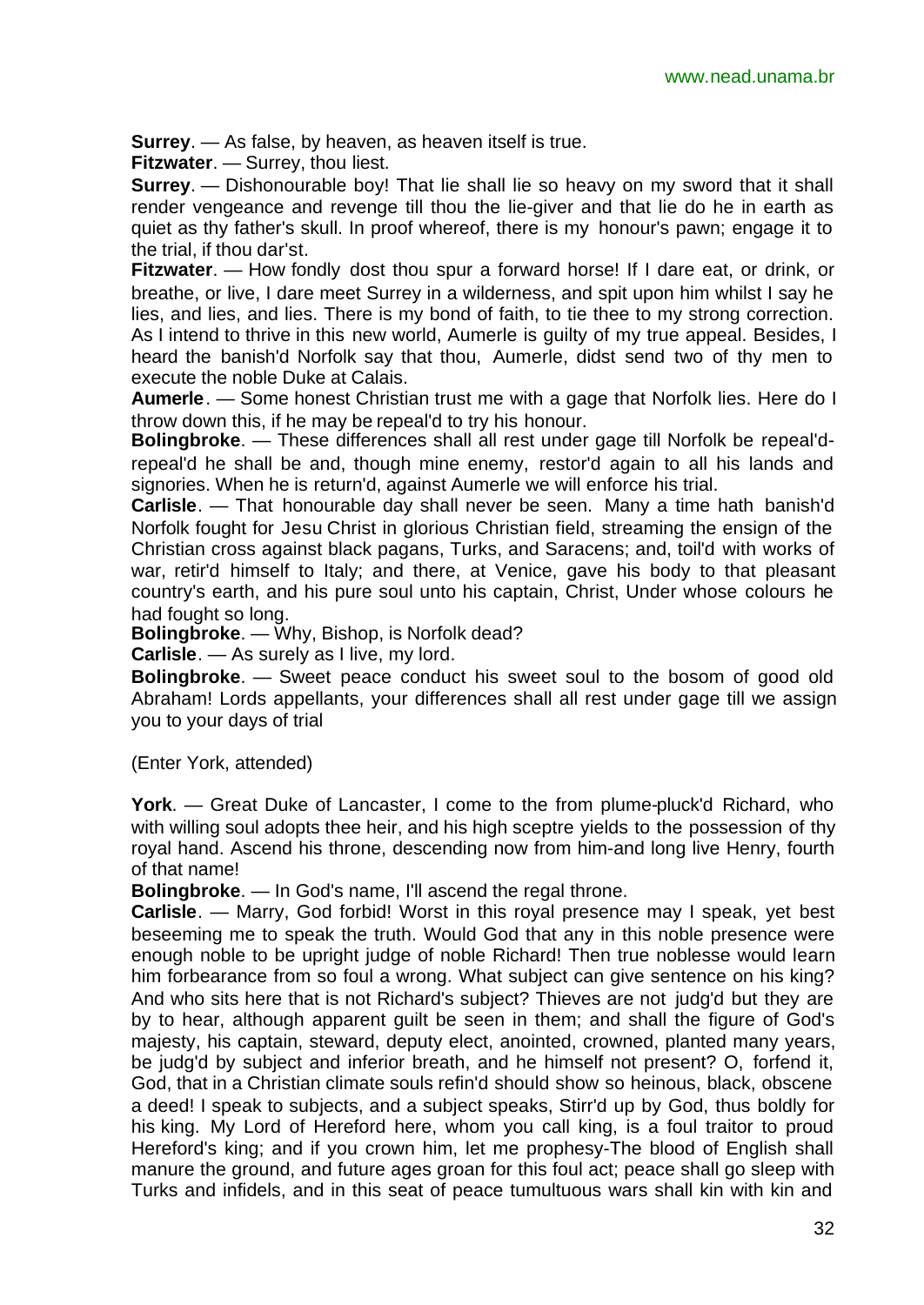kind with kind confound; disorder, horror, fear, and mutiny, shall here inhabit, and this land be call'd the field of Golgotha and dead men's skulls. O, if you raise this house against this house, it will the woefullest division prove that ever fell upon this cursed earth. Prevent it, resist it, let it not be so, lest child, child's children, cry against you woe.

**Northumberland**. — Well have you argued, sir; and, for your pains, of capital treason we arrest you here. My Lord of Westminster, be it your charge to keep him safely till his day of trial. May it please you, lords, to grant the commons' suit?

**Bolingbroke**. — Fetch hither Richard, that in common view he may surrender; so we shall proceed without suspicion.

**York**. — I will be his conduct.

(Exit)

**Bolingbroke**. — Lords, you that here are under our arrest, procure your sureties for your days of answer. Little are we beholding to your love, and little look'd for at your helping hands.

(Re-enter York, with king Richard, and Officers bearing the regalia)

**King Richard**. — Alack, why am I sent for to a king, before I have shook off the regal thoughts wherewith I reign'd? I hardly yet have learn'd to insinuate, flatter, bow, and bend my knee. Give sorrow leave awhile to tutor me to this submission. Yet I well remember the favours of these men. Were they not mine? Did they not sometime cry 'All hail!' to me? So Judas did to Christ; but he, in twelve, found truth in all but one; I, in twelve thousand, none. God save the King! Will no man say amen? Am I both priest and clerk? Well then, amen. God save the King! although I be not he; and yet, amen, if heaven do think him me. To do what service am I sent for hither?

**York**. — To do that office of thine own good will which tired majesty did make thee offer-The resignation of thy state and crown to Henry Bolingbroke.

**King Richard**. — Give me the crown. Here, cousin, seize the crown. Here, cousin, on this side my hand, and on that side thine. Now is this golden crown like a deep well that owes two buckets, filling one another; the emptier ever dancing in the air, the other down, unseen, and full of water. That bucket down and fun of tears am I, drinking my griefs, whilst you mount up on high.

**Bolingbroke**. — I thought you had been willing to resign.

**King Richard**. — My crown I am; but still my griefs are mine. You may my glories and my state depose, but not my griefs; still am I king of those.

**Bolingbroke**. — Part of your cares you give me with your crown.

**King Richard**. — Your cares set up do not pluck my cares down. My care is loss of care, by old care done; your care is gain of care, by new care won. The cares I give I have, though given away; they tend the crown, yet still with me they stay.

**Bolingbroke**. — Are you contented to resign the crown?

**King Richard**. — Ay, no; no, ay; for I must nothing be; therefore no no, for I resign to thee. Now mark me how I will undo myself: I give this heavy weight from off my head, and this unwieldy sceptre from my hand, the pride of kingly sway from out my heart; with mine own tears I wash away my balm, with mine own hands I give away my crown, with mine own tongue deny my sacred state, with mine own breath release all duteous oaths; all pomp and majesty I do forswear; my manors, rents, revenues, I forgo; my acts, decrees, and statutes, I deny. God pardon all oaths that are broke to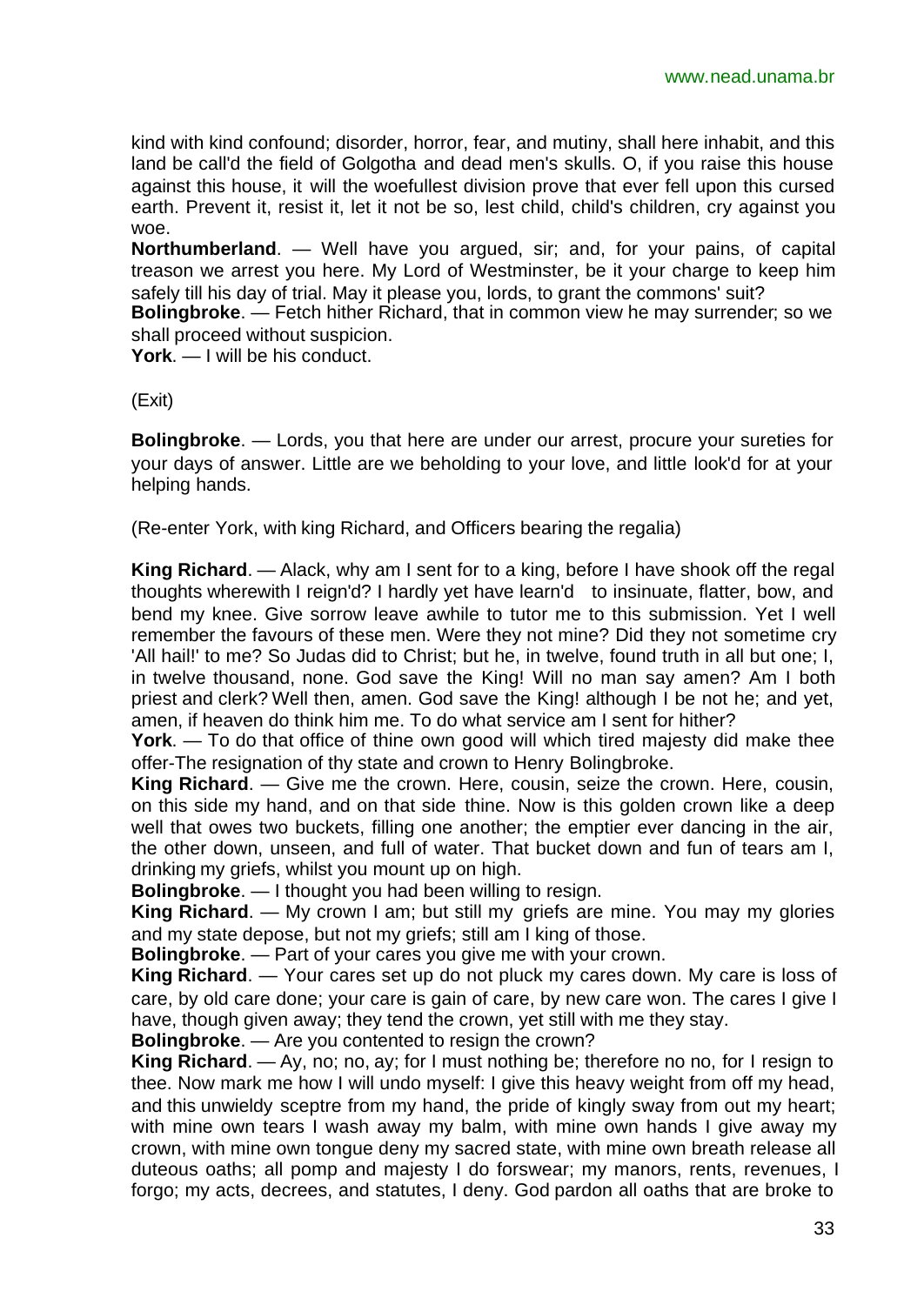me! God keep all vows unbroke are made to thee! Make me, that nothing have, with nothing griev'd, and thou with all pleas'd, that hast an achiev'd. Long mayst thou live in Richard's seat to sit, and soon lie Richard in an earthly pit. God save King Henry, unking'd Richard says, and send him many years of sunshine days! What more remains?

**Northumberland**. — No more; but that you read these accusations, and these grievous crimes committed by your person and your followers against the state and profit of this land; that, by confessing them, the souls of men may deem that you are worthily depos'd.

**King Richard**. — Must I do so? And must I ravel out my weav'd-up follies? Gentle Northumberland, if thy offences were upon record, would it not shame thee in so fair a troop to read a lecture of them? If thou wouldst, there shouldst thou find one heinous article, containing the deposing of a king and cracking the strong warrant of an oath, mark'd with a blot, damn'd in the book of heaven. Nay, all of you that stand and look upon me whilst that my wretchedness doth bait myself, though some of you, with Pilate, wash your hands, showing an outward pity-yet you Pilates have here deliver'd me to my sour cross, and water cannot wash away your sin.

**Northumberland**. — My lord, dispatch; read o'er these articles.

**King Richard**. — Mine eyes are full of tears; I cannot see. And yet salt water blinds them not so much but they can see a sort of traitors here. Nay, if I turn mine eyes upon myself, I find myself a traitor with the rest; for I have given here my soul's consent T'undeck the pompous body of a king; made glory base, and sovereignty a slave, proud majesty a subject, state a peasant.

**Northumberland**. — My lord-

**King Richard**. — No lord of thine, thou haught insulting man, nor no man's lord; I have no name, no tide-no, not that name was given me at the font-but 'tis usurp'd. Alack the heavy day, that I have worn so many winters out, and know not now what name to call myself! O that I were a mockery king of snow, standing before the sun of Bolingbroke to melt myself away in water drops! Good king, great king, and yet not greatly good, an if my word be sterling yet in England, let it command a mirror hither straight, that it may show me what a face I have since it is bankrupt of his majesty. **Bolingbroke**. — Go some of you and fetch a looking-glass.

(Exit an attendant)

**Northumberland**. — Read o'er this paper while the glass doth come.

**King Richard**. — Fiend, thou torments me ere I come to hell.

**Bolingbroke**. — Urge it no more, my Lord Northumberland.

**Northumberland**. — The Commons will not, then, be satisfied.

**King Richard**. — They shall be satisfied. I'll read enough, when I do see the very book indeed where all my sins are writ, and that's myself.

(Re-enter attendant with glass)

Give me that glass, and therein will I read. No deeper wrinkles yet? Hath sorrow struck so many blows upon this face of mine and made no deeper wounds? O flatt'ring glass, like to my followers in prosperity, thou dost beguile me! Was this face the face that every day under his household roof did keep ten thousand men? Was this the face that like the sun did make beholders wink? Is this the face which fac'd so many follies that was at last out-fac'd by Bolingbroke? A brittle glory shineth in this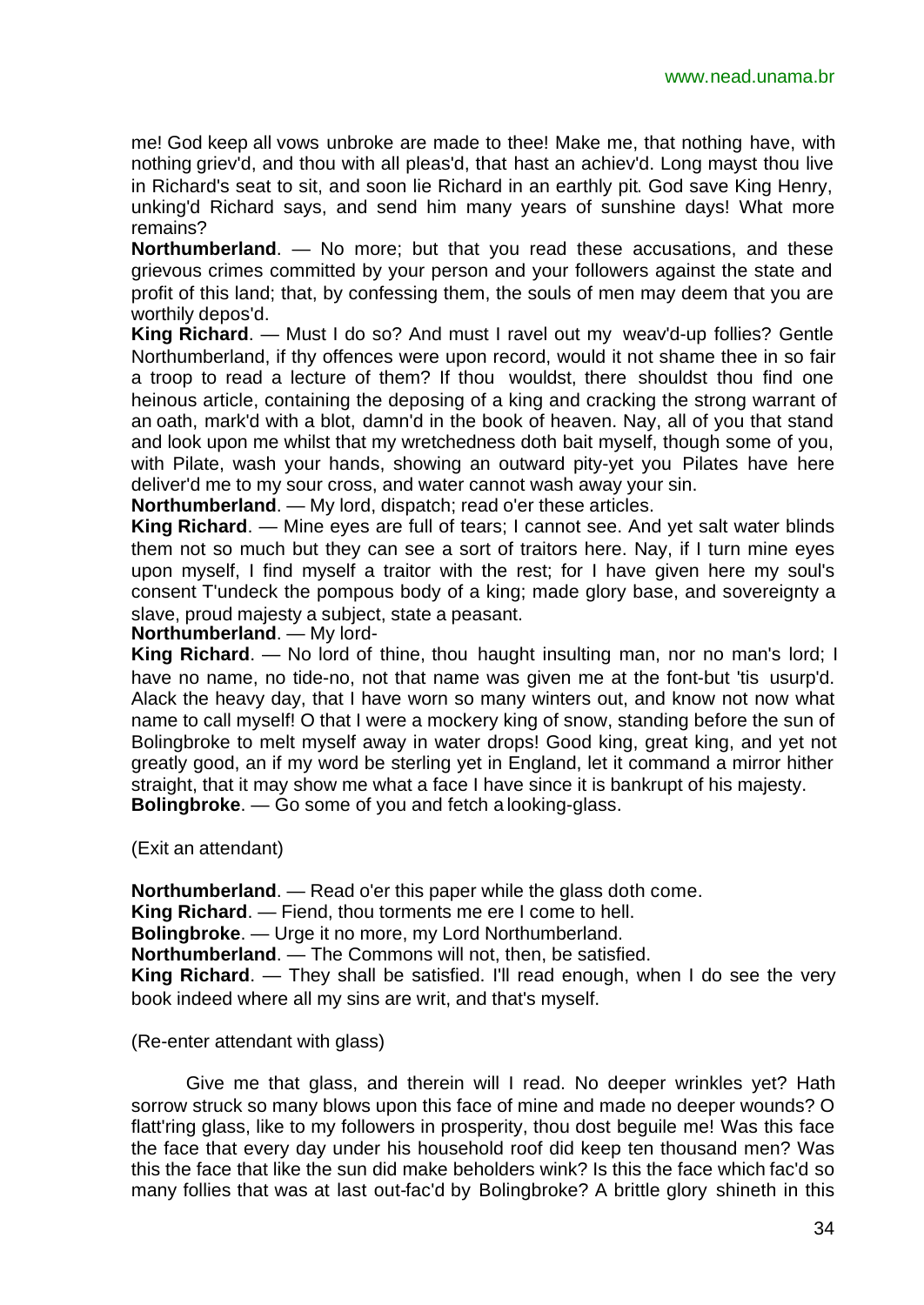face; as brittle as the glory is the face; [Dashes the glass against the ground] For there it is, crack'd in a hundred shivers. Mark, silent king, the moral of this sport-How soon my sorrow hath destroy'd my face.

**Bolingbroke**. — The shadow of your sorrow hath destroy'd the shadow of your face.

**King Richard**. — Say that again. The shadow of my sorrow? Ha! let's see. 'Tis very true: my grief lies all within; and these external manner of laments are merely shadows to the unseen grief that swells with silence in the tortur'd soul. There lies the substance; and I thank thee, king, for thy great bounty, that not only giv'st me cause to wail, but teachest me the way how to lament the cause. I'll beg one boon, and then be gone and trouble you no more. Shall I obtain it?

**Bolingbroke**. — Name it, fair cousin.

**King Richard**. — Fair cousin! I am greater than a king; for when I was a king, my flatterers were then but subjects; being now a subject, I have a king here to my flatterer. Being so great, I have no need to beg.

**Bolingbroke**. — Yet ask.

**King Richard**. — And shall I have?

**Bolingbroke**. — You shall.

**King Richard**. — Then give me leave to go.

**Bolingbroke**. — Whither?

**King Richard**. — Whither you will, so I were from your sights.

**Bolingbroke**. — Go, some of you convey him to the Tower.

**King Richard**. — O, good! Convey! Conveyers are you all, that rise thus nimbly by a true king's fall.

(Exeunt king Richard, some Lords and a Guard)

**Bolingbroke**. — On Wednesday next we solemnly set down our coronation. Lords, prepare yourselves.

(Exeunt all but the Abbot of Westminster, the Bishop of Carlisle, and Aumerle

**Abbot**. — A woeful pageant have we here beheld.

**Carlisle**. — The woe's to come; the children yet unborn shall feel this day as sharp to them as thorn.

**Aumerle**. — You holy clergymen, is there no plot to rid the realm of this pernicious blot?

**Abbot**. — My lord, before I freely speak my mind herein, you shall not only take the sacrament to bury mine intents, but also to effect whatever I shall happen to devise. I see your brows are full of discontent, your hearts of sorrow, and your eyes of tears. Come home with me to supper; I will lay a plot shall show us all a merry day.

(Exeunt)

ACT V. SCENE 1. London. A street leading to the Tower

(Enter the Queen, with her attendants)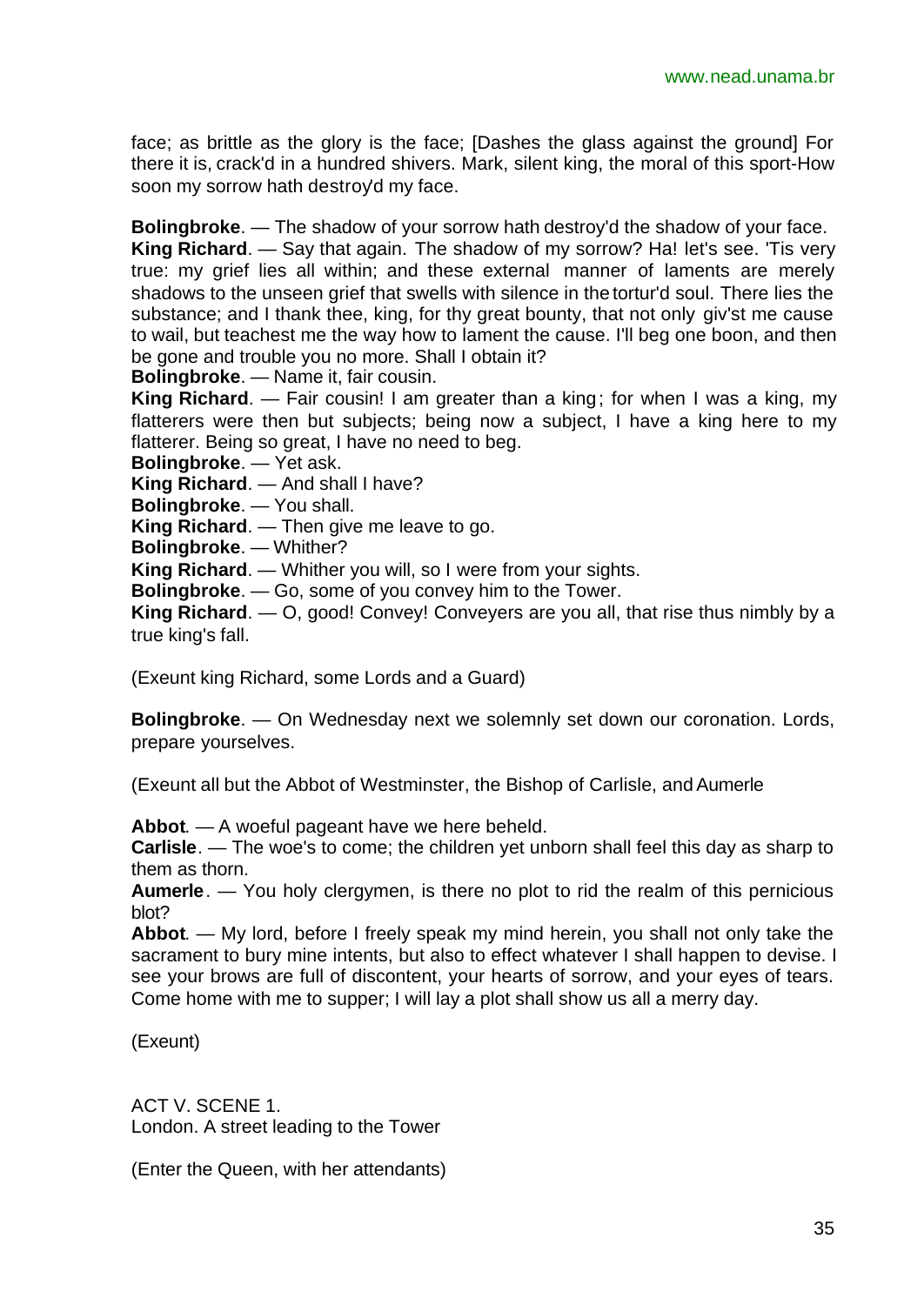**Queen**. — This way the King will come; this is the way to Julius Caesar's ill-erected tower, to whose flint bosom my condemned lord is doom'd a prisoner by proud Bolingbroke. Here let us rest, if this rebellious earth have any resting for her true King's queen.

#### (Enter king Richard and Guard)

But soft, but see, or rather do not see, my fair rose wither. Yet look up, behold, that you in pity may dissolve to dew, and wash him fresh again with true-love tears. Ah, thou, the model where old Troy did stand; thou map of honour, thou King Richard's tomb, and not King Richard; thou most beauteous inn, why should hardfavour'd grief be lodg'd in thee, when triumph is become an alehouse guest?

**King Richard**. — Join not with grief, fair woman, do not so, to make my end too sudden. Learn, good soul, to think our former state a happy dream; from which awak'd, the truth of what we are shows us but this: I am sworn brother, sweet, to grim Necessity; and he and will keep a league till death. Hie thee to France, and cloister thee in some religious house. Our holy lives must win a new world's crown, which our profane hours here have thrown down.

**Queen**. — What, is my Richard both in shape and mind transform'd and weak'ned? Hath Bolingbroke depos'd thine intellect? Hath he been in thy heart? The lion dying thrusteth forth his paw and wounds the earth, if nothing else, with rage to be o'erpow'r'd; and wilt thou, pupil-like, take the correction mildly, kiss the rod, and fawn on rage with base humility, which art a lion and the king of beasts?

**King Richard**. — A king of beasts, indeed! If aught but beasts, I had been still a happy king of men. Good sometimes queen, prepare thee hence for France. Think I am dead, and that even here thou takest, as from my death-bed, thy last living leave. In winter's tedious nights sit by the fire with good old folks, and let them tell thee tales of woeful ages long ago betid; and ere thou bid good night, to quit their griefs tell thou the lamentable tale of me, and send the hearers weeping to their beds; for why, the senseless brands will sympathize the heavy accent of thy moving tongue, and in compassion weep the fire out; and some will mourn in ashes, some coal-black, for the deposing of a rightful king.

(Enter Northumberland attended)

**Northumberland**. — My lord, the mind of Bolingbroke is chang'd; you must to Pomfret, not unto the Tower. And, madam, there is order ta'en for you: With all swift speed you must away to France.

**King Richard**. — Northumberland, thou ladder wherewithal the mounting Bolingbroke ascends my throne, the time shall not be many hours of age more than it is, ere foul sin gathering head shall break into corruption. Thou shalt think though he divide the realm and give thee half it is too little, helping him to all; and he shall think that thou, which knowest the way to plant unrightful kings, wilt know again, being ne'er so little urg'd, another way to pluck him headlong from the usurped throne. The love of wicked men converts to fear; that fear to hate; and hate turns one or both to worthy danger and deserved death.

**Northumberland**. — My guilt be on my head, and there an end. Take leave, and part; for you must part forthwith.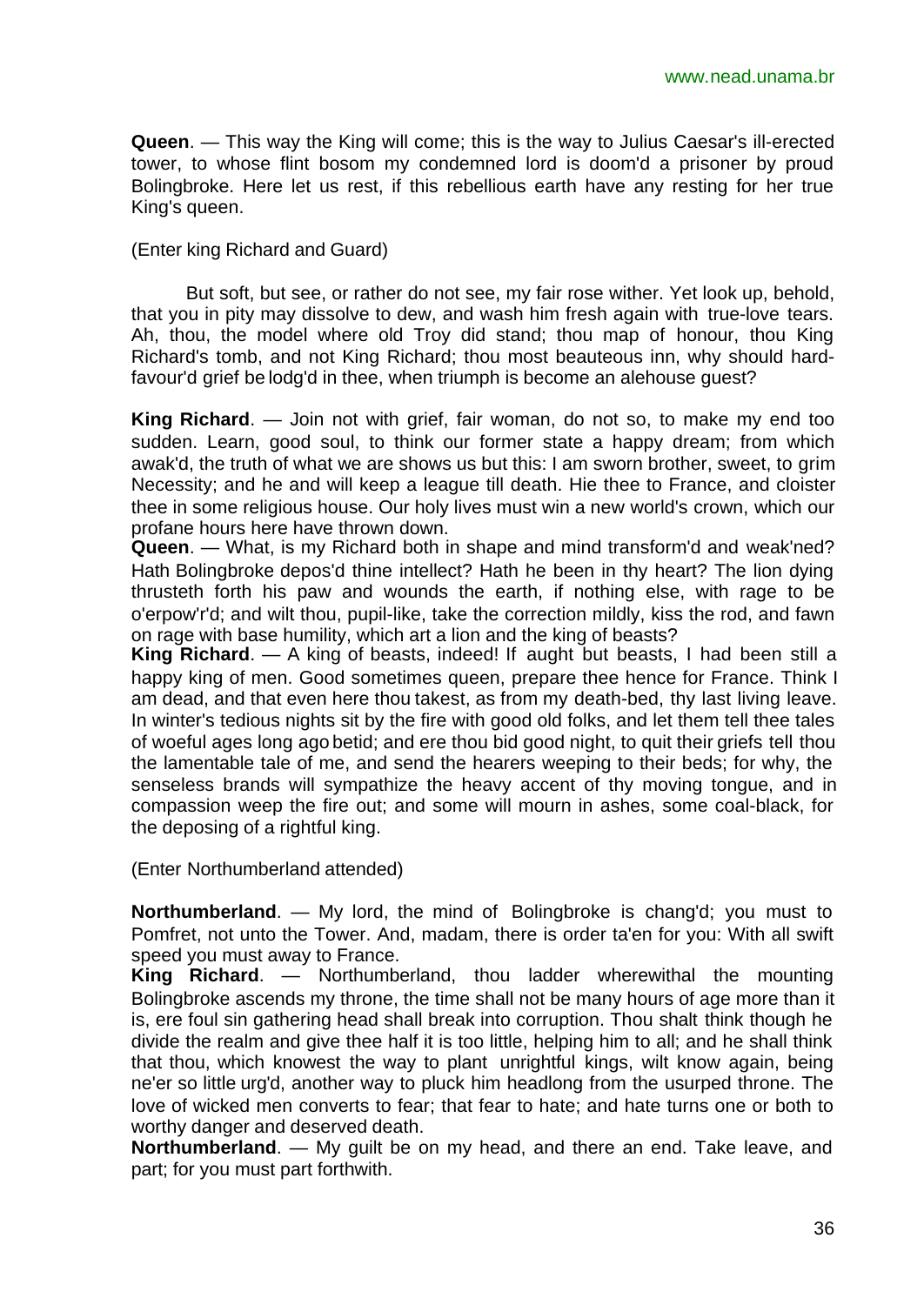**King Richard**. — Doubly divorc'd! Bad men, you violate a twofold marriage-'twixt my crown and me, and then betwixt me and my married wife. Let me unkiss the oath 'twixt thee and me; and yet not so, for with a kiss 'twas made. Part us, Northumberland; I towards the north, where shivering cold and sickness pines the clime; my wife to France, from whence set forth in pomp, she came adorned hither like sweet May, sent back like Hallowmas or short'st of day.

**Queen**. — And must we be divided? Must we part?

**King Richard**. — Ay, hand from hand, my love, and heart from heart.

**Queen**. — Banish us both, and send the King with me.

**Northumberland**. — That were some love, but little policy.

**Queen**. — Then whither he goes thither let me go.

**King Richard**. — So two, together weeping, make one woe. Weep thou for me in France, I for thee here; better far off than near, be ne'er the near. Go, count thy way with sighs: I mine with groans.

**Queen**. — So longest way shall have the longest moans.

**King Richard**. — Twice for one step I'll groan, the way being short, and piece the way out with a heavy heart. Come, come, in wooing sorrow let's be brief, since, wedding it, there is such length in grief. One kiss shall stop our mouths, and dumbly part; thus give I mine, and thus take I thy heart.

**Queen**. — Give me mine own again; 'twere no good part to take on me to keep and kill thy heart. So, now I have mine own again, be gone. That I may strive to kill it with a groan.

**King Richard**. — We make woe wanton with this fond delay. Once more, adieu; the rest let sorrow say.

(Exeunt)

SCENE 2. The Duke of York's palace

(Enter the Duke of York and the Duchess)

**Duchess**. — My Lord, you told me you would tell the rest, when weeping made you break the story off, of our two cousins' coming into London.

**York**. — Where did I leave?

**Duchess**. — At that sad stop, my lord, where rude misgoverned hands from windows' tops threw dust and rubbish on King Richard's head.

**York**. — Then, as I said, the Duke, great Bolingbroke, mounted upon a hot and fiery steed which his aspiring rider seem'd to know, with slow but stately pace kept on his course, whilst all tongues cried 'God save thee, Bolingbroke!' You would have thought the very windows spake, so many greedy looks of young and old through casements darted their desiring eyes Upon his visage; and that all the walls with painted imagery had said at once 'Jesu preserve thee! Welcome, Bolingbroke!' Whilst he, from the one side to the other turning, bareheaded, lower than his proud steed's neck, bespake them thus, 'I thank you, countrymen.' and thus still doing, thus he pass'd along.

**Duchess**. — Alack, poor Richard! where rode he the whilst?

**York**. — As in a theatre the eyes of men after a well-grac'd actor leaves the stage are idly bent on him that enters next, thinking his prattle to be tedious; even so, or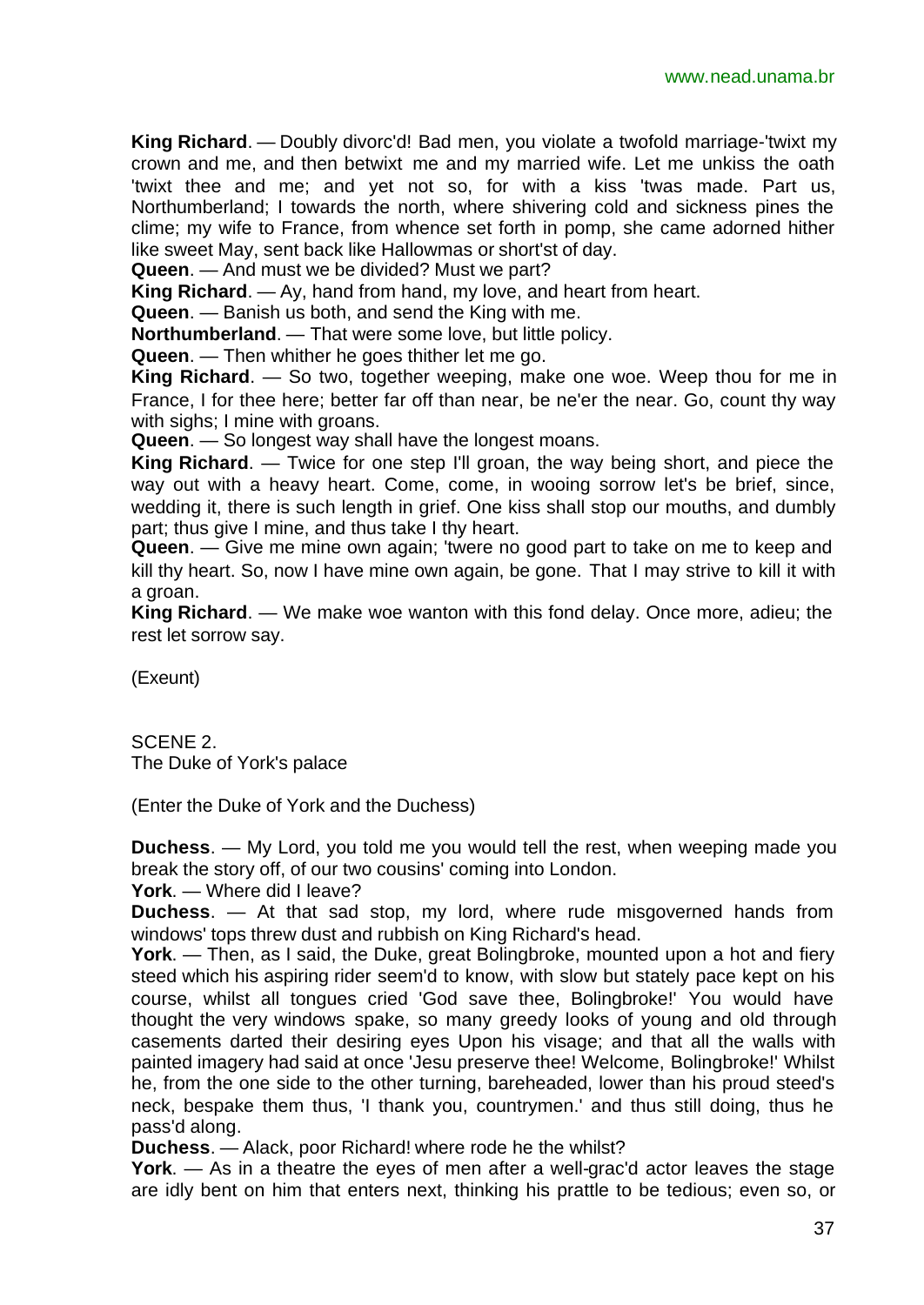with much more contempt, men's eyes did scowl on gentle Richard; no man cried 'God save him!' No joyful tongue gave him his welcome home; but dust was thrown upon his sacred head; which with such gentle sorrow he shook off, his face still combating with tears and smiles, the badges of his grief and patience, that had not God, for some strong purpose, steel'd the hearts of men, they must perforce have melted, and barbarism itself have pitied him. But heaven hath a hand in these events, to whose high will we bound our calm contents. To Bolingbroke are we sworn subjects now, whose state and honour I for aye allow.

**Duchess**. — Here comes my son Aumerle.

**York**. — Aumerle that was but that is lost for being Richard's friend, and madam, you must call him Rudand now. I am in Parliament pledge for his truth and lasting fealty to the new-made king.

(Enter Aumerle)

**Duchess**. — Welcome, my son. Who are the violets now that strew the green lap of the new come spring?

**Aumerle**. — Madam, I know not, nor I greatly care not. God knows I had as lief be none as one.

**York**. — Well, bear you well in this new spring of time, lest you be cropp'd before you come to prime. What news from Oxford? Do these justs and triumphs hold?

**Aumerle**. — For aught I know, my lord, they do.

**York**. — You will be there, I know.

**Aumerle**. — If God prevent not, I purpose so.

**York**. — What seal is that that without thy bosom? Yea, look'st thou pale? Let me see the writing.

**Aumerle**. — My lord, 'tis nothing.

**York**. — No matter, then, who see it. I will be satisfied; let me see the writing.

**Aumerle**. — I do beseech your Grace to pardon me; it is a matter of small consequence which for some reasons I would not have seen.

**York**. — Which for some reasons, sir, I mean to see. I fear, I fear-

**Duchess**. — What should you fear? 'Tis nothing but some bond that he is ent'red into for gay apparel 'gainst the triumph-day.

**York**. — Bound to himself! What doth he with a bond that he is bound to? Wife, thou art a fool. Boy, let me see the writing.

**Aumerle**. — I do beseech you, pardon me; I may not show it.

**York**. — I will be satisfied; let me see it, I say. [He plucks it out of his bosom, and reads it] Treason, foul treason! Villain! traitor! slave!

**Duchess**. — What is the matter, my lord?

**York**. — Ho! who is within there?

(Enter a servant)

Saddle my horse. God for his mercy, what treachery is here!

**Duchess**. — Why, York, what is it, my lord?

**York**. — Give me my boots, I say; saddle my horse.

(Exit servant)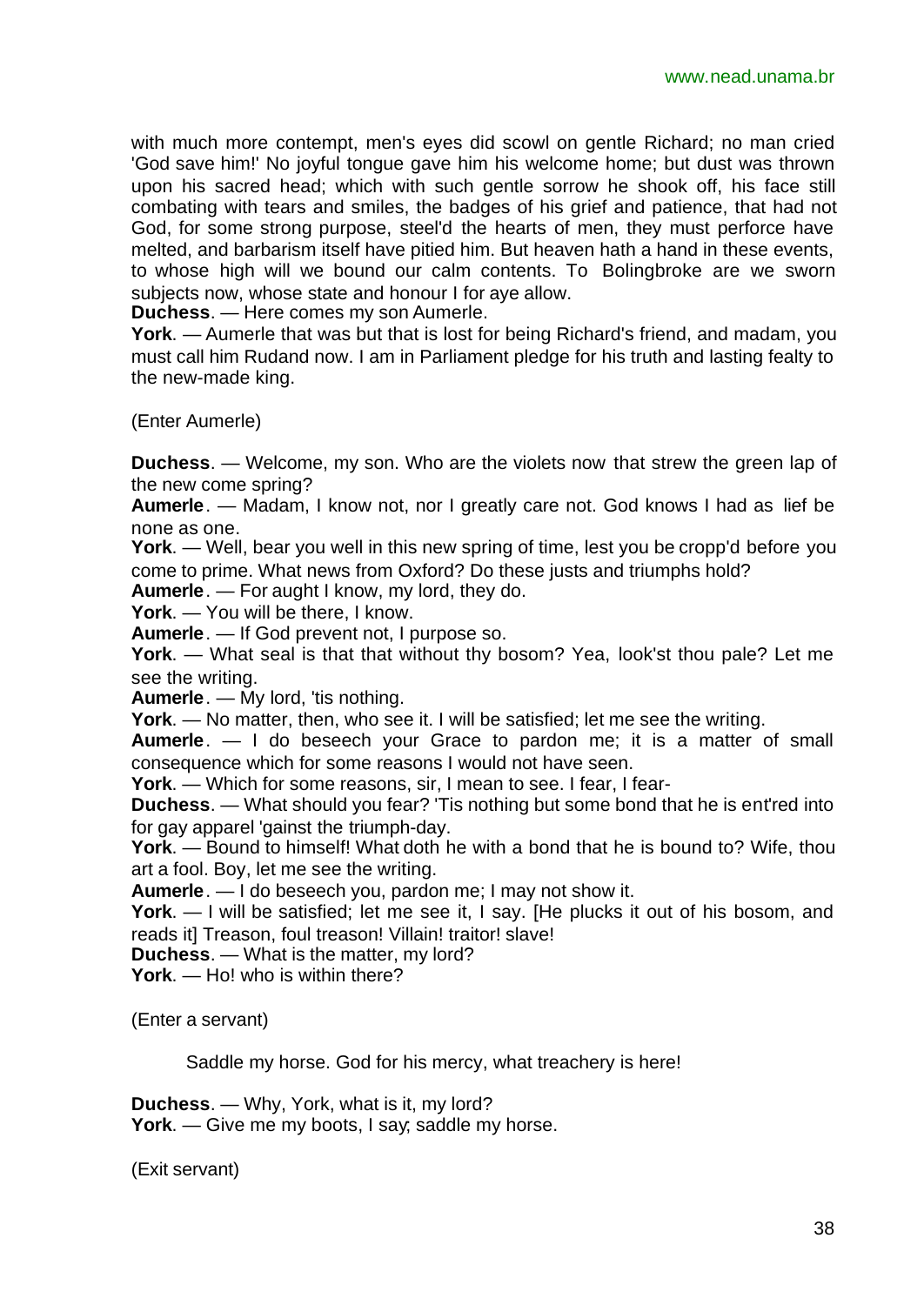Now, by mine honour, by my life, my troth, I will appeach the villain.

**Duchess**. — What is the matter?

**York**. — Peace, foolish woman.

**Duchess**. — I will not peace. What is the matter, Aumerle?

**Aumerle**. — Good mother, be content; it is no more than my poor life must answer. **Duchess**. — Thy life answer!

**York**. — Bring me my boots. I will unto the King.His man enters with his boots

**Duchess**. — Strike him, Aumerle. Poor boy, thou art amaz'd. Hence, villain! never more come in my sight.

**York**. — Give me my boots, I say.

**Duchess**. — Why, York, what wilt thou do? Wilt thou not hide the trespass of thine own? Have we more sons? or are we like to have? Is not my teeming date drunk up with time? And wilt thou pluck my fair son from mine age and rob me of a happy mother's name? Is he not like thee? Is he not thine own?

**York**. — Thou fond mad woman, wilt thou conceal this dark conspiracy? A dozen of them here have ta'en the sacrament, and interchangeably set down their hands to kill the King at Oxford.

**Duchess**. — He shall be none; we'll keep him here. Then what is that to him?

**York**. — Away, fond woman! were he twenty times my son I would appeach him.

**Duchess**. — Hadst thou groan'd for him as I have done, thou wouldst be more pitiful. But now I know thy mind: thou dost suspect that I have been disloyal to thy bed and that he is a bastard, not thy son. sweet York, sweet husband, be not of that mind. He is as like thee as a man may be not like to me, or any of my kin, and yet I love him. **York**. — Make way, unruly woman!

#### (Exit)

**Duchess**. — After, Aumerle! Mount thee upon his horse; spur post, and get before him to the King, and beg thy pardon ere he do accuse thee. I'll not be long behind; though I be old, I doubt not but to ride as fast as York; and never will I rise up from the ground till Bolingbroke have pardon'd thee. Away, be gone.

(Exeunt)

SCENE 3. Windsor Castle

(Enter Bolingbroke as King, Percy, and other Lords)

**Bolingbroke**. — Can no man tell me of my unthrifty son? 'Tis full three months since I did see him last. If any plague hang over us, 'tis he. I would to God, my lords, he might be found. Inquire at London, 'mongst the taverns there, for there, they say, he daily doth frequent with unrestrained loose companions, even such, they say, as stand in narrow lanes and beat our watch and rob our passengers, which he, young wanton and effeminate boy, takes on the point of honour to support so dissolute a crew.

**Percy**. — My lord, some two days since I saw the Prince, and told him of those triumphs held at Oxford.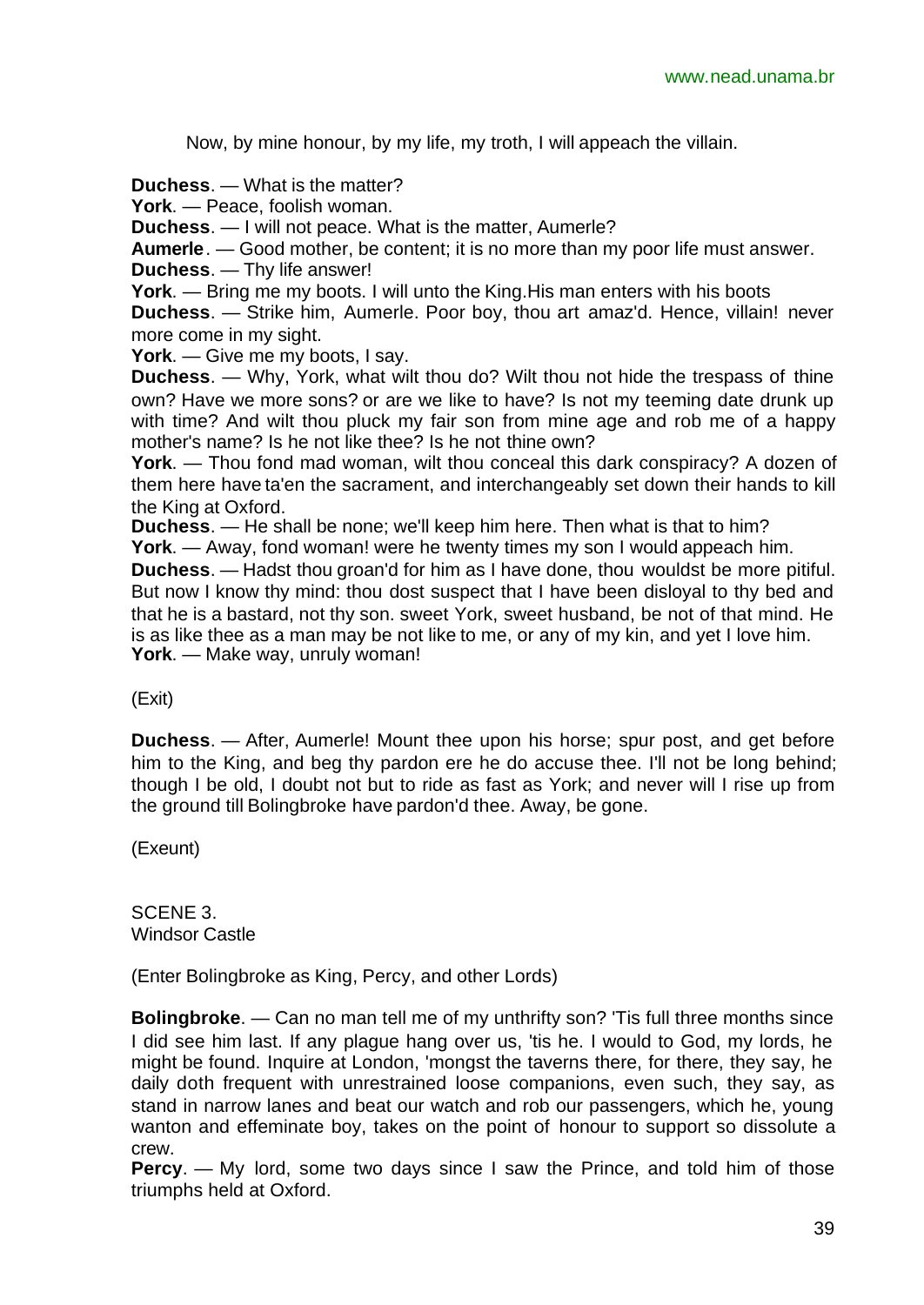**Bolingbroke**. — And what said the gallant?

**Percy**. — His answer was, he would unto the stews, and from the common'st creature pluck a glove and wear it as a favour; and with that he would unhorse the lustiest challenger.

**Bolingbroke**. — As dissolute as desperate; yet through both I see some sparks of better hope, which elder years may happily bring forth. But who comes here?

(Enter Aumerle amazed)

**Aumerle**. — Where is the King?

**Bolingbroke**. — What means our cousin that he stares and looks so wildly? **Aumerle**. — God save your Grace! I do beseech your Majesty, to have some conference with your Grace alone.

**Bolingbroke**. — Withdraw yourselves, and leave us here alone.

(Exeunt Percy and Lords)

What is the matter with our cousin now?

**Aumerle**. — For ever may my knees grow to the earth, [Kneels] my tongue cleave to my roof within my mouth, Unless a pardon ere I rise or speak.

**Bolingbroke**. — Intended or committed was this fault? If on the first, how heinous e'er it be, to win thy after-love I pardon thee.

**Aumerle**. — Then give me leave that I may turn the key, that no man enter till my tale be done.

**Bolingbroke**. — Have thy desire. [The Duke of York knocks at the door and crieth]

**York**. [Within] — My liege, beware; look to thyself; thou hast a traitor in thy presence there.

**Bolingbroke**. — [Drawing] Villain, I'll make thee safe.

**Aumerle**. — Stay thy revengeful hand; thou hast no cause to fear.

**York**. — [Within] Open the door, secure, foolhardy King. Shall I, for love, speak treason to thy face? Open the door, or I will break it open.

(Enter York)

**Bolingbroke**. — What is the matter, uncle? Speak; recover breath; tell us how near is danger, that we may arm us to encounter it.

**York**. — Peruse this writing here, and thou shalt know the treason that my haste forbids me show.

**Aumerle**. — Remember, as thou read'st, thy promise pass'd. I do repent me; read not my name there; my heart is not confederate with my hand.

**York**. — It was, villain, ere thy hand did set it down. I tore it from the traitor's bosom, King; fear, and not love, begets his penitence. Forget to pity him, lest thy pity prove a serpent that will sting thee to the heart.

**Bolingbroke**. — O heinous, strong, and bold conspiracy! O loyal father of a treacherous son! Thou sheer, immaculate, and silver fountain, from whence this stream through muddy passages hath held his current and defil'd himself! thy overflow of good converts to bad; and thy abundant goodness shall excuse this deadly blot in thy digressing son.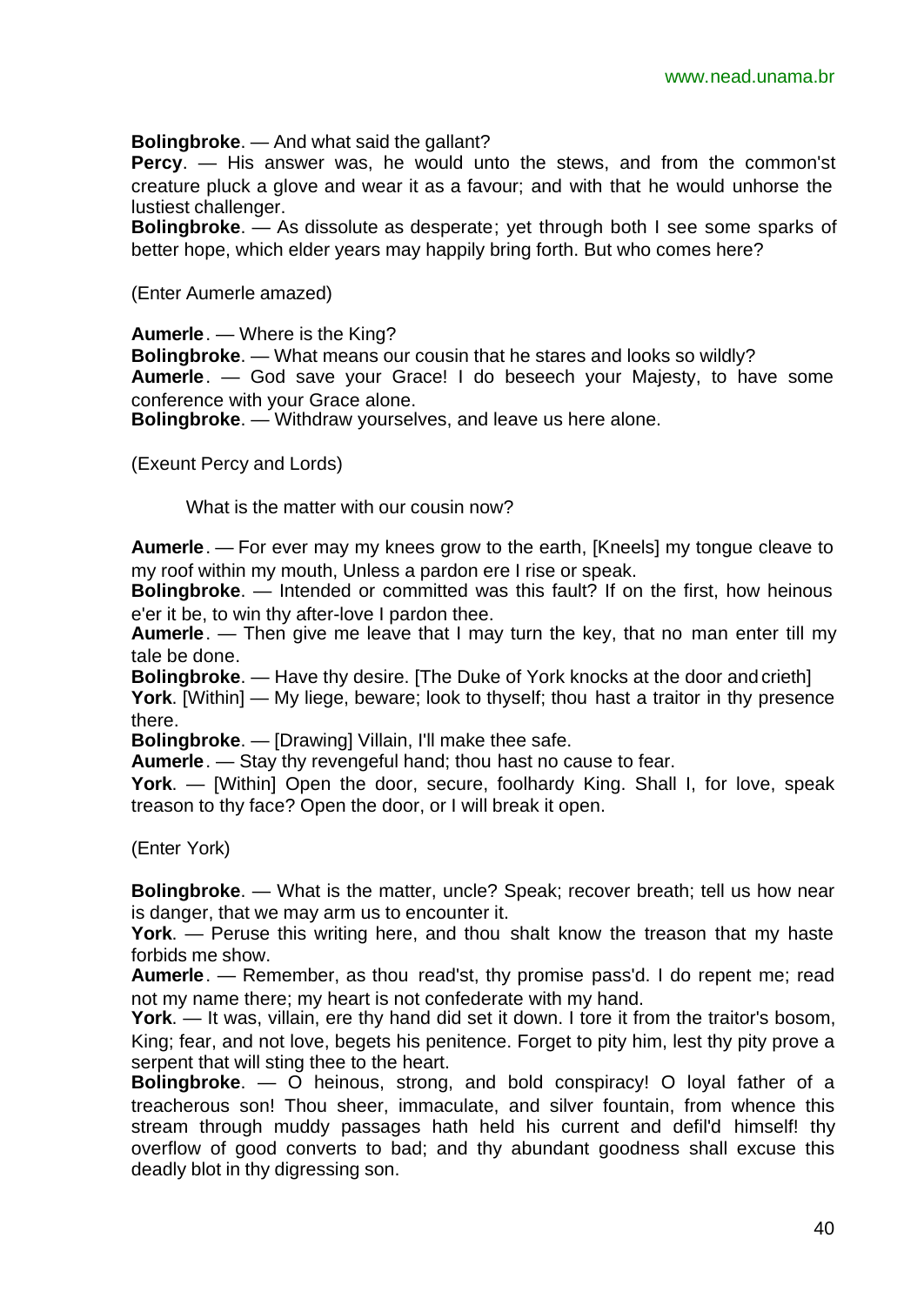**York**. — So shall my virtue be his vice's bawd; and he shall spend mine honour with his shame, as thriftless sons their scraping fathers' gold. Mine honour lives when his dishonour dies, or my sham'd life in his dishonour lies. Thou kill'st me in his life; giving him breath, the traitor lives, the true man's put to death.

**Duchess**.[Within] — I What ho, my liege, for God's sake, let me in.

**Bolingbroke**. — What shrill-voic'd suppliant makes this eager cry?

**Duchess**. — [Within] A woman, and thine aunt, great King; 'tis I. Speak with me, pity me, open the door. A beggar begs that never begg'd before.

**Bolingbroke**. — Our scene is alt'red from a serious thing, and now chang'd to 'The Beggar and the King.' My dangerous cousin, let your mother in. I know she is come to pray for your foul sin.

**York**. — If thou do pardon whosoever pray, more sins for this forgiveness prosper may. This fest'red joint cut off, the rest rest sound; this let alone will all the rest confound.

(Enter Duchess)

**Duchess**. — O King, believe not this hard-hearted man! Love loving not itself, none other can.

**York**. — Thou frantic woman, what dost thou make here? Shall thy old dugs once more a traitor rear?

**Duchess**. — Sweet York, be patient. Hear me, gentle liege. [Kneels]

**Bolingbroke**. — Rise up, good aunt.

**Duchess**. — Not yet, I thee beseech. For ever will I walk upon my knees, and never see day that the happy sees till thou give joy; until thou bid me joy by pardoning Rutland, my transgressing boy.

**Aumerle**. — Unto my mother's prayers I bend my knee. [Kneels]

**York**. — Against them both, my true joints bended be. [Kneels] Ill mayst thou thrive, if thou grant any grace!

**Duchess**. — Pleads he in earnest? Look upon his face; his eyes do drop no tears, his prayers are in jest; his words come from his mouth, ours from our breast. He prays but faintly and would be denied; we pray with heart and soul, and all beside. His weary joints would gladly rise, I know; our knees still kneel till to the ground they grow. His prayers are full of false hypocrisy; ours of true zeal and deep integrity. Our prayers do out-pray his; then let them have that mercy which true prayer ought to have.

**Bolingbroke**. — Good aunt, stand up.

**Duchess**. — Do not say 'stand up'; Say 'pardon' first, and afterwards 'stand up.' An if I were thy nurse, thy tongue to teach, 'Pardon' should be the first word of thy speech. I never long'd to hear a word till now; say 'pardon,' King; let pity teach thee how. The word is short, but not so short as sweet; no word like 'pardon' for kings' mouths so meet.

**York**. — Speak it in French, King, say 'pardonne moy.'

**Duchess**. — Dost thou teach pardon pardon to destroy? Ah, my sour husband, my hard-hearted lord, that sets the word itself against the word! Speak 'pardon' as 'tis current in our land; the chopping French we do not understand. Thine eve begins to speak, set thy tongue there; or in thy piteous heart plant thou thine ear, that hearing how our plaints and prayers do pierce, pity may move thee 'pardon' to rehearse. **Bolingbroke**. — Good aunt, stand up.

**Duchess**. — I do not sue to stand; Pardon is all the suit I have in hand.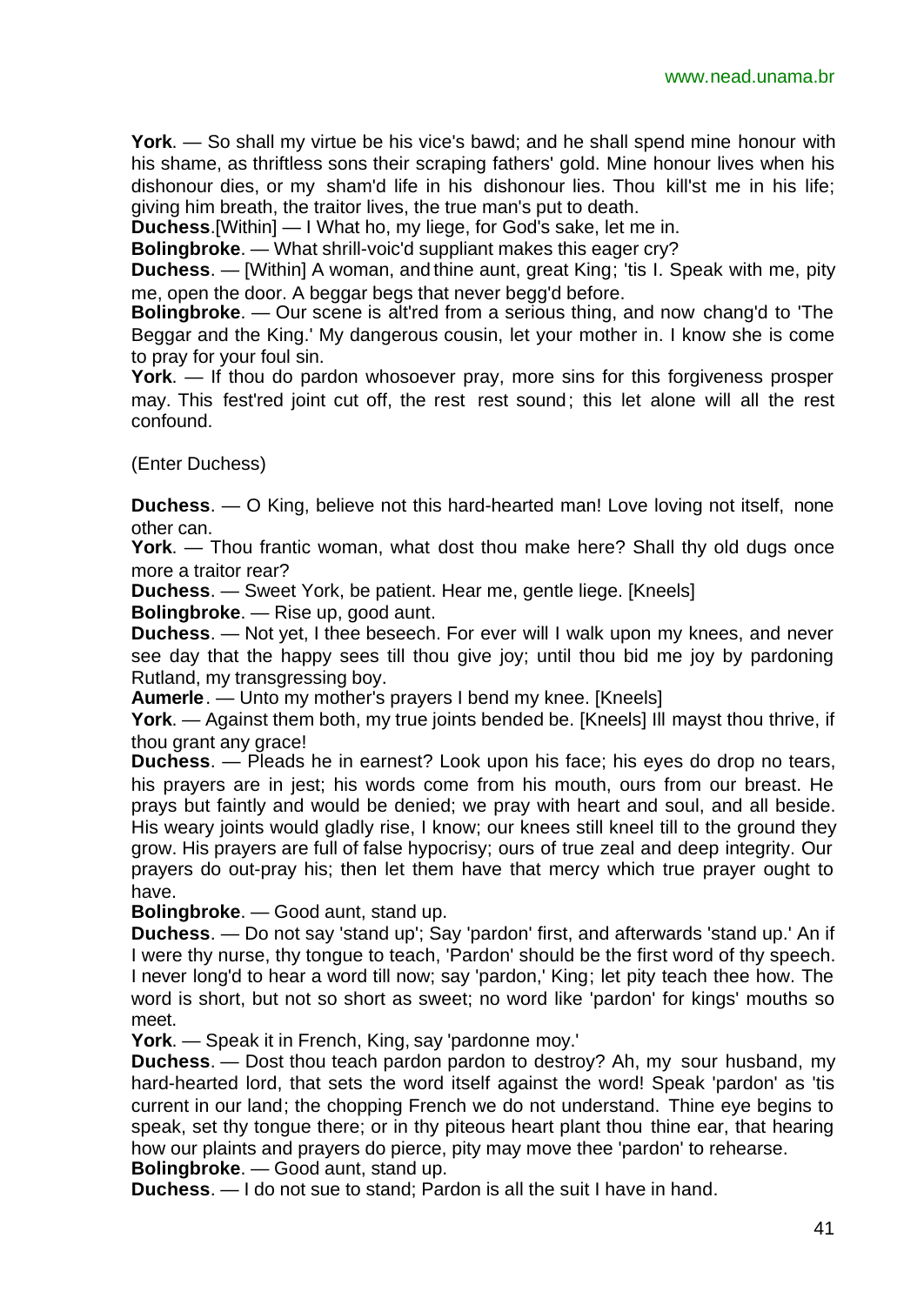**Bolingbroke**. — I pardon him, as God shall pardon me.

**Duchess**. — O happy vantage of a kneeling knee! Yet am I sick for fear. Speak it again. Twice saying 'pardon' doth not pardon twain, but makes one pardon strong. **Bolingbroke**. — With all my heart I pardon him.

**Duchess**. — A god on earth thou art.

**Bolingbroke**. — But for our trusty brother-in-law and the Abbot, with all the rest of that consorted crew, destruction straight shall dog them at the heels. Good uncle, help to order several powers to Oxford, or where'er these traitors are. They shall not live within this world, I swear, but I will have them, if I once know where. Uncle, farewell; and, cousin, adieu; your mother well hath pray'd, and prove you true. **Duchess**. — Come, my old son; I pray God make thee new.

(Exeunt)

SCENE 4. Windsor Castle

(Enter Sir Pierce of Exton and a servant)

**Exton**. — Didst thou not mark the King, what words he spake? 'Have I no friend will rid me of this living fear?' Was it not so?

**Servant**. — These were his very words.

**Exton.** — 'Have I no friend?' quoth he. He spake it twice and urg'd it twice together, did he not?

**Servant**. — He did.

**Exton.** — And, speaking it, he wishtly look'd on me, as who should say 'I would thou wert the man that would divorce this terror from my heart'; meaning the King at Pomfret. Come, let's go. I am the King's friend, and will rid his foe.

(Exeunt)

SCENE 5. Pomfret Castle. The dungeon of the Castle

(Enter king Richard)

**King Richard**. — I have been studying how I may compare this prison where I live unto the world and, for because the world is populous and here is not a creature but myself, I cannot do it. Yet I'll hammer it out. My brain I'll prove the female to my soul, my soul the father; and these two beget a generation of still-breeding thoughts, and these same thoughts people this little world, in humours like the people of this world, for no thought is contented. The better sort, as thoughts of things divine, are intermix'd with scruples, and do set the word itself against the word, as thus: 'Come, little ones'; and then again, 'It is as hard to come as for a camel to thread the postern of a small needle's eye.' Thoughts tending to ambition, they do plot Unlikely wonders: how these vain weak nails may tear a passage through the flinty ribs of this hard world, my ragged prison walls; and, for they cannot, die in their own pride. Thoughts tending to content flatter themselves that they are not the first of fortune's slaves, nor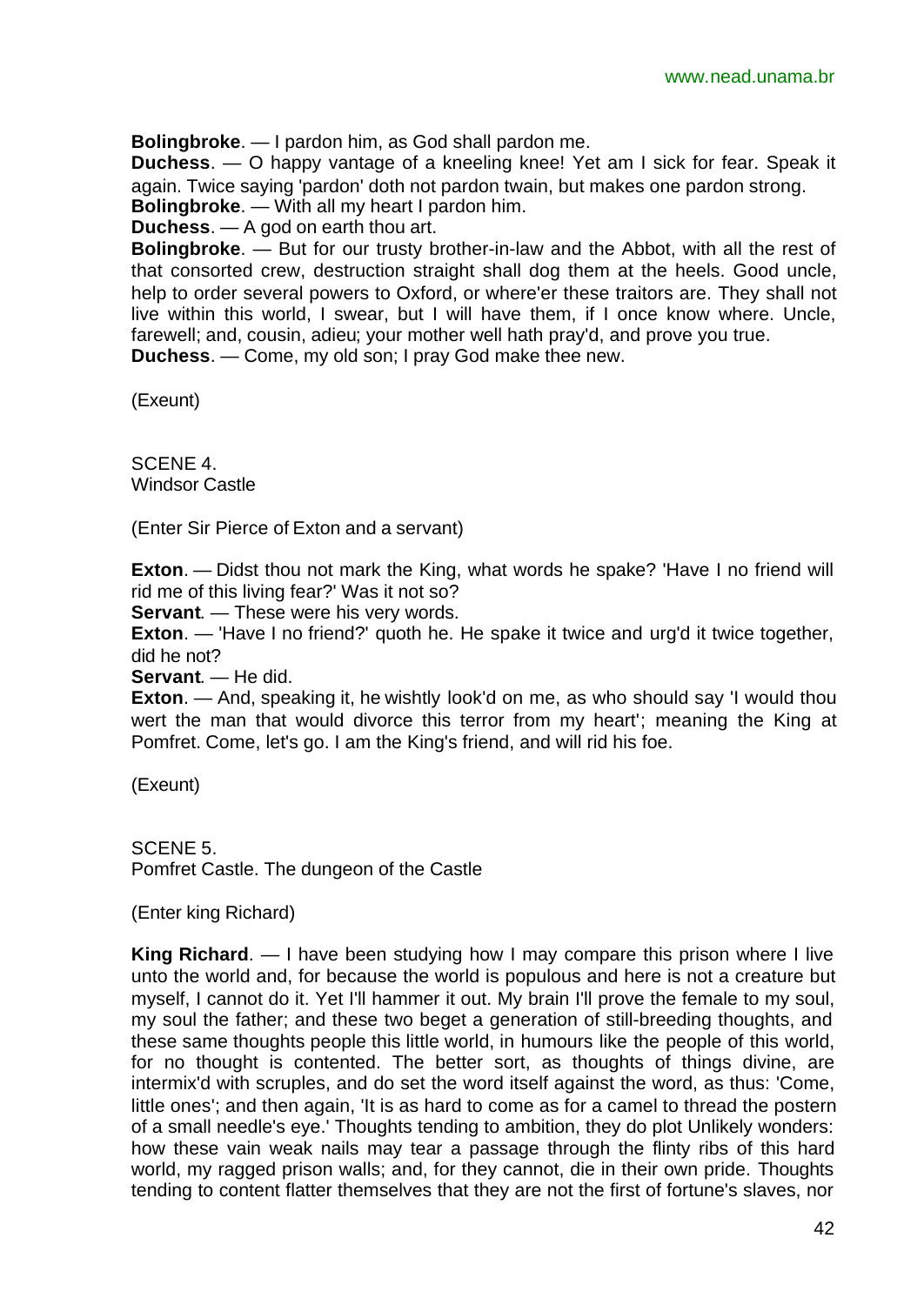shall not be the last; like silly beggars who, sitting in the stocks, refuge their shame, that many have and others must sit there; and in this thought they find a kind of ease, bearing their own misfortunes on the back of such as have before endur'd the like. Thus play I in one person many people, and none contented. Sometimes am I king; then treasons make me wish myself a beggar, and so I am. Then crushing penury persuades me I was better when a king; then am I king'd again; and by and by think that I am unking'd by Bolingbroke, and straight am nothing. But whate'er I be, nor I, nor any man that but man is, with nothing shall be pleas'd till he be eas'd with being nothing. [The music plays] Music do I hear? Ha, ha! keep time. How sour sweet music is when time is broke and no proportion kept! So is it in the music of men's lives. And here have I the daintiness of ear to check time broke in a disorder'd string; but, for the concord of my state and time, had not an ear to hear my true time broke. I wasted time, and now doth time waste me; for now hath time made me his numb'ring clock: My thoughts are minutes; and with sighs they jar their watches on unto mine eyes, the outward watch, whereto my finger, like a dial's point, is pointing still, in cleansing them from tears. Now sir, the sound that tells what hour it is are clamorous groans which strike upon my heart, which is the bell. So sighs, and tears, and groans, show minutes, times, and hours; but my time runs posting on in Bolingbroke's proud joy, while I stand fooling here, his Jack of the clock. This music mads me. Let it sound no more; for though it have holp madmen to their wits, in me it seems it will make wise men mad. Yet blessing on his heart that gives it me! For 'tis a sign of love; and love to Richard is a strange brooch in this all-hating world.

(Enter a Groom of the stable)

#### **Groom**. — Hail, royal Prince!

**King Richard**. — Thanks, noble peer! The cheapest of us is ten groats too dear. What art thou? and how comest thou hither, where no man never comes but that sad dog that brings me food to make misfortune live?

**Groom.** — I was a poor groom of thy stable, King, when thou wert king; who, travelling towards York, with much ado at length have gotten leave to look upon my sometimes royal master's face. O, how it ern'd my heart, when I beheld, in London streets, that coronation-day, when Bolingbroke rode on roan Barbary-That horse that thou so often hast bestrid, that horse that I so carefully have dress'd!

**King Richard**. — Rode he on Barbary? Tell me, gentle friend, how went he under him?

**Groom**. — So proudly as if he disdain'd the ground.

**King Richard**. — So proud that Bolingbroke was on his back! That jade hath eat bread from my royal hand; this hand hath made him proud with clapping him. Would he not stumble? would he not fall down, since pride must have a fall, and break the neck of that proud man that did usurp his back? Forgiveness, horse! Why do I rail on thee, since thou, created to be aw'd by man, wast born to bear? I was not made a horse; and yet I bear a burden like an ass, Spurr'd, gall'd, and tir'd, by jauncing Bolingbroke.

(Enter Keeper with meat)

**Keeper**. — Fellow, give place; here is no longer stay. **King Richard.** — If thou love me, 'tis time thou wert away. **Groom**. — My tongue dares not, that my heart shall say.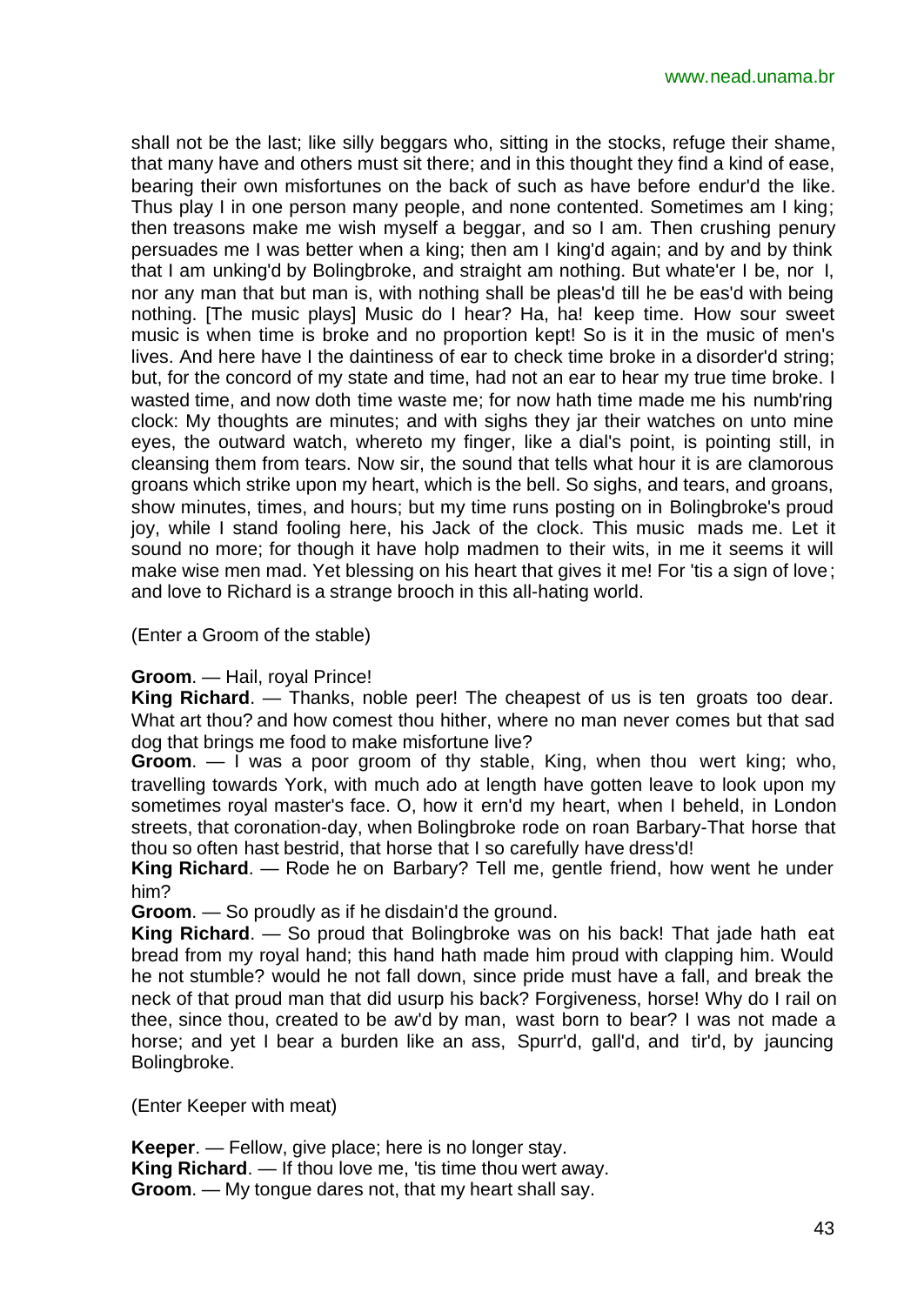#### (Exit)

**Keeper**. — My lord, will't please you to fall to?

**King Richard**. — Taste of it first as thou art wont to do.

**Keeper**. — My lord, I dare not. Sir Pierce of Exton, who lately came from the King, commands the contrary.

**King Richard**. — The devil take Henry of Lancaster and thee! Patience is stale, and I am weary of it. [Beats the Keeper]

**Keeper.** — Help, help, help! The murderers, Exton and servants, rush in, armed

**King Richard**. — How now! What means death in this rude assault? Villain, thy own hand yields thy death's instrument. [Snatching a weapon and killing one] Go thou and fill another room in hell. [He kills another, then Exton strikes him down] That hand shall burn in never-quenching fire that staggers thus my person. Exton, thy fierce hand hath with the King's blood stain'd the King's own land. Mount, mount, my soul! thy seat is up on high; whilst my gross flesh sinks downward, here to die. [Dies]

**Exton.** — As full of valour as of royal blood. Both have I spill'd. O, would the deed were good! For now the devil, that told me I did well, says that this deed is chronicled in hell. This dead King to the living King I'll bear. Take hence the rest, and give them burial here.

(Exeunt)

SCENE 6. Windsor Castle Flourish.

(Enter Bolingbroke, the Duke of York, With other Lords and attendants)

**Bolingbroke**. — Kind uncle York, the latest news we hear is that the rebels have consum'd with fire our town of Ciceter in Gloucestershire; but whether they be ta'en or slain we hear not.

(Enter Northumberland)

Welcome, my lord. What is the news?

**Northumberland**. — First, to thy sacred state wish I all happiness. The next news is, I have to London sent the heads of Salisbury, Spencer, Blunt, and Kent. The manner of their taking may appear at large discoursed in this paper here.

**Bolingbroke**. — We thank thee, gentle Percy, for thy pains; and to thy worth will add right worthy gains.

(Enter Fitzwater)

**Fitzwater**. — My lord, I have from Oxford sent to London the heads of Brocas and Sir Bennet Seely; two of the dangerous consorted traitors that sought at Oxford thy dire overthrow.

**Bolingbroke**. — Thy pains, Fitzwater, shall not be forgot; right noble is thy merit, well I wot.